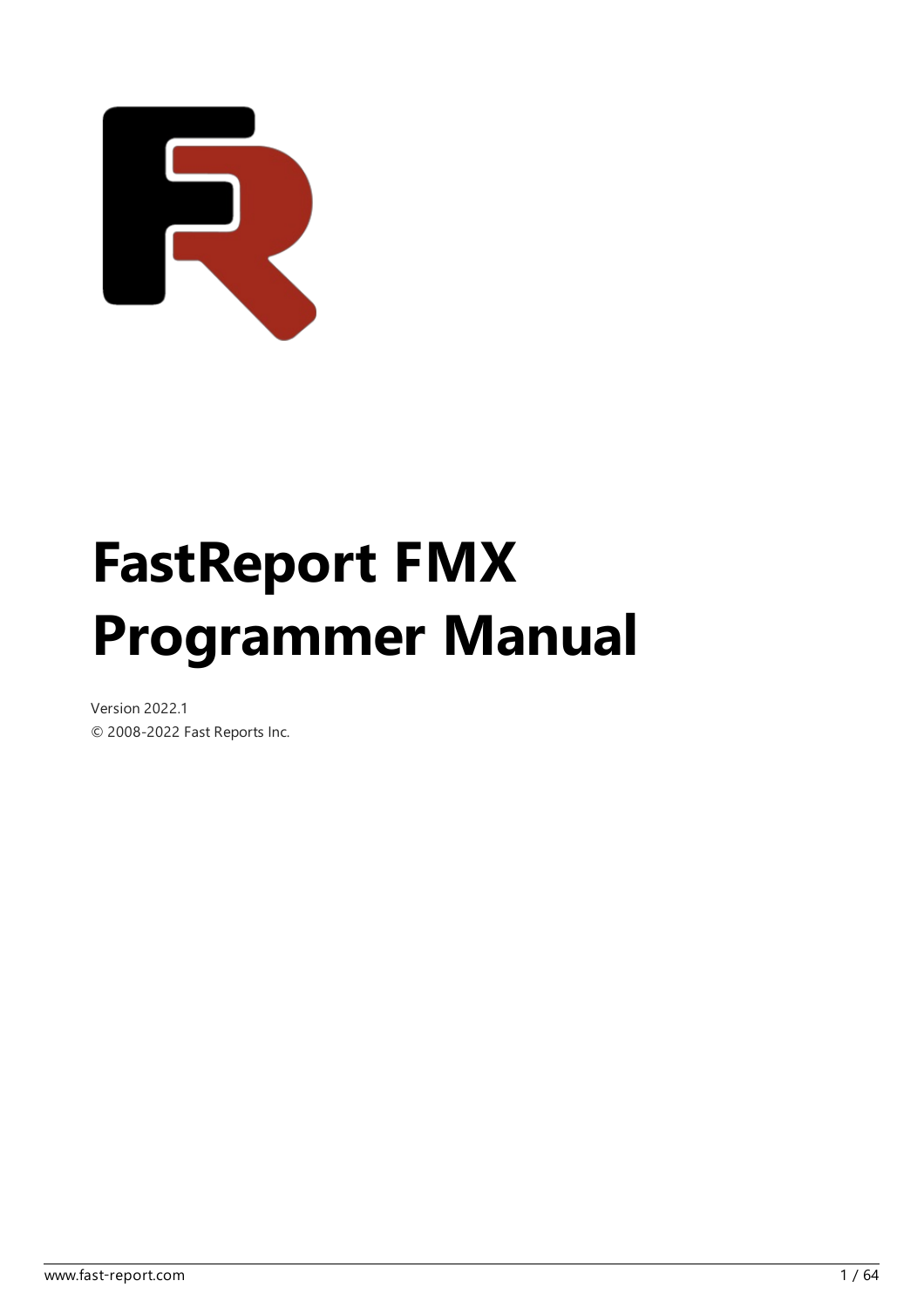#### Working with TfrxReport component

[Loading](#page-2-0) and saving a report [Designing](#page-3-0) a report [Running](#page-4-0) a report [Previewing](#page-5-0) a report [Printing](#page-6-0) a report [Loading](#page-7-0) and saving a finished report [Exporting](#page-8-0) a report [Creating](#page-9-0) a custom preview window Building a composite report (batch printing) Interactive reports Access report [objects](#page-15-0) from a code [Creating](#page-17-0) a report form from code Creating a dialogue form from a code [Modifying\\_report\\_page's\\_properties](#page-22-0) Report [construction](#page-24-0) with the help of a code [Printing](#page-27-0) an array Printing a TStringList [Printing](#page-29-0) a file Printing a TStringGrid Printing TTable and TQuery Report [inheritance](#page-33-0) [Multithreading](#page-35-0) [Reports](#page-36-0) caching [MDIarchitecture](#page-37-0)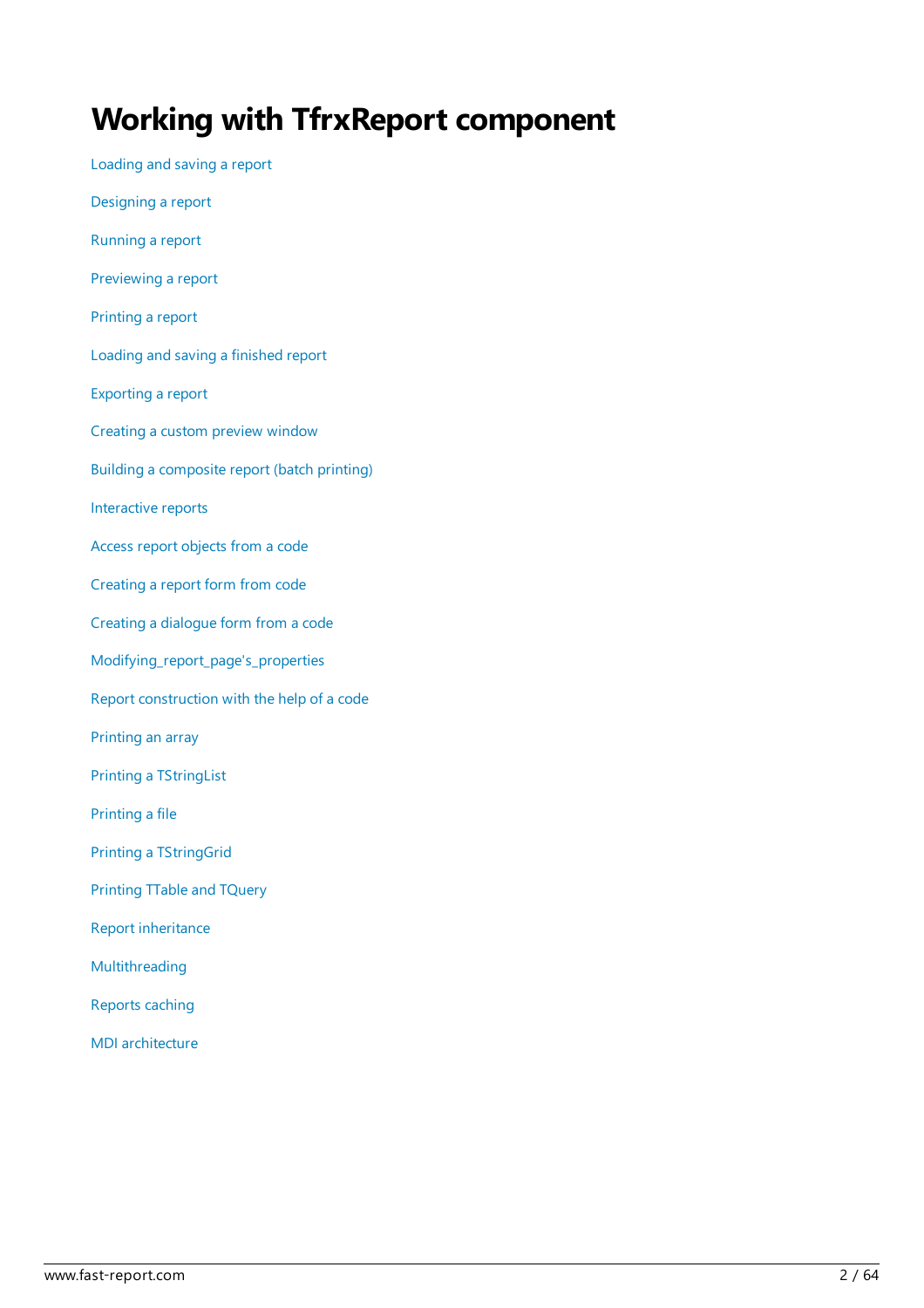### <span id="page-2-0"></span>Loading and saving a report

By default, a report form is stored together with the project form, i.e. in a DFM file. In most cases, no more operations required, and you thus would not need to take special measures to load a report. If you decided to store a report form in a file or in the DB BLOb-field (this provides great flexibility, i.e. you can modify a report without recompiling the program), you would have to use the Ten all methods for report loading and saving:

function LoadFromFile(const FileName: String; ExceptionIfNotFound: Boolean = False): Boolean;

Loads a report from the file with the given name. If the second parameter is equal to "True" and the file is not found, then it generates an exception. If the file is loaded successfully, it returns "True."

procedure LoadFromStream(Stream: TStream);

Loads a report from the stream.

procedure SaveToFile(const FileName: String);

Saves a report to a file with the specified name.

procedure SaveToStream(Stream: TStream);

Saves a report to a stream.

File with a report form has the"FR3" extension by default.

Examples:

Pascal:

```
frxReport1.LoadFromFile('c:\1.fr3');
frxReport1.SaveToFile('c:\2.fr3');
```
 $C++:$ 

frxReport1->LoadFromFile("c:\\1.fr3"); frxReport1->SaveToFile("c:\\2.fr3");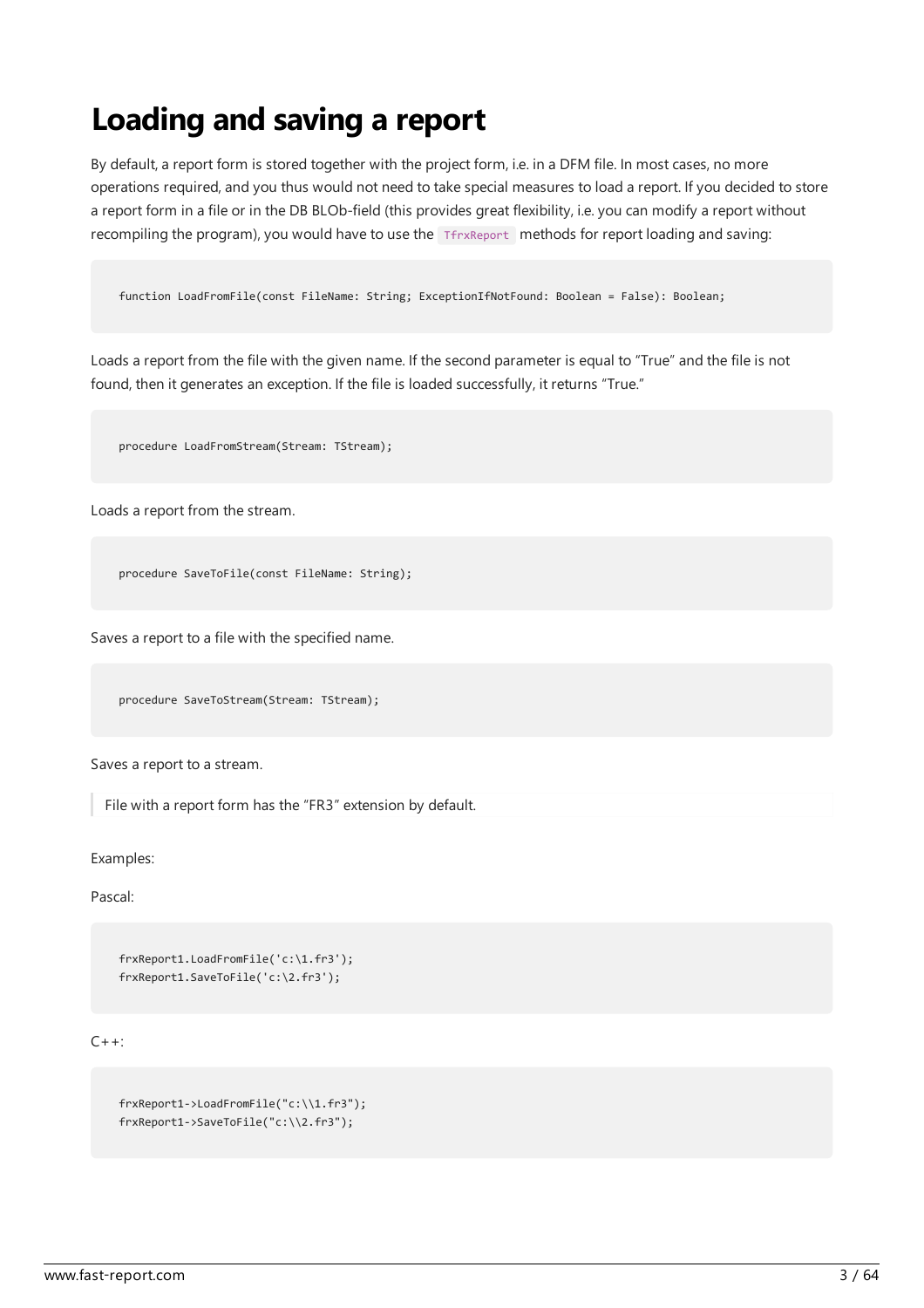### <span id="page-3-0"></span>Designing a report

Calling the report designer is performed via the TfrxReport.DesignReport method. A designer must be included in your project (it is enough to either use the TfrxDesigner component, or add the "frxDesgn" unit into the uses list).

```
The DesignReport method takes two default parameters:
```
procedure DesignReport(Modal: Boolean = True; MDIChild: Boolean = False);

The Modal parameter determines whether the designer should be modal.The MDIChild parameter allows to make a designer window a MDI child window.

Example:

frxReport1.DesignReport;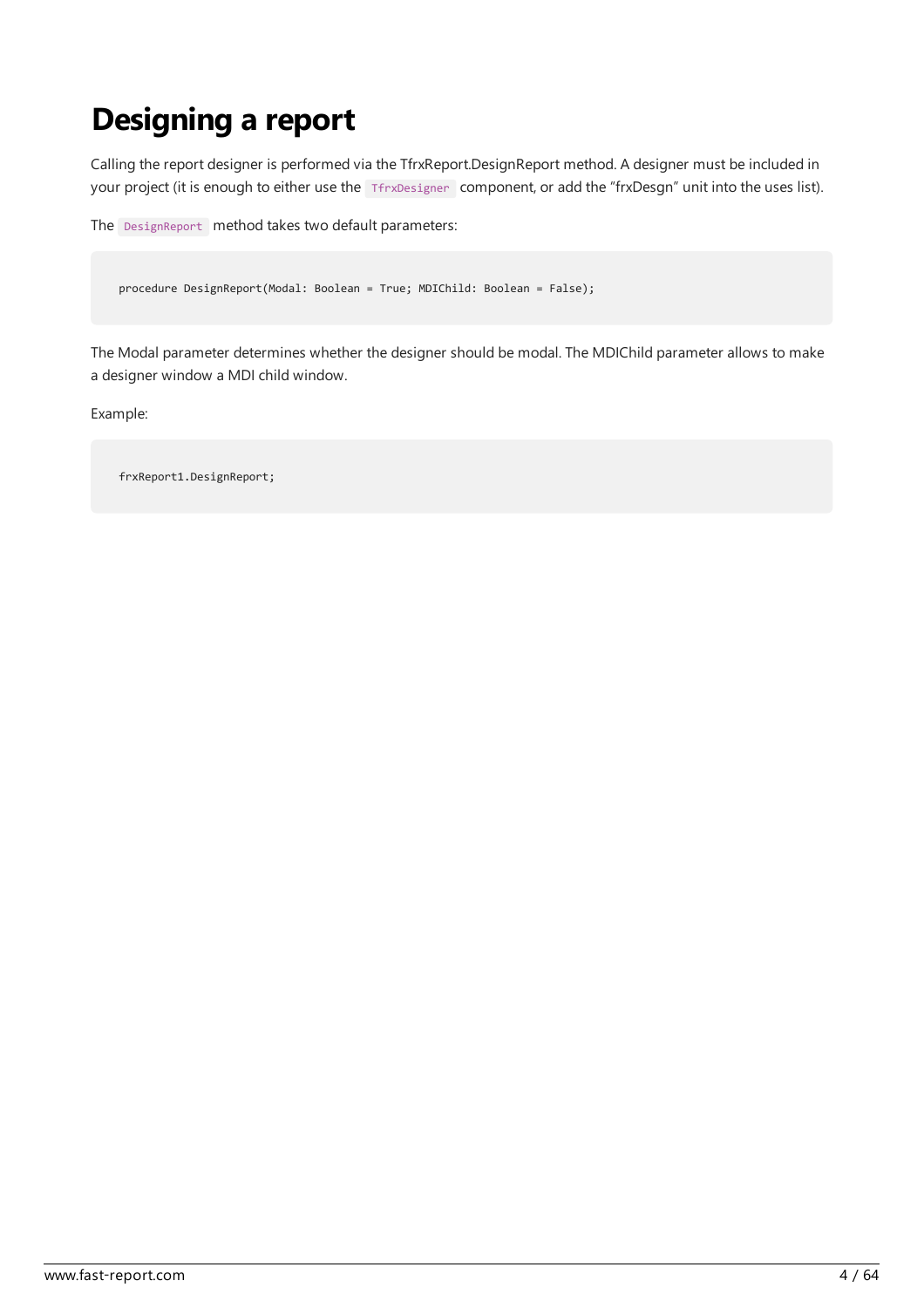# <span id="page-4-0"></span>Running a report

Applying one of the following two TfrxReport methods starts a report:

```
procedure ShowReport(ClearLastReport: Boolean = True);
```
Starts a report and displays the result in the preview window. If the "ClearLastReport" parameter is equal to "False," then the report will be added to the previously constructed one, otherwise the previously constructed report will be cleared (by default).

function PrepareReport(ClearLastReport: Boolean = True): Boolean;

Starts a report, without opening the preview window. The parameter assignment is the same as in the "ShowReport" method. If a report was constructed successfully, it returns "True."

In most cases, it is more convenient to use the first method. It displays the preview window right away, while a report continues to be constructed.

The "ClearLastReport" parameter is convenient to use in case when it is necessary to add another report to the previously constructed one (such technique is used for batch report printing).

Example:

frxReport1.ShowReport;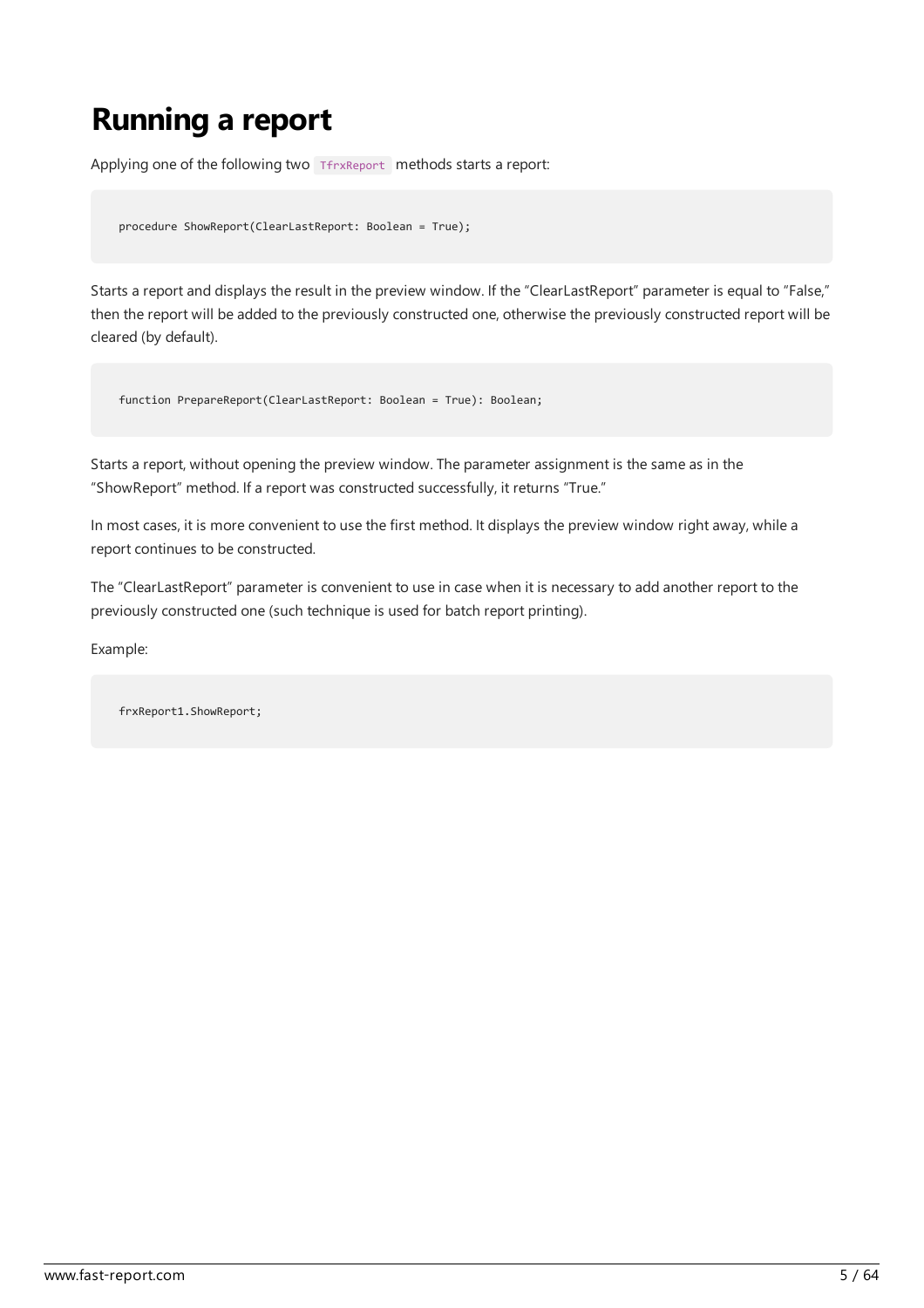# <span id="page-5-0"></span>Previewing a report

It is possible to display a report in the preview window in two ways: either by calling the TfrxReport. ShowReport method (described above), or with the help of the TfrxReport.ShowPreparedReport method. In the second case, the report construction is not performed, but a finished report is displayed. That means, that you should either construct it beforehand with the help of the PrepareReport method, or load a previously constructed report from the file (see [Loading](#page-7-0) and saving a finished report).

Example:

Pascal:

if frxReport1.PrepareReport then frxReport1.ShowPreparedReport;

 $C++:$ 

if(frxReport1->PrepareReport(true)) frxReport1->ShowPreparedReport();

In this case, report construction is finished first, and after that it is displayed in the preview window. Construction of a large report can take a lot of time, and that is why it is better to use the ShowReport anisochronous method, than the PrepareReport / ShowPreparedReport one. One can assign preview settings by default via the TfrxReport.PreviewOptions property.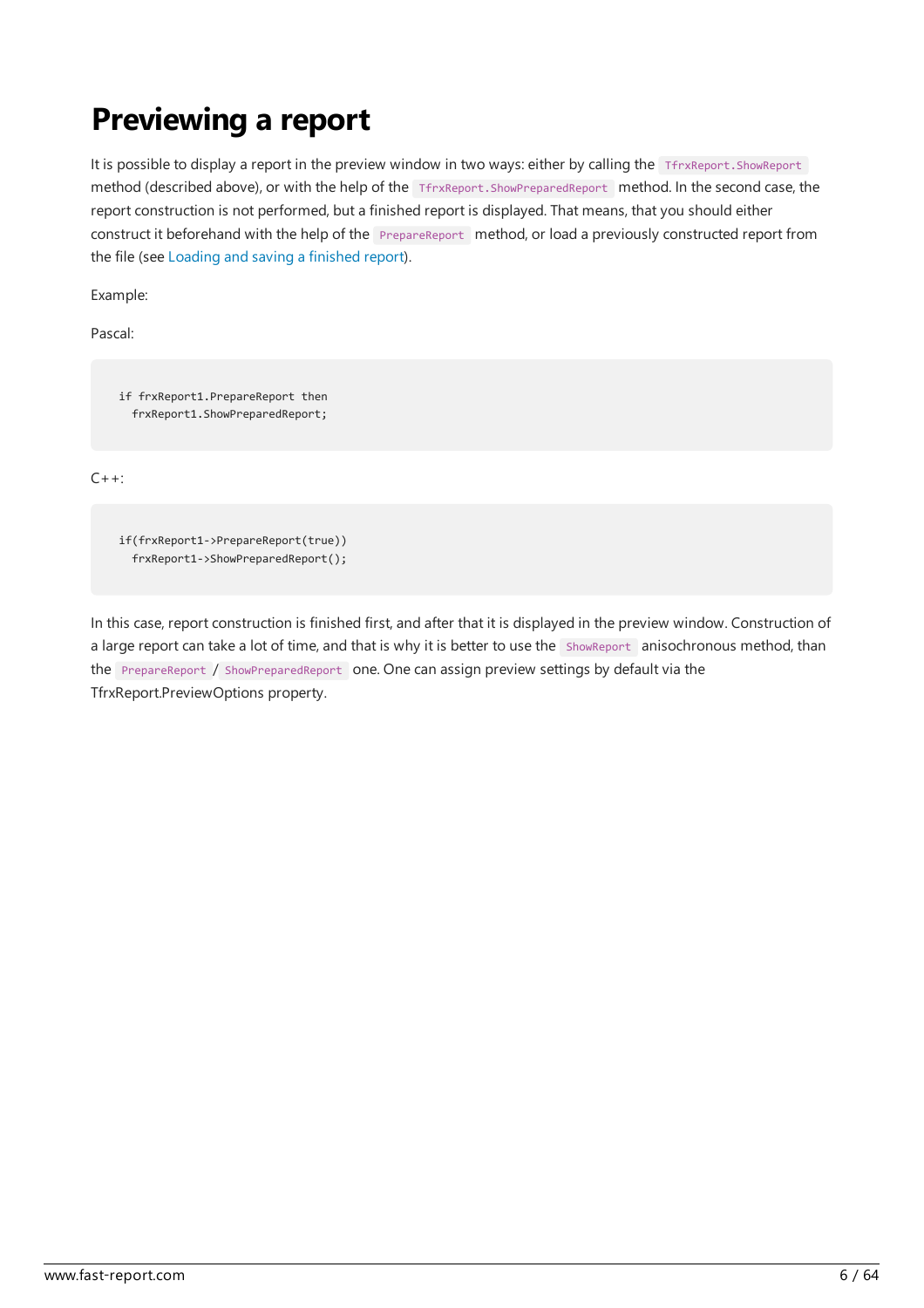# <span id="page-6-0"></span>Printing a report

In most cases, you will print a report from the preview window. To print a report manually, you should use the TfrxReport.Print method, for example:

```
frxReport1.LoadFromFile(...);
frxReport1.PrepareReport;
frxReport1.Print;
```
At the same time, the dialogue, in which printing parameters can be set, will appear. You can assign settings by default, and disable a printing dialogue with the help of the TfrxReport.PrintOptions property.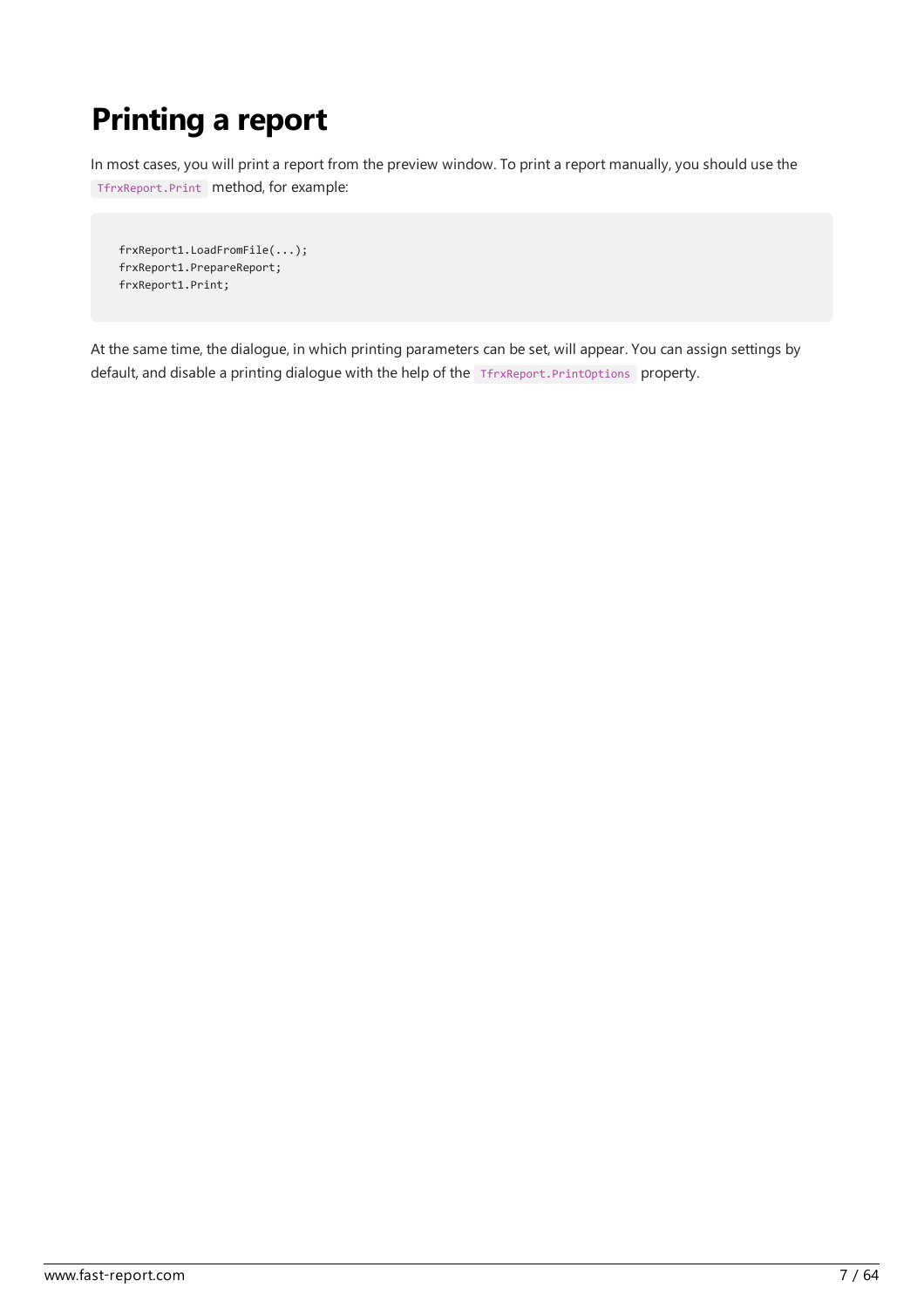#### <span id="page-7-0"></span>Loading and saving a finished report

It can be executed from the preview window. This also can be performed manually with the help of the

TfrxReport.PreviewPages methods:

```
function LoadFromFile(const FileName: String; ExceptionIfNotFound: Boolean = False): Boolean;
procedure SaveToFile(const FileName: String);
procedure LoadFromStream(Stream: TStream);
procedure SaveToStream(Stream: TStream);
```
Assignment and the parameters are similar to the corresponding TfrxReport methods. A file, which contains the finished report, has "FP3" extension by default.

Example:

Pascal:

```
frxReport1.PreviewPages.LoadFromFile('c:\1.fp3');
frxReport1.ShowPreparedReport;
```
 $C_{++}$ :

```
frxReport1->PreviewPages->LoadFromFile("c:\\1.fp3");
frxReport1->ShowPreparedReport();
```
Note: after finished report loading is completed, its previewing is executed via the ShowPreparedReport method!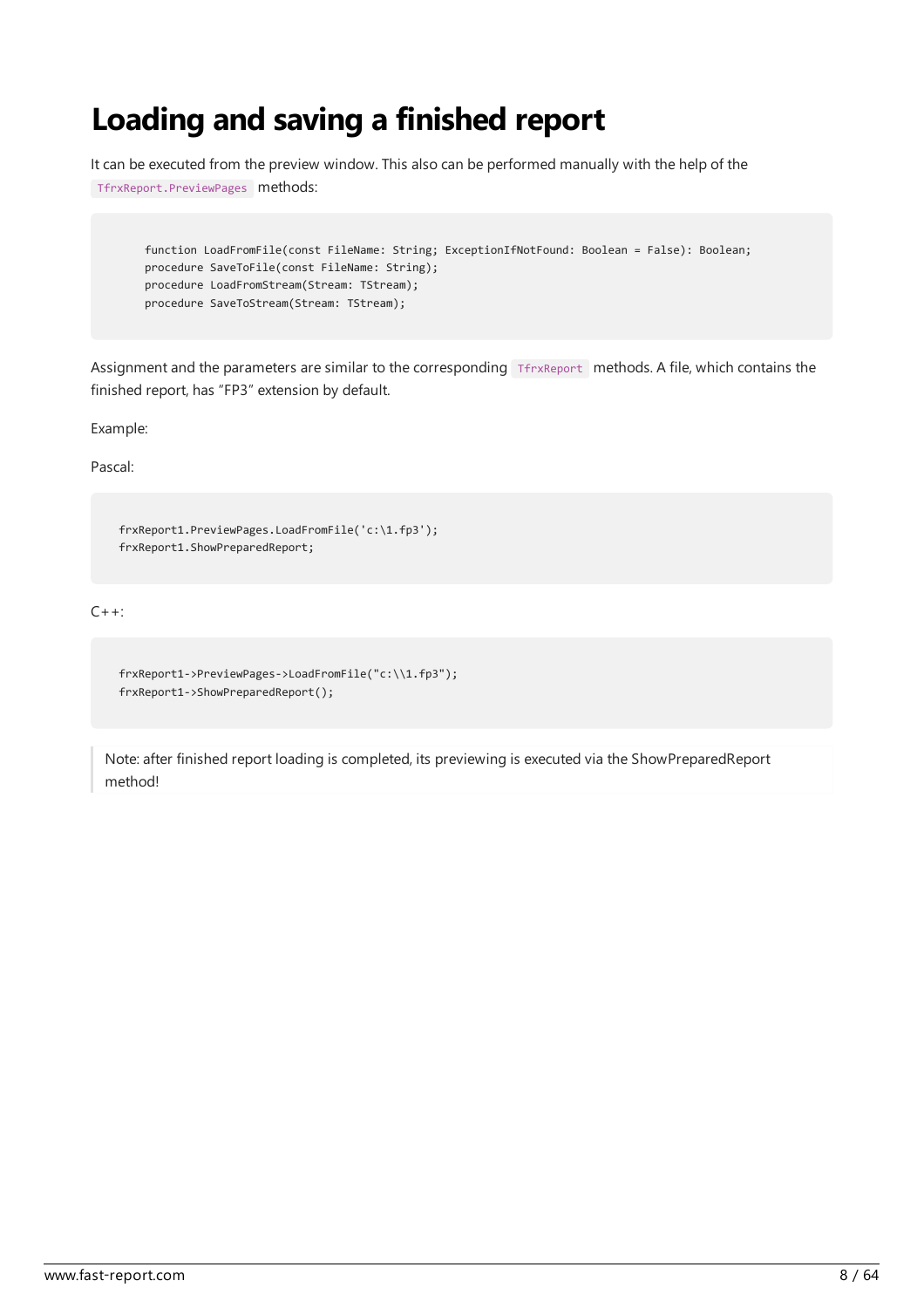### <span id="page-8-0"></span>Exporting a report

It can be performed from a preview window. The operation can also be executed manually, via the TfrxReport.Export method. In the parameter of this method you should specify the export filter you want to use:

frxReport1.Export(frxHTMLExport1);

The export filter component must be available (you must put it on the form of your project) and be adjusted correctly.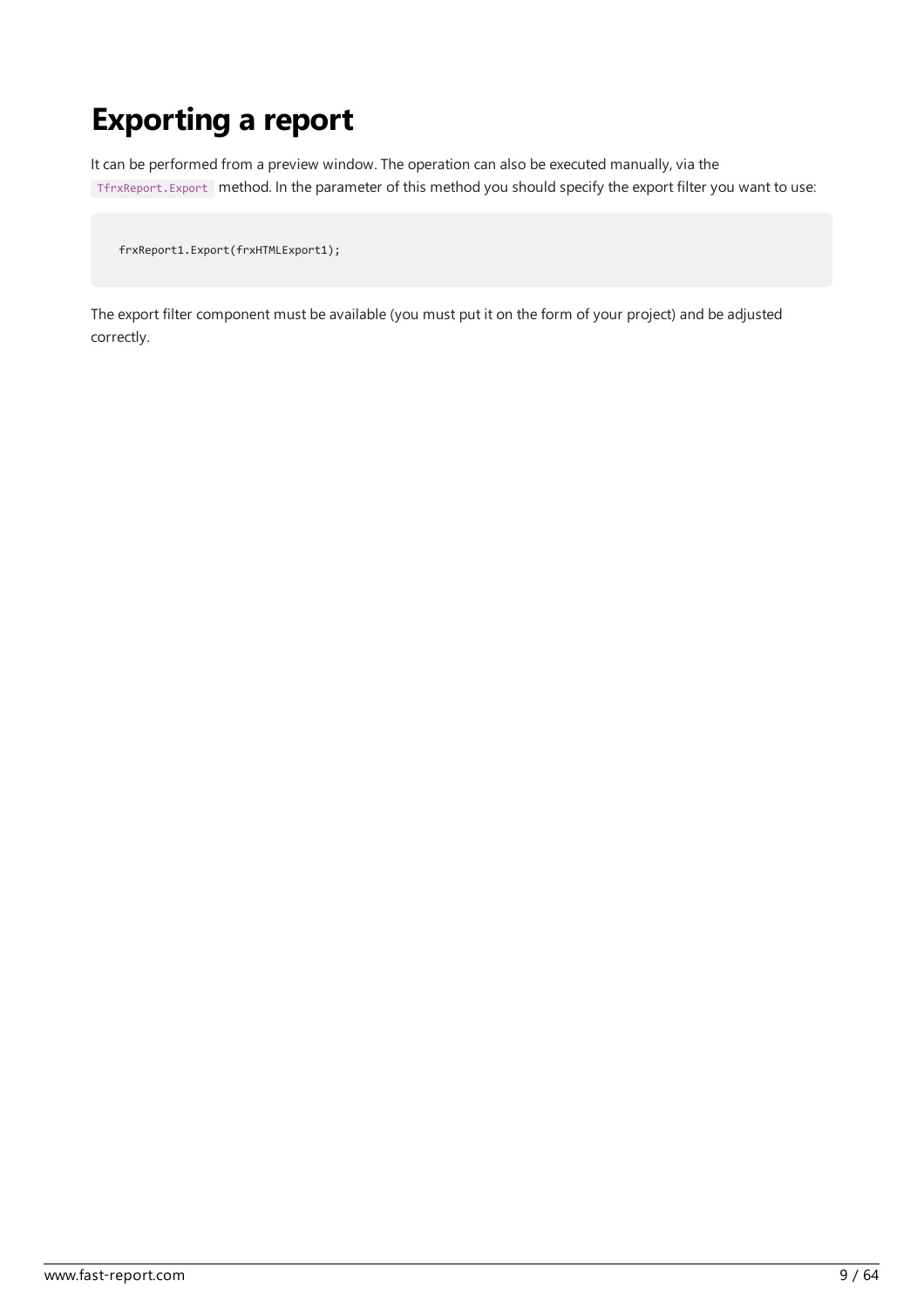### <span id="page-9-0"></span>Creating a custom preview window

FastReport displays reports in the standard preview window. If it does not suit you for some reason, a custom preview form may be created. For this purpose, the TfrxPreview component from the FastReport component palette was designed. To display a report, the link to this component should be assigned to the TfrxReport.Preview property.

There is two typical problems when using TfrxPreview component. It does not handle keys (arrows, PgUp, PgDown etc) and mouse wheel (if any). To make TfrxPreview working with keys, pass the focus to it (it can be done, for example, in the OnShow event handler of a form):

frxPreview.SetFocus;

To make TfrxPreview working with mouse scroll, you have to create OnMouseWheel event handler of a form and call TfrxPreview.MouseWheelScroll method in this handler:

procedure TForm1.FormMouseWheel(Sender: TObject; Shift: TShiftState; WheelDelta: Integer; MousePos: TPoint; var Handled: Boolean); begin frxPreview1.MouseWheelScroll(WheelDelta); end;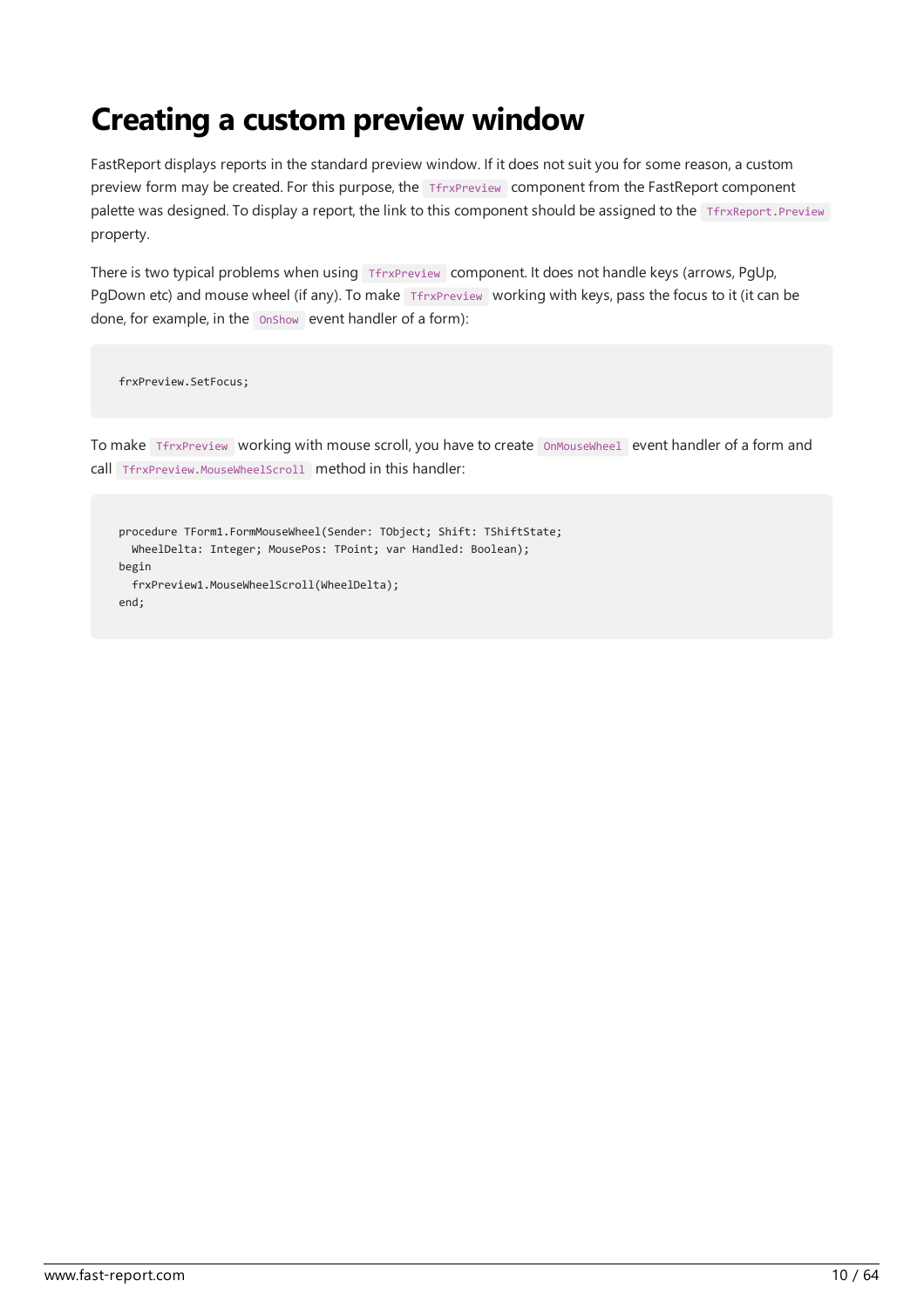# <span id="page-10-0"></span>Building a composite report (batch printing)

In some cases it is required to organize printing of several reports at once, or capsulate and present several reports in one preview window. To perform this, there are tools in FastReport, which allow building a new report in addition to an already existing one. The TfrxReport.PrepareReport method has the optional «ClearLastReport» Boolean parameter, which is equal to «True» by default.This parameter defines whether it is necessary to clear pages of the previously built report. The following code shows how to build a batch from two reports:

Pascal:

```
frxReport1.LoadFromFile('1.fr3');
frxReport1.PrepareReport;
frxReport1.LoadFromFile('2.fr3');
frxReport1.PrepareReport(False);
frxReport1.ShowPreparedReport;
```
 $C++:$ 

```
frxReport1->LoadFromFile("1.fr3");
frxReport1->PrepareReport(true);
frxReport1->LoadFromFile("2.fr3");
frxReport1->PrepareReport(false);
frxReport1->ShowPreparedReport();
```
We load the first report and build it without displaying. Then we load the second one into the same TfrxReport object and build it with the «ClearLastReport» parameter, equal to «False». This allows the second report to be added to the one previously built. After that, we display a finished report in the preview window.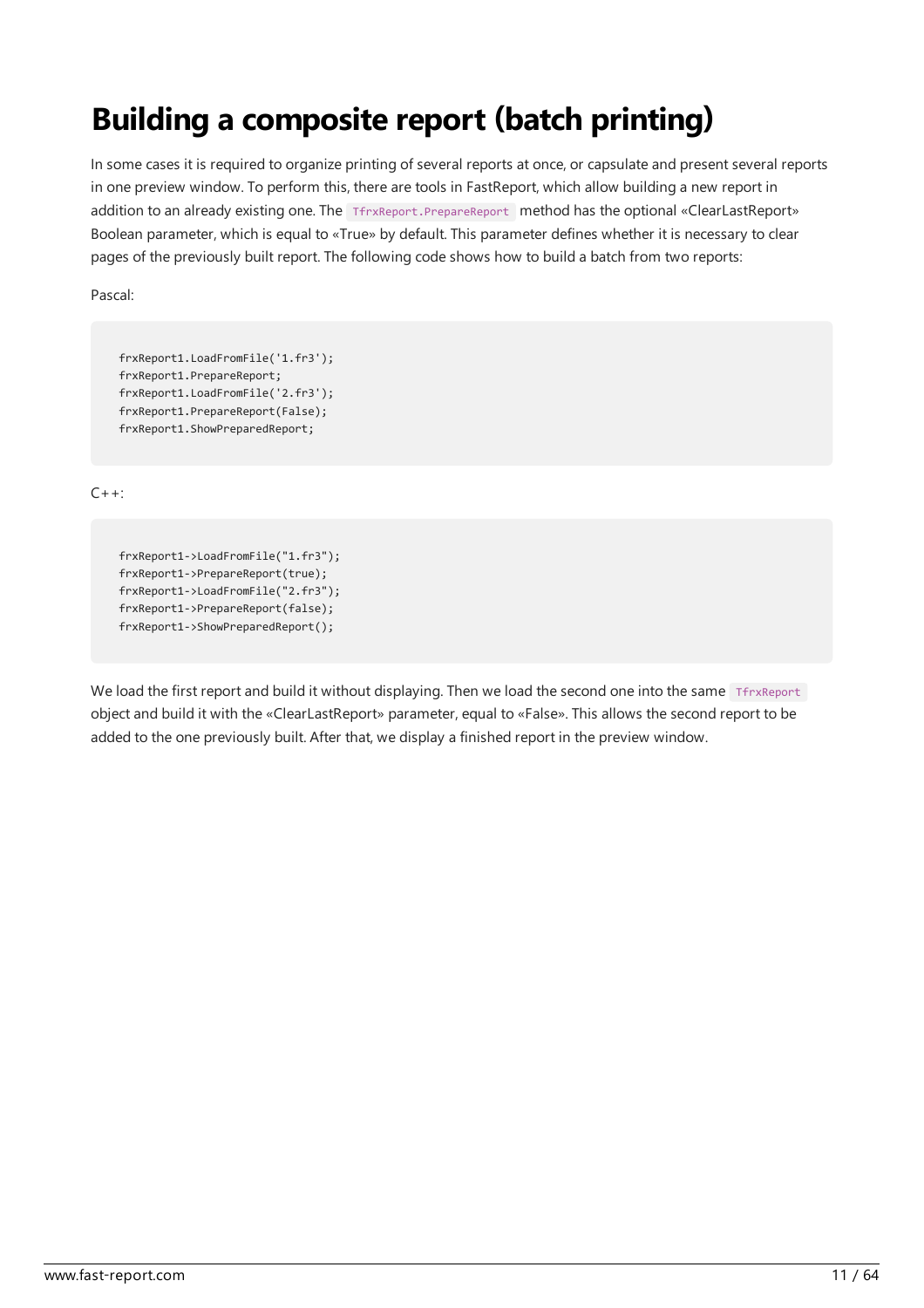#### Numbering of pages in a composite report

You can usethe«Page»,«Page#»,«TotalPages» and «TotalPages#» system variables for displaying a page number or a total number of pages. In composite reports, these variables work in the following way:

- $Page page number in the current report$
- Page# page number in the batch
- TotalPages total number of pages in the current report (a report must be a two-pass one)
- TotalPages# total number of pages in a batch.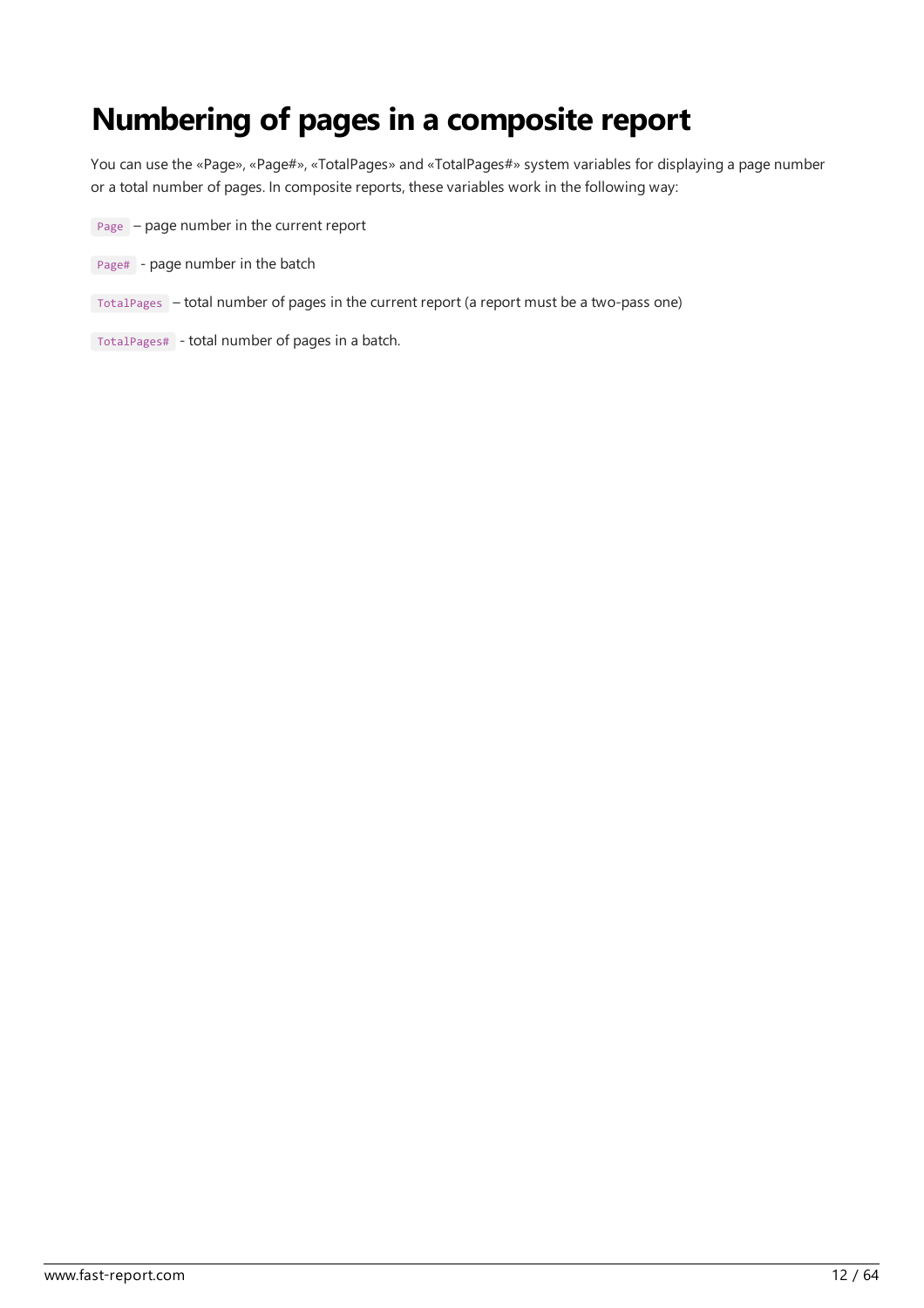# Combination of pages in a composite report

As it was said above, the **PrintOnPreviousPage** property of the report design page lets you splice pages when printing, i.e. using free space of the previous page. In composite reports, it allows to start creation of a new report on free space of the previous report's last page. To perform this, one should enable the PrintOnPreviousPage property of the first design page of each successive report.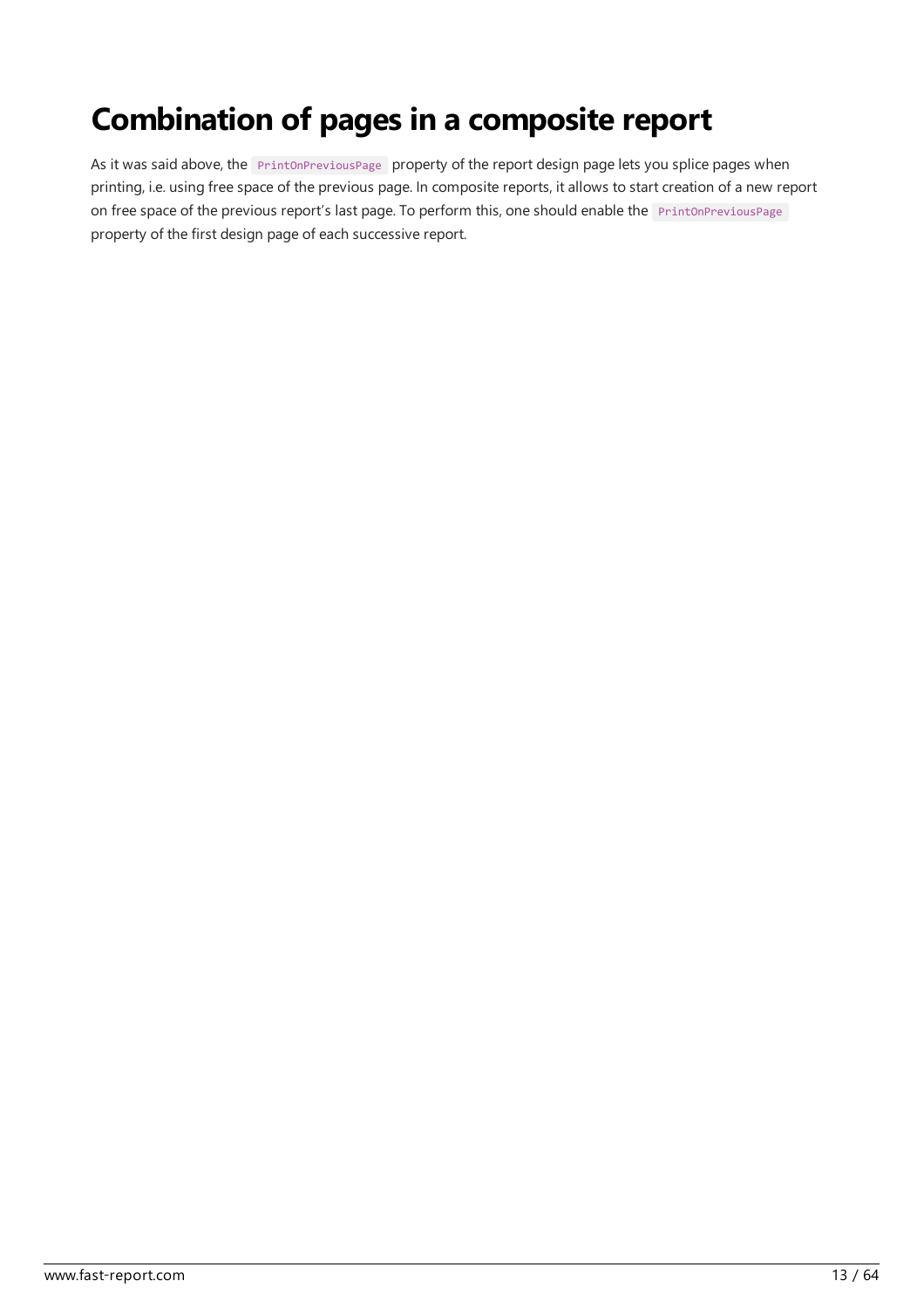#### <span id="page-13-0"></span>Interactive reports

In interactive reports, one can define a reaction for mouse-click on any of the report objects in a preview window. For example, a user can click on the data line, and thus run a new report with detailed data of the selected line.

Any report can become interactive. To perform this, you only need to create a TfrxReport.OnClickObject event handler. Here is a code example of this handler below:

Pascal:

```
procedure TForm1.frxReport1ClickObject(Page: TfrxPage; View: TfrxView;
 Button: TMouseButton; Shift: TShiftState; var Modified: Boolean);
begin
 if View.Name = 'Memo1' then
   ShowMessage('Memo1 contents:' + #13#10 + TfrxMemoView(View).Text);
 if View.Name = 'Memo2' then
 begin
   TfrxMemoView(View).Text := InputBox('Edit', 'Edit Memo2 text:', TfrxMemoView(View).Text);
   Modified := True;
 end;
end;
```
 $C_{++}$ :

```
void __fastcall TForm1::frxReport1ClickObject(TfrxView *Sender,
      TMouseButton Button, TShiftState Shift, bool &Modified)
{
  TfrxMemoView * Memo;
  if(Memo = dynamic_cast <TfrxMemoView *> (Sender))
 {
   if(Memo->Name == "Memo1")
     ShowMessage("Memo1 contents:\n\r" + Memo->Text);
    if(Memo->Name == "Memo2")
    {
     Memo->Text = InputBox("Edit", "Edit Memo2 text:", Memo->Text);
      Modified = true;
    }
 }
}
```
In the OnClickObject handler, you can do the following:

- modify contents of an object or a page, passed to the handler (thus, the «Modified» flag should be specified, so that the modifications would be taken into consideration);
- call the TfrxReport.PrepareReport method for reconstructing/rebuilding a report.

In this example, clicking on the object with the «Memo1» name results in displaying a message with the contents of this object. When clicking on the «Memo2,» a dialogue is displayed, where the contents of this object can be modified.Setting of the«Modified» flag to «True» allows holding and displaying alterations.

In the same way, a different reaction for a click can be defined; it may, for example, run a new report. It is necessary to NOTE the following. One TfrxReport component can display only one report in the preview window. That is why one should run a report either in a separate TfrxReport object, or in the same one, but the current report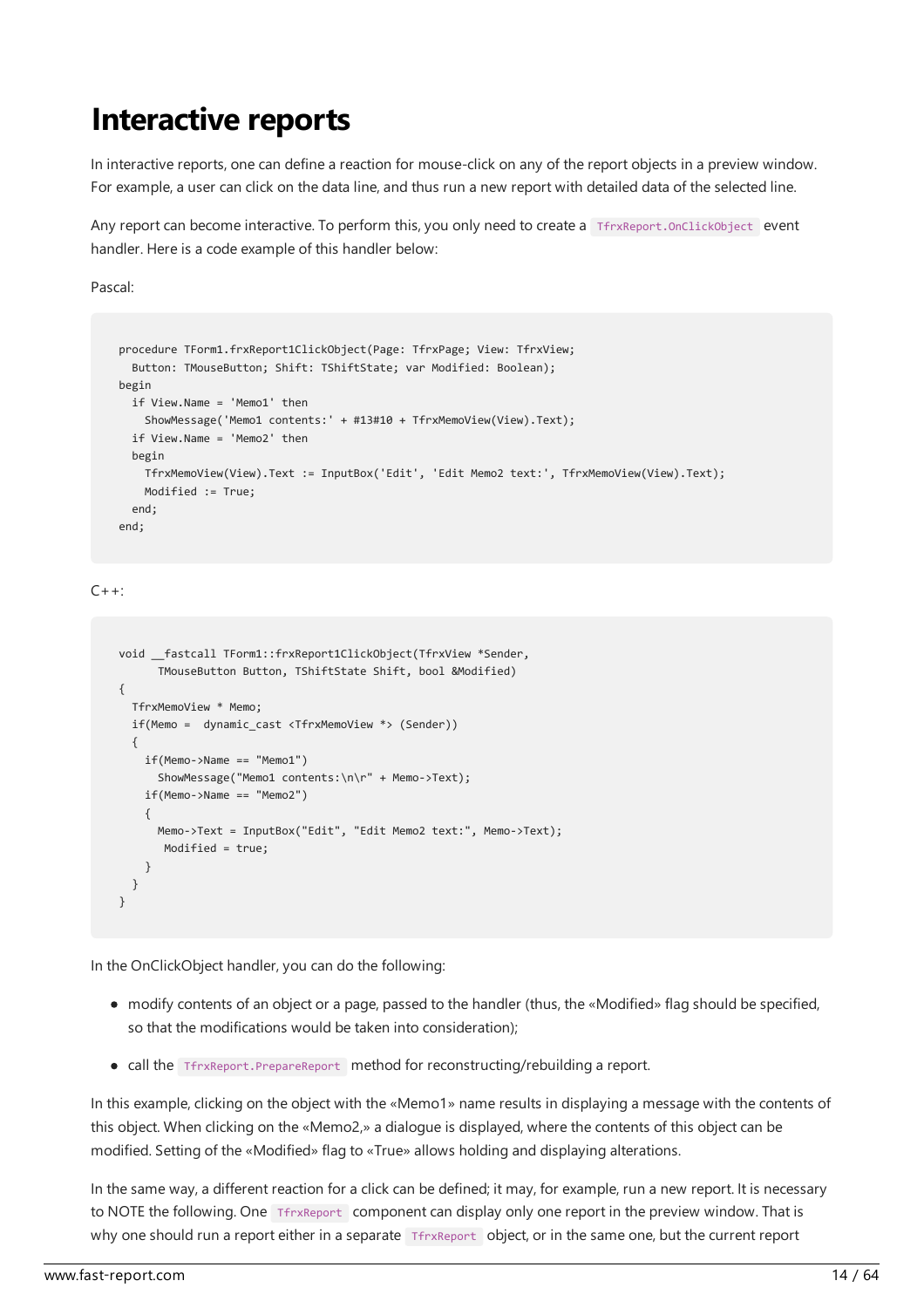#### must be erased.

To give a prompting indication about clickable objects to the end user, we can modify the mouse cursor when it passes over a clickable object in the preview window.To do this, select the desired object in thereport designer and set it's cursor property to something other than crDefault.

One more detail concerns the defining clickable objects. In simplereports, this can be defined either in the object's name, or in its contents. However, this cannot always be performed in more complicated cases. For example, a detailed report should be created in a selected data line. A user clicked on the «Memo1» object with the '12' contents.What data line does this object refer to?That is why you should know the primary key, which identifies this line unambiguously. FastReport enables to assign a string, containing any data (in our case the data of the primary key), to every report's object. This string is stored in the Tagstr property.

Let us illustrate this process by an example of a report, which is included in the FastReportDemo.exe - 'Simple list' demo. This is the list of clients of a company, containing such data as «client's name,» «address,» «contact person,» etc. The data source is the «Customer.db» table from the DBDEMOS demo database. This table has a primary key, i.e. the «CustNo» field, which is not presented in the report. Our task is to determine what record it refers to by clicking on any object from the finished report, which means to get the value of the primary key. To perform this, it is sufficient to enter the following value into the TagStr property of all the objects, lying on the Master Data band:

```
[Customers."CustNo"]
```
During a report's building, the TagStr property's contents are calculated in the same way, as contents of text objects are calculated; this means that the variables' values are substituted in place of all variables. A variable in this particular case is what is enclosed into the square brackets. That is why the lines of the '1005', '2112', etc. types will be contained in the TagStr property of the objects lying on the Master Data after report building. A simple conversion from a string into an integer will give us a value of the primary key, with which a required record can be found.

If the primary key is composite (i.e. it contains several fields) the  $Tagstr$  property's contents can be the following:

[Table1."Field1"];[Table1."Field2"]

After constructing a report, the TagStr property contains values of the '1000;1' type, from which it is rather not difficult to getvalues of a key as well.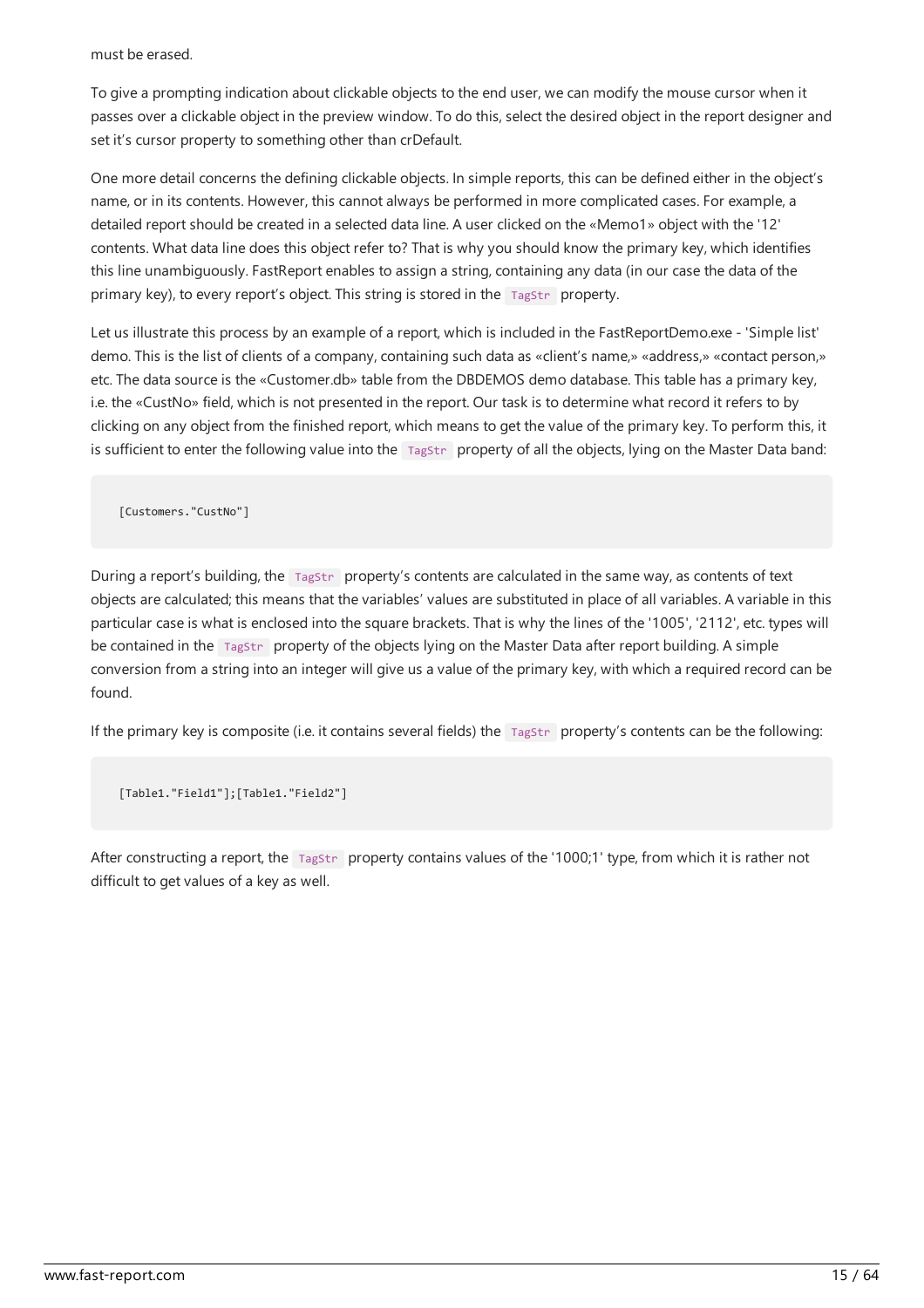#### <span id="page-15-0"></span>Access report objects from a code

FastReport' s objects (such as report page, band, memo-object) are not directly accessible from your code. This means that you cannot address the object by its name, as, for example, when you addressing to a button on your form. To address an object, it should be found with the help of the TfrxReport.FindObject method:

Pascal:

```
var
 Memo1: TfrxMemoView;
 Memo1 := frxReport1.FindObject('Memo1') as TfrxMemoView;
```
 $C_{++}$ :

```
TfrxMemoView * Memo = dynamic_cast <TfrxMemoView *> (frxReport1->FindObject("Memo1"));
```
after that, one can address the object's properties and methods. You can address the report's pages using the TfrxReport.Pages property:

Pascal:

```
var
 Page1: TfrxReportPage;
 Page1 := frxReport1.Pages[1] as TfrxReportPage;
```
 $C++$ :

TfrxReportPage \* Page1 = dynamic\_cast <TfrxReportPage \*> (frxReport1->Pages[1]);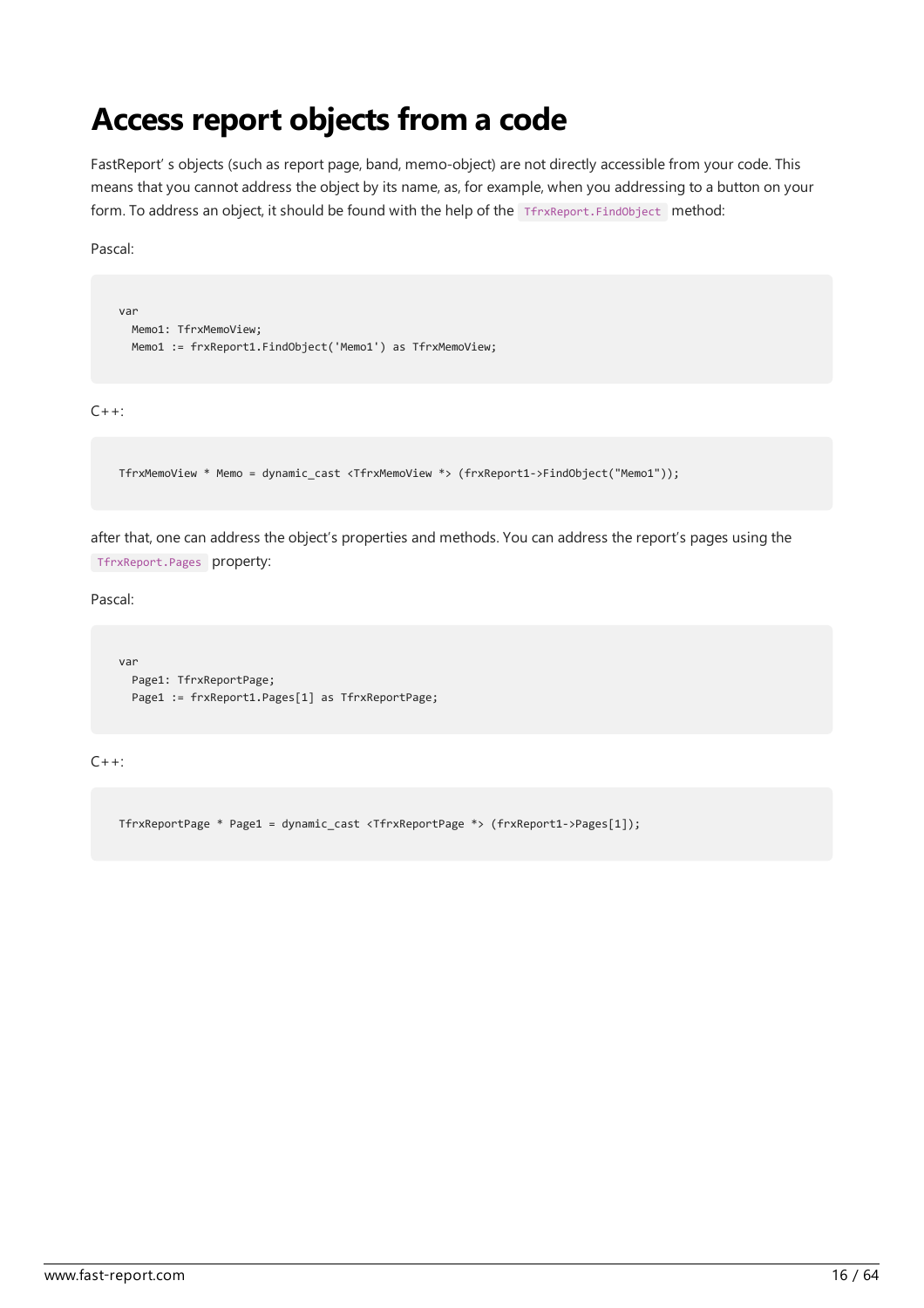#### Creating a report form from code

As a rule, you will create most reports using the designer. Nevertheless, in some cases (for example, when the report's form is unknown) it is necessary to create a report manually, from code.

To create a report manually, one should perform the following steps in order:

- $\bullet$  clear the report component
- add data sources
- add the "Data" page
- add report's page
- add bands on a page
- set bands' properties, and then connect them to the data
- add objects on each band
- set objects' properties, and then connect them to the data

Let us examine creation of a simple report of the «list» type. Assume that we have the following components: frxReport1: TfrxReport and frxDBDataSet1: TfrxDBDataSet (the last one is connected to data from the DBDEMOS, the «Customer.db» table). Our report will contain one page with the «Report Title» and «Master Data» bands. On the «Report Title» band there will be an object with the "Hello FastReport!" text, and the «Master Data» one will contain an object with a link to the"CustNo" field.

Pascal:

```
var
 DataPage: TfrxDataPage;
 Page: TfrxReportPage;
 Band: TfrxBand;
 DataBand: TfrxMasterData;
 Memo: TfrxMemoView;
{ clear a report }
frxReport1.Clear;
{ add a dataset to the list of ones accessible for a report }
frxReport1.DataSets.Add(frxDBDataSet1);
{ add the "Data" page }
DataPage := TfrxDataPage.Create(frxReport1);
{ add a page }
Page := TfrxReportPage.Create(frxReport1);
{ create a unique name }
Page.CreateUniqueName;
{ set sizes of fields, paper and orientation by default }
Page.SetDefaults;
{ modify paper's orientation }
Page.Orientation := poLandscape;
```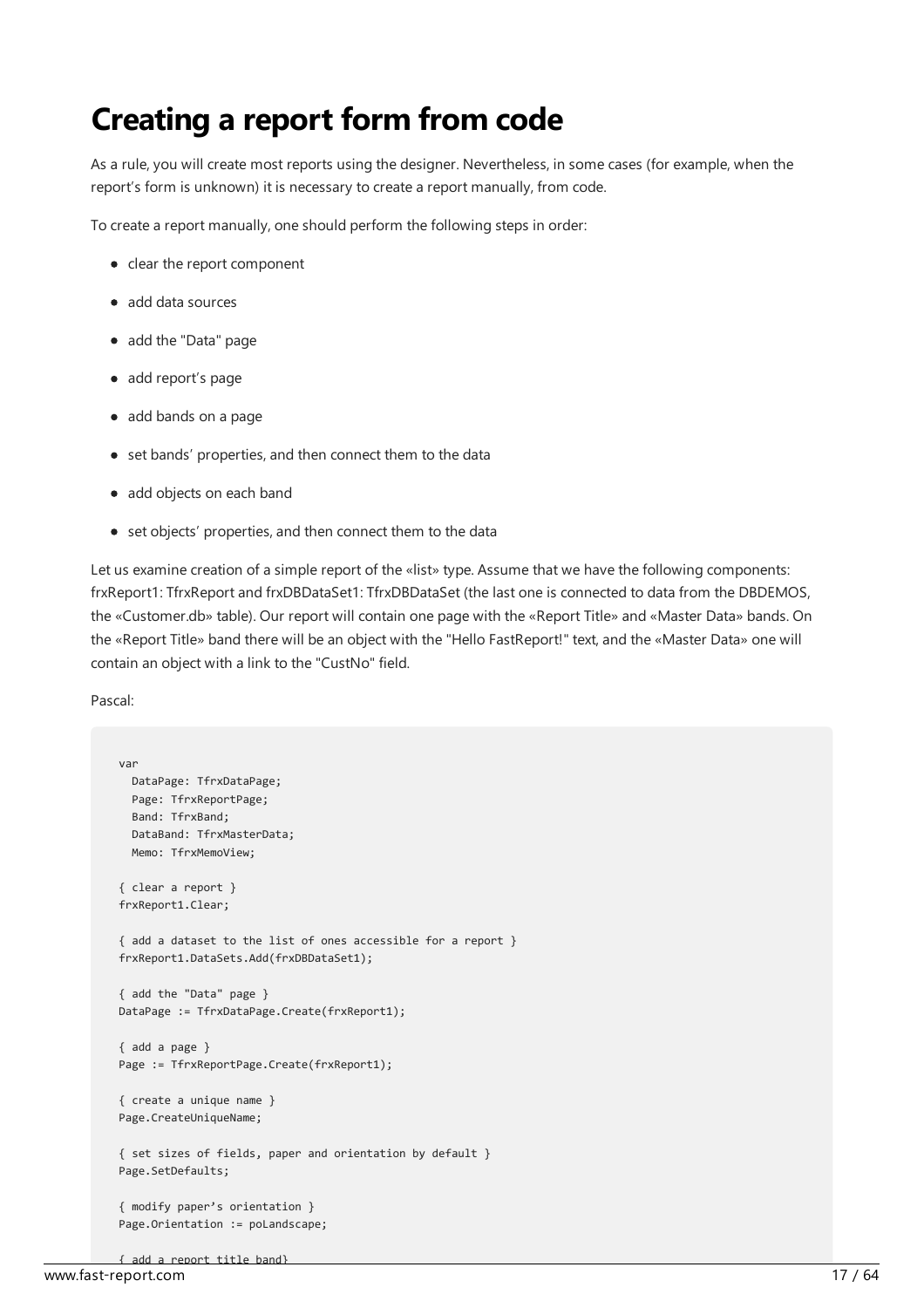```
{ add a report title band}
    Band := TfrxReportTitle.Create(Page);
    Band.CreateUniqueName;
    { it is sufficient to set the «Top» coordinate and height for a band }
    { both coordinates are in pixels }
    Band.Top := 0;Band.Height := 20;
    { add an object to the report title band }
    Memo := TfrxMemoView.Create(Band);
    Memo.CreateUniqueName;
    Memo.Text := 'Hello FastReport!';
    Memo.Height := 20;
    { this object will be stretched according to band's width }
    Memo.Align := baWidth;
    { add the masterdata band }
    DataBand := TfrxMasterData.Create(Page);
    DataBand.CreateUniqueName;
    DataBand.DataSet := frxDBDataSet1;
    { the Top coordinate should be greater than the previously added band's top + height}
    DataBand.Top := 100;
    DataBand.Height := 20;
    { add an object on master data }
    Memo := TfrxMemoView.Create(DataBand);
    Memo.CreateUniqueName;
    { connect to data }
    Memo.DataSet := frxDBDataSet1;
    Memo.DataField := 'CustNo';
    Memo.SetBounds(0, 0, 100, 20);
    { adjust the text to the right object's margin }
    Memo.HAlign := haRight;
    { show the report }
    frxReport1.ShowReport;
C_{++}:
    TfrxDataPage * DataPage;
    TfrxReportPage * Page;
    TfrxBand * Band;
    TfrxMasterData * DataBand;
    TfrxMemoView * Memo;
```

```
// clear a report
frxReport1->Clear();
// add a dataset to the list of ones accessible for a report
frxReport1->DataSets->Add(frxDBDataset1);
// add the "Data" page
DataPage = new TfrxDataPage(frxReport1);
// add a page
Page = new TfrxReportPage(frxReport1);
// create a unique name
Page->CreateUniqueName();
```
// set sizes of fields, paper and orientation by default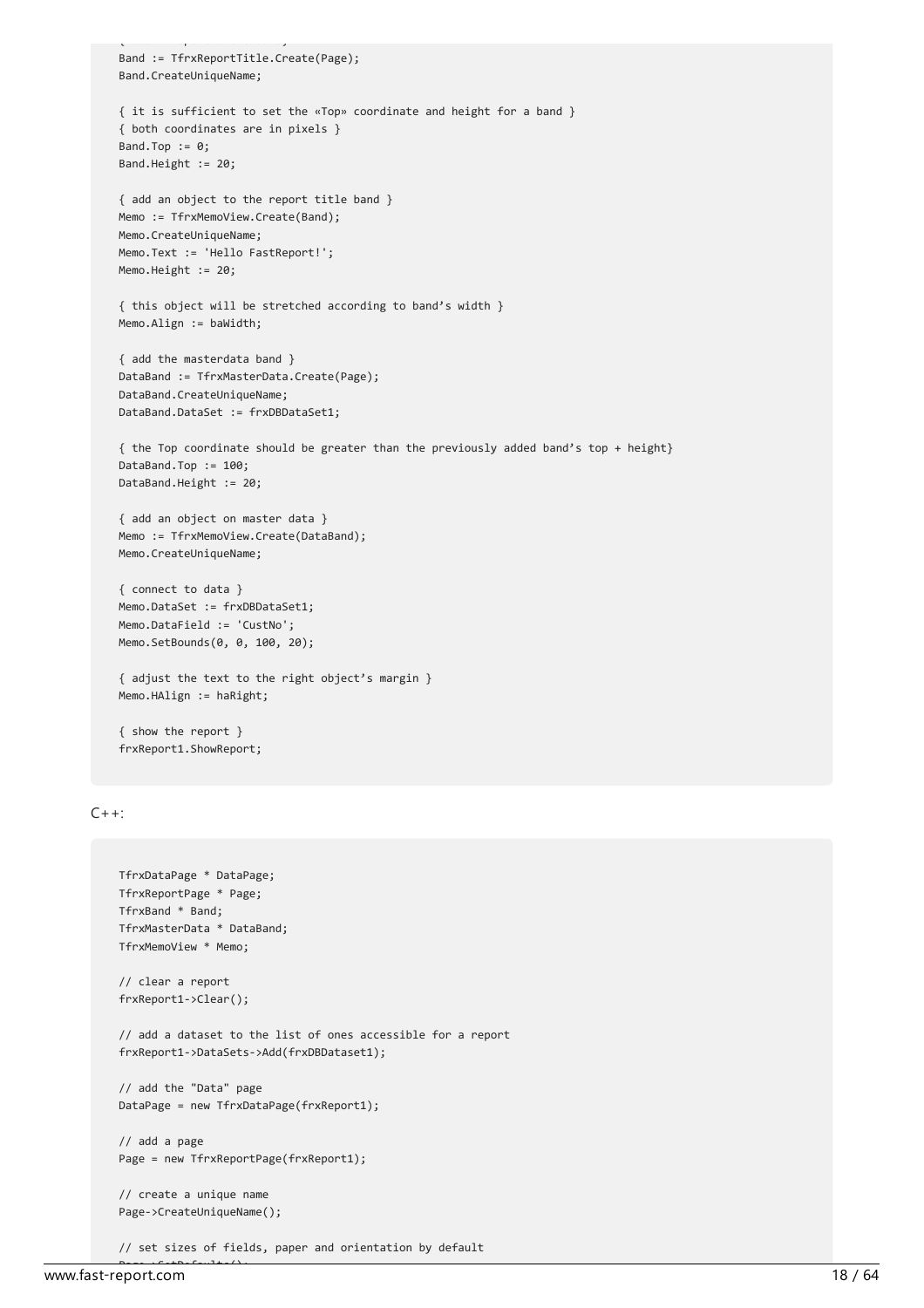```
Page->SetDefaults();
// modify paper's orientation
Page->Orientation = poLandscape;
// add a report title band
Band = new TfrxReportTitle(Page);
Band->CreateUniqueName();
// it is sufficient to set the «Top» coordinate and height for a band
// both coordinates are in pixels
Band->Top = 0;Band->Height = 20;
// add an object to the report title band
Memo = new TfrxMemoView(Band);
Memo->CreateUniqueName();
Memo->Text = "Hello FastReport!";
Memo->Height = 20;
// this object will be stretched according to band's width
Memo->Align = baWidth;
// add the masterdata band
DataBand = new TfrxMasterData(Page);
DataBand->CreateUniqueName();
DataBand->DataSet = frxDBDataset1;
// the Top coordinate should be greater than the previously added band's top + height
DataBand->Top = 100;
DataBand->Height = 20;
// add an object on master data
Memo = new TfrxMemoView(DataBand);
Memo->CreateUniqueName();
// connect to data
Memo->DataSet = frxDBDataset1;
Memo->DataField = "CustNo";
Memo->SetBounds(0, 0, 100, 20);
// adjust the text to the right object's margin
Memo->HAlign = haRight;
// show the report
frxReport1->ShowReport(true);
```
Let us explain some details.

All the data sources, which are to be used in the report, must be added to the list of data sources. In our case, this is performed using the

frxReport1.DataSets.Add(frxDBDataSet1)

line. Otherwise, a report will not work.

The "Data" page is necessary for inserting internal datasets such as TfrxADOTable into the report. Such datasets can be placed only to the"Data" page.

The call for Page. SetDefaults is not necessary, since in this case a page will have the A4 format and margins of 0 mm.SetDefaults sets 10mm margins and takes pagesizeand alignment, which a printers have by default.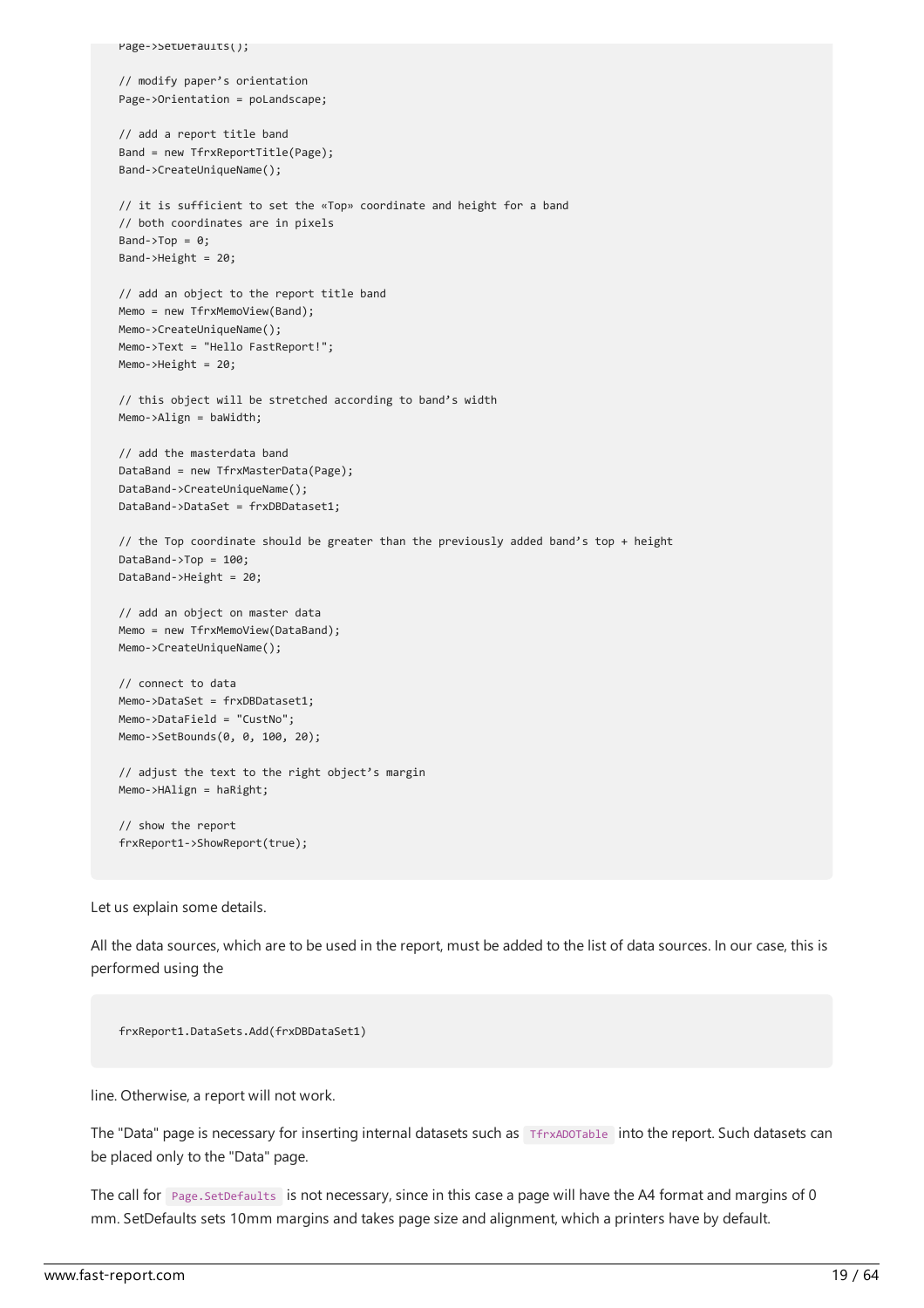While adding bands to a page, you should make sure they do not overlap each other. To perform this, it is sufficient to set the «Top» and «Height» coordinates. There is no point in modifying the «Left» and «Width» coordinates, since a band always has the width of the page, on which it is located (in case of vertical bands it's not true – you should set Left and Width properties and don't care about Top and Height). One should note, that the order of bands' location on a page is of great importance. Always locate bands in the same way you would do it in the designer.

Objects' coordinates and sizes are set in pixels. Since the Left , Top , Width , and Height properties of all objects have the «Extended» type, you can point out non-integer values. The following constants are defined for converting pixels into centimeters and inches:

```
fr01cm = 3.77953;
fr1cm = 37.7953;
fr01in = 9.6;
fr1in = 96;
```
For example, a band's height equal to 5 mm can be set as follows:

```
Band.Height := fr01cm * 5;
Band.Height := fr1cm * 0.5;
```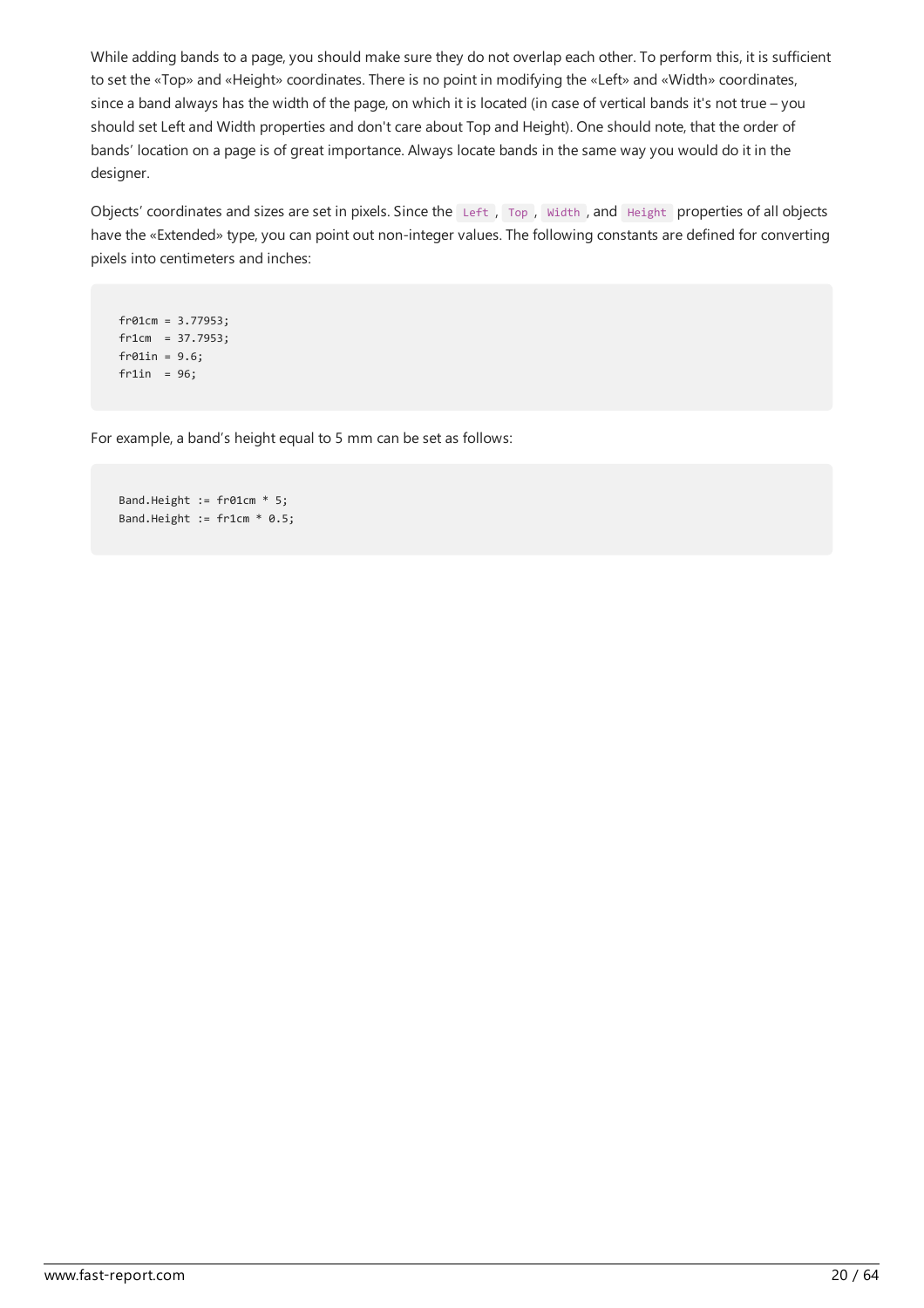### <span id="page-20-0"></span>Creating a dialogue form from a code

As we know, a report can contain dialogue forms. The following example shows how to create a dialogue form, with an «OK» button:

#### Pascal:

```
{ for working with dialogue objects the following unit should be used }
uses frxDCtrl;
var
 Page: TfrxDialogPage;
 Button: TfrxButtonControl;
{ add a page }
Page := TfrxDialogPage.Create(frxReport1);
{ create a unique name }
Page.CreateUniqueName;
{ set sizes }
Page.Width := 200;
Page.Height := 200;
{ set a position }
Page.Position := poScreenCenter;
{ add a button }
Button := TfrxButtonControl.Create(Page);
Button.CreateUniqueName;
Button.Caption := 'OK';
Button.ModalResult := mrOk;
Button.SetBounds(60, 140, 75, 25);
{ show a report }
frxReport1.ShowReport;
```
 $C++:$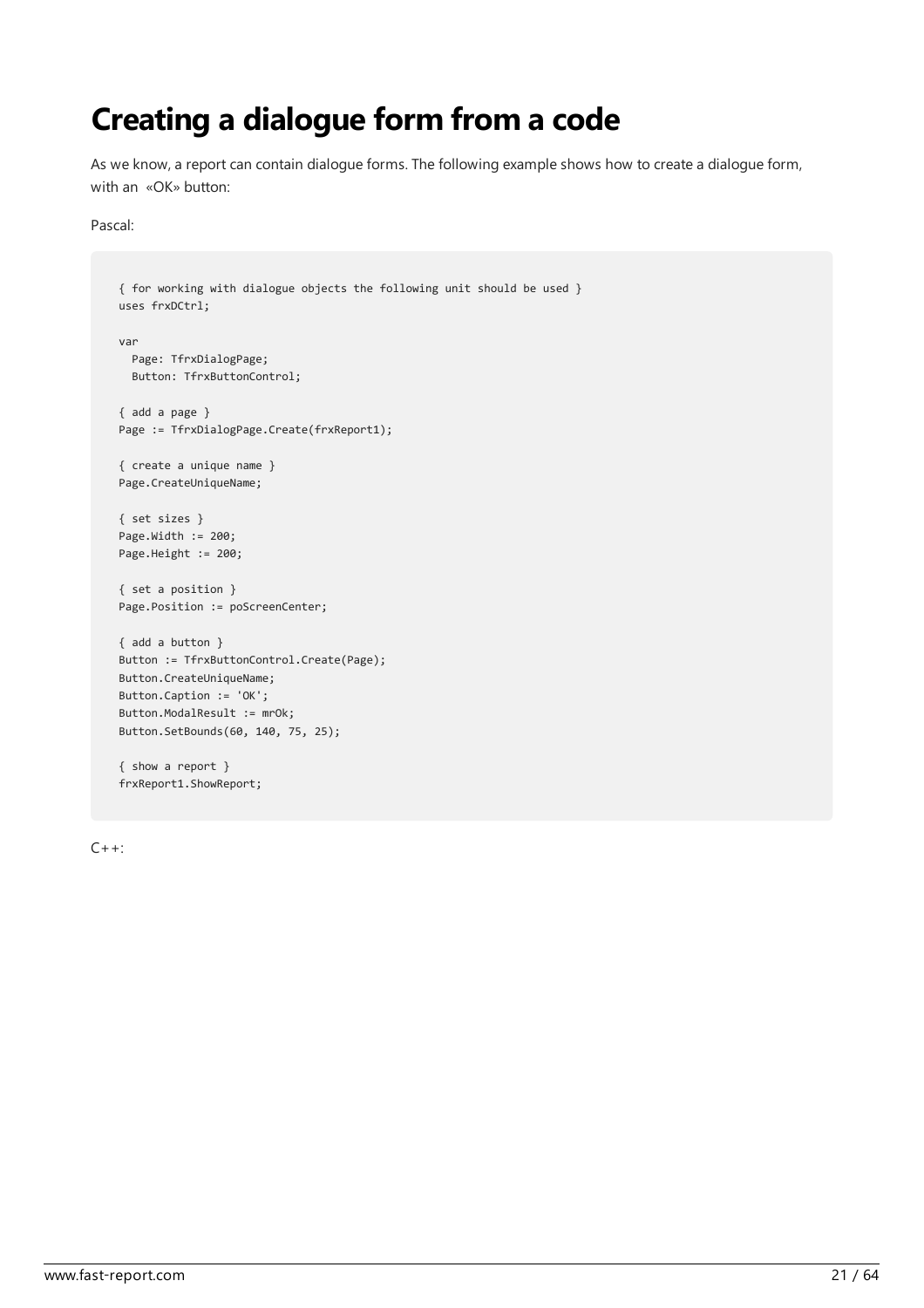// for working with dialogue objects the following unit should be used #include "frxDCtrl.hpp"

TfrxDialogPage \* Page; TfrxButtonControl \* Button;

// add a page Page = new TfrxDialogPage(frxReport1);

// create a unique name Page->CreateUniqueName();

// set sizes Page->Width = 200; Page->Height = 200;

// set a position Page->Position = poScreenCenter;

```
// add a button
Button = new TfrxButtonControl(Page);
Button->CreateUniqueName();
Button->Caption = "OK";
Button->ModalResult = mrOk;
Button->SetBounds(60, 140, 75, 25);
```
// show a report frxReport1->ShowReport(true);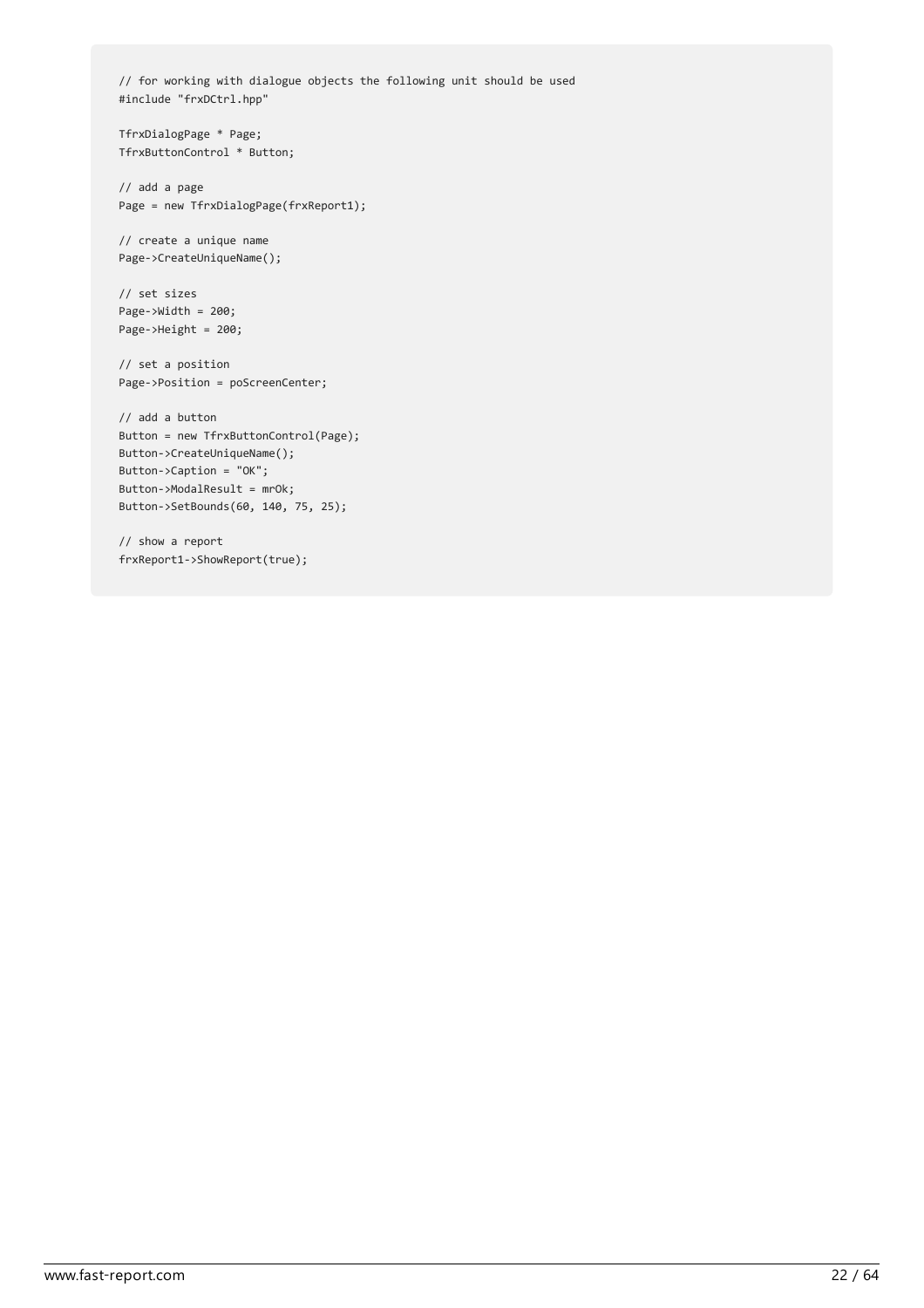### <span id="page-22-0"></span>Modifying report page's properties

Sometimes it is necessary to modify report page settings (for example, to modify paper alignment or size) from a code. The TfrxReportPage class contains the following properties, defining the size of the page:

property Orientation: TPrinterOrientation default poPortrait; property PaperWidth: Extended; property PaperHeight: Extended; property PaperSize: Integer;

The PaperSize property sets paper format. This is one of the standard values, defined in the Windows.pas (for example, DMPAPER\_A4). If a value to this property is assigned, FastReport fills the PaperWidth and PaperHeight properties automatically (paper size in millimeters). Setting the DMPAPER\_USER (or 256) value as a format, would mean that custom paper size is set. In this case, the PaperWidth and PaperHeight properties should be filled manually.

The following example shows, how to modify parameters of the first page (it is assumed that we already have a report):

Pascal:

```
var
 Page: TfrxReportPage;
{ the first report's page has [1] index. [0] is the Data page. }
Page := TfrxReportPage(frxReport1.Pages[1]);
{ modify the size }
Page.PaperSize := DMPAPER_A2;
{ modify the paper orientation }
Page.Orientation := poLandscape;
```
 $C_{++}$ :

```
TfrxReportPage * Page;
// the first report's page has [1] index. [0] is the Data page.
Page = (TfrxReportPage *)frxReport1.Pages[1];
// modify the size
Page->PaperSize = DMPAPER_A2;
// modify the paper orientation
Page->Orientation = poLandscape;
```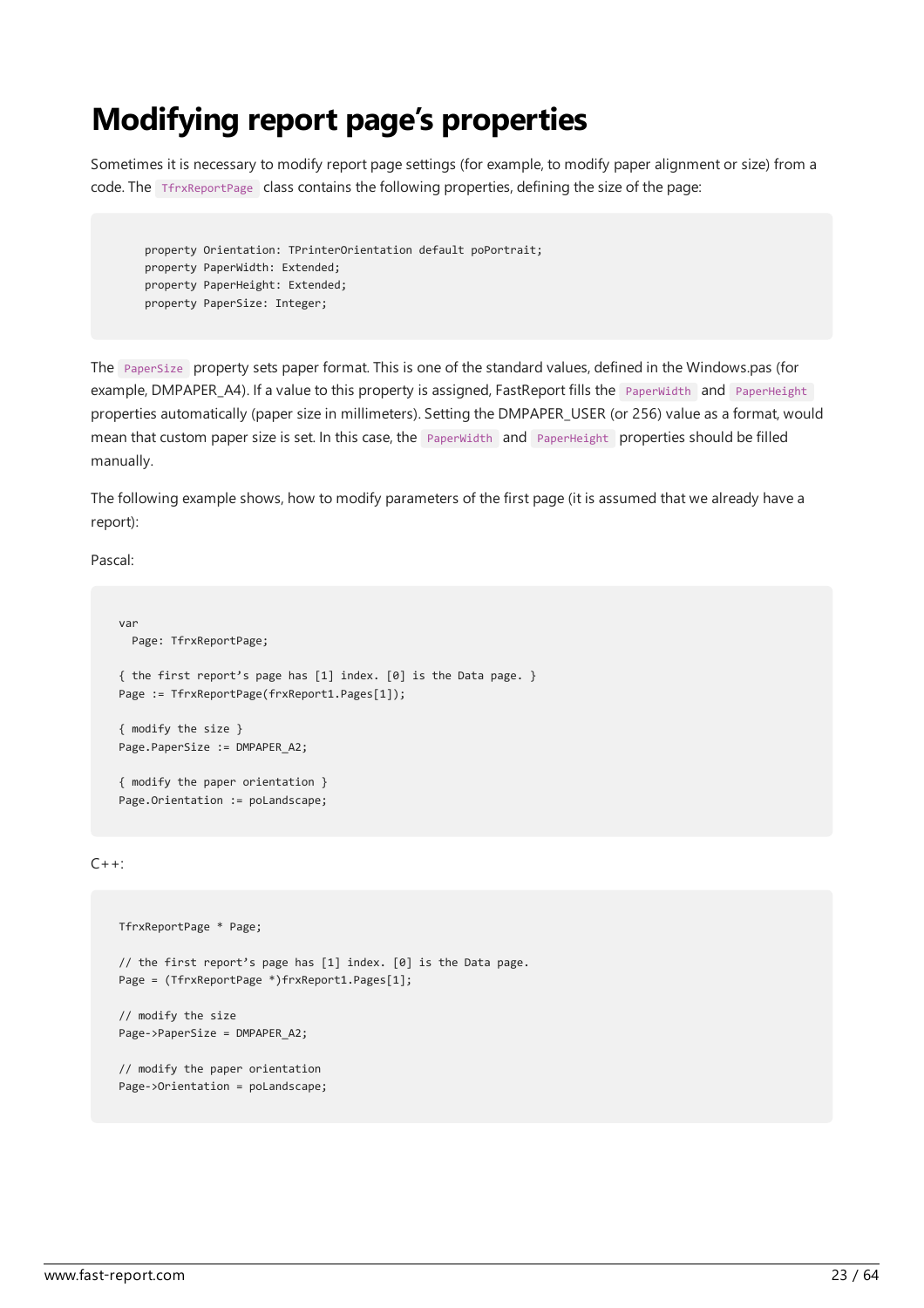### Report construction with the help of a code

The FastReport engine usually is responsible for report's constructing. It shows report's bands in a particular order as many times, as the datasource to which it is connected requires, thus forming a finished report. Sometimes it is necessary to create a report of a non-standard form, which FastReport's engine is unable to produce. In this case, one can use the ability of constructing a report manually, with the help of the TfrxReport.OnManualBuild event. If to define a handler of this event, the FastReport engine sends management to it. At the same time, allocation of responsibilities for forming a report is changed in the following way:

FastReport engine:

- report's preparation (script, data sources initialization, bands' tree forming)
- all calculations (aggregate functions, event handlers)
- new pages/columns' forming (automatic showing a page/column header/footer, report title/summary)
- $\bullet$  other routine work

#### Handler:

bands' presentation in a certain order

The OnManualBuild handler's essence is to issue commands concerning presenting certain bands to the FastReport's engine. The engine itself will do the rest: a new page will be created, as soon as there is no place in the current one; execution of scripts will be performed, etc.

The engine is represented with the TfrxCustomEngine class. A link to the instance of this class is located in the TfrxReport.Engine property.

| <b>Property or method</b>                         | <b>Description</b>                                                                                                  |  |
|---------------------------------------------------|---------------------------------------------------------------------------------------------------------------------|--|
| procedure NewColumn                               | Creates a new column. If a column is the last one, it creates a new page.                                           |  |
| procedure NewPage                                 | Creates a new page.                                                                                                 |  |
| procedure ShowBand(Band:<br><b>TfrxBand</b> )     | Shows a band.                                                                                                       |  |
| procedure ShowBand(Band:<br><b>TfrxBandClass)</b> | Shows a band of the given type.                                                                                     |  |
| function FreeSpace: Extended                      | Returns the amount of free space on the page (in pixels). After the next band is<br>presented, this value descends. |  |
| property CurColumn: Integer                       | Returns/sets the current column's number                                                                            |  |
| property CurX: Extended                           | Returns/sets the current X position.                                                                                |  |
| property CurY: Extended                           | Returns/sets the current Y position. After the next band is presented, this value<br>ascends.                       |  |
| property DoublePass: Boolean                      | Defines whether a report is a two-pass one.                                                                         |  |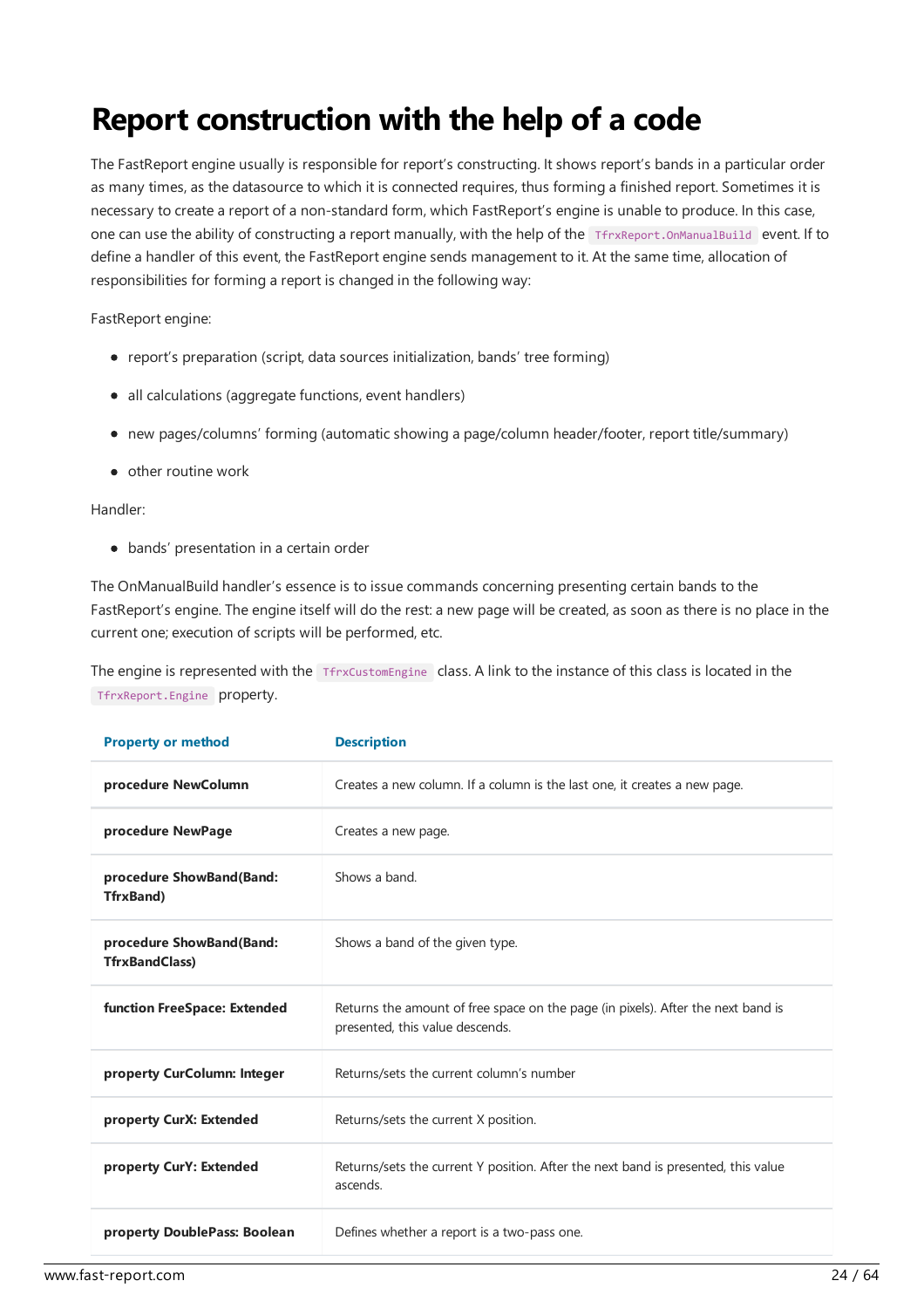<span id="page-24-0"></span>

| <b>Property or method</b>                 | <b>Description</b>                                                                                    |  |
|-------------------------------------------|-------------------------------------------------------------------------------------------------------|--|
| property FinalPass: Boolean               | Defines whether the current pass is the last one.                                                     |  |
| property FooterHeight:<br><b>Extended</b> | Returns the page footer height.                                                                       |  |
| property HeaderHeight:<br><b>Extended</b> | Returns the page header height.                                                                       |  |
| property PageHeight: Extended             | Returns the height of the page's printable region.                                                    |  |
| property PageWidth: Extended              | Returns the width of the page's printable region.                                                     |  |
| property TotalPages: Integer              | Returns the number of pages in a finished report (only on the second pass of the<br>two-pass report). |  |

Let us give an example of a simple handler. There is two «Master Data» bands in a report, which are not connected to data. The handler presents these bands in an interlaced order, six times each one. After six bands, a small gap is made.

Pascal:

```
var
 i: Integer;
 Band1, Band2: TfrxMasterData;
{ find required bands }
Band1 := frxReport1.FindObject('MasterData1') as TfrxMasterData;
Band2 := frxReport1.FindObject('MasterData2') as TfrxMasterData;
for i := 1 to 6 do
begin
 { lead/deduce bands one after another }
 frxReport1.Engine.ShowBand(Band1);
 frxReport1.Engine.ShowBand(Band2);
 { make a small gap }
 if i = 3 then
    frxReport1.Engine.CurY := frxReport1.Engine.CurY + 10;
end;
```
 $C++:$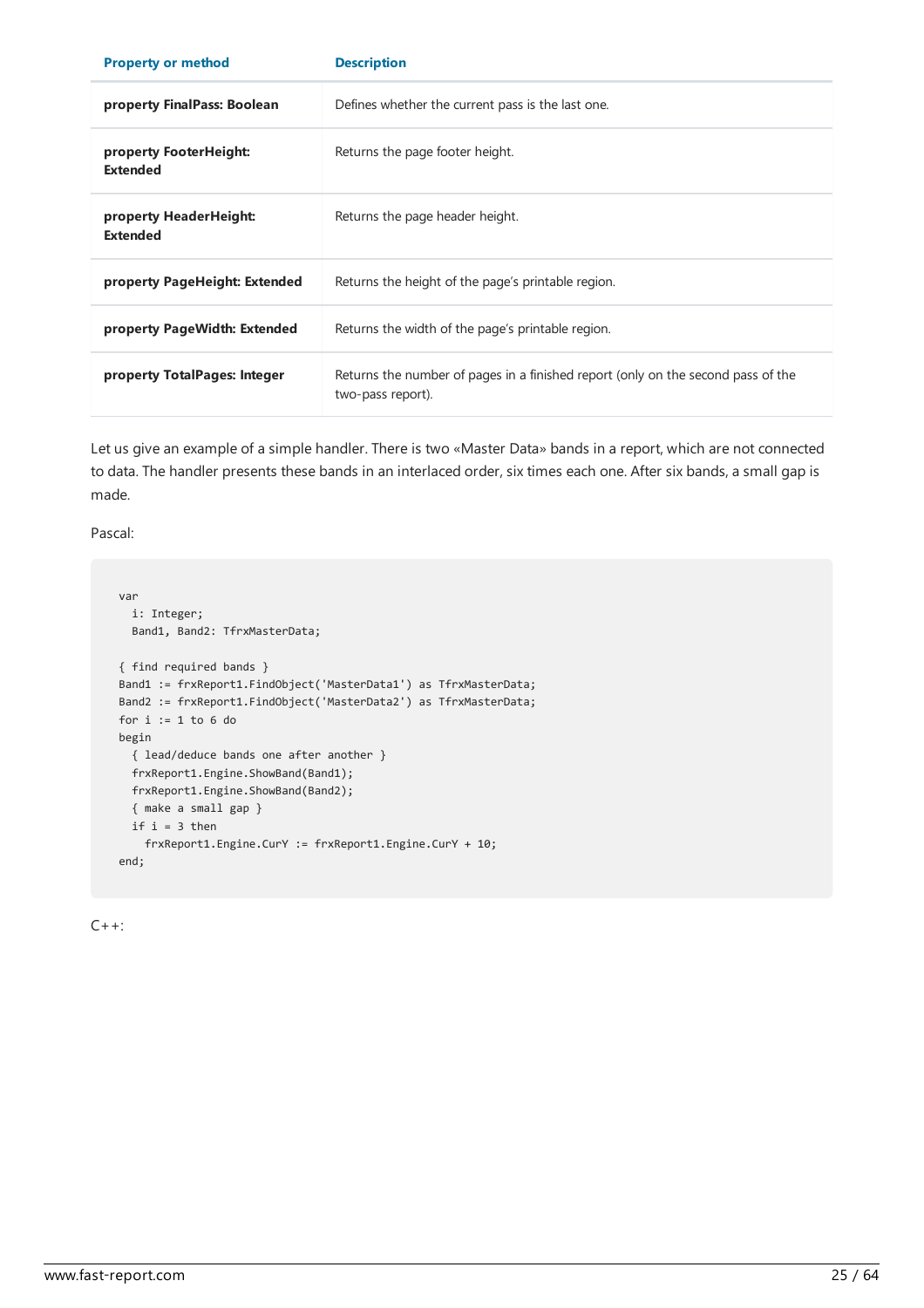```
int i;
TfrxMasterData * Band1;
TfrxMasterData * Band2;
// find required bands
Band1 := dynamic cast <TfrxMasterData *> (frxReport1->FindObject("MasterData1"));
Band2 := dynamic cast <TfrxMasterData *> (frxReport1->FindObject("MasterData2"));
for(i = 1; i \le 6; i++){
 // lead/deduce bands one after another
 frxReport1->Engine->ShowBand(Band1);
 frxReport1->Engine->ShowBand(Band2);
 // make a small gap
 if(i == 3)frxReport1->Engine->CurY += 10;
}
```
The next example shows two groups of bands alongside each other.

Pascal:

```
var
 i, j: Integer;
 Band1, Band2: TfrxMasterData;
 SaveY: Extended;
Band1 := frxReport1.FindObject('MasterData1') as TfrxMasterData;
Band2 := frxReport1.FindObject('MasterData2') as TfrxMasterData;
SaveY := frxReport1.Engine.CurY;
for j := 1 to 2 do
begin
 for i := 1 to 6 do
 begin
   frxReport1.Engine.ShowBand(Band1);
   frxReport1.Engine.ShowBand(Band2);
   if i = 3 thenfrxReport1.Engine.CurY := frxReport1.Engine.CurY + 10;
 end;
 frxReport1.Engine.CurY := SaveY;
 frxReport1.Engine.CurX := frxReport1.Engine.CurX + 200;
end;
```
 $C_{++}$ :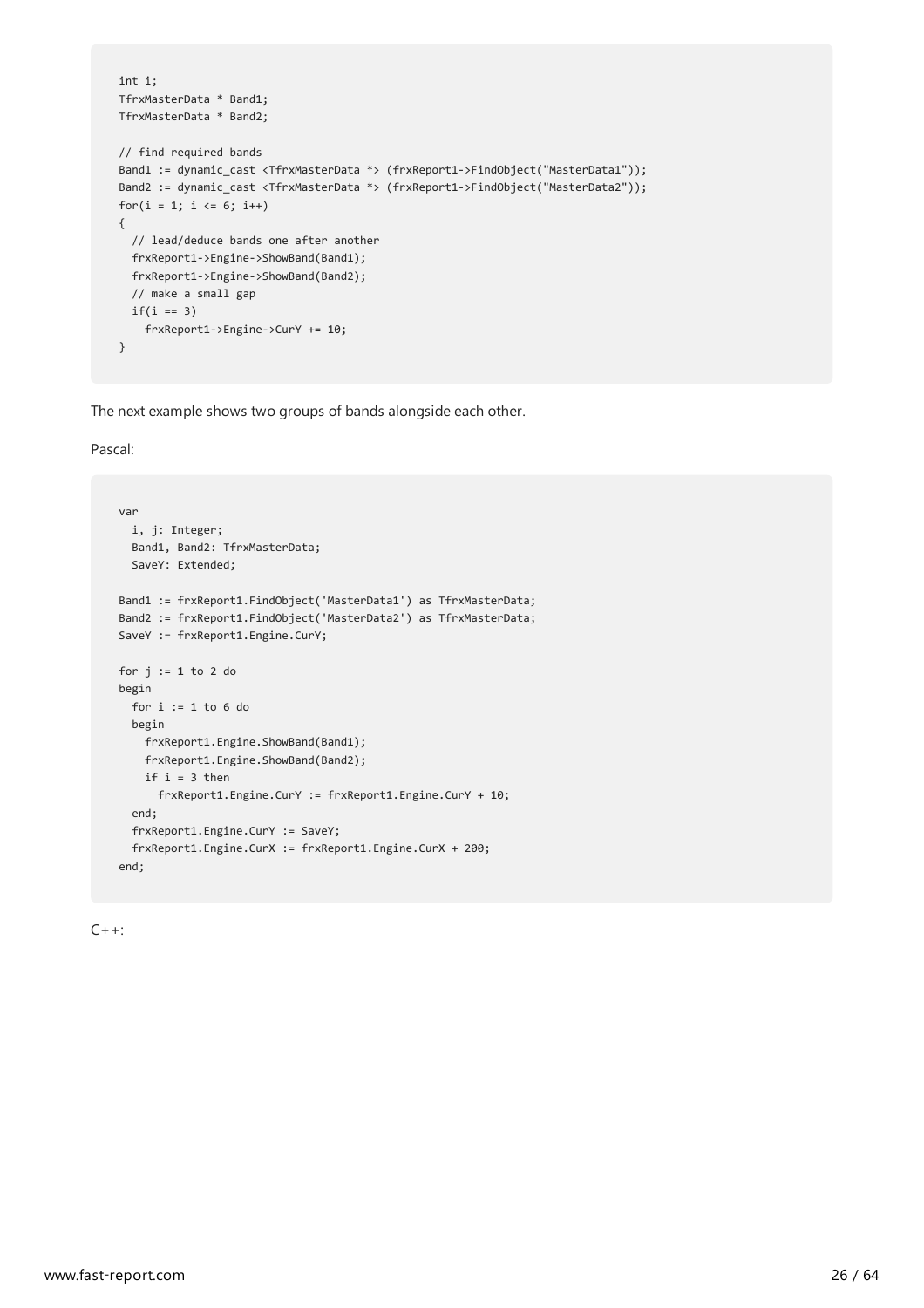```
int i, j;
TfrxMasterData * Band1;
TfrxMasterData * Band2;
Extended SaveY;
Band1 = dynamic cast <TfrxMasterData *> (frxReport1->FindObject("MasterData1"));
Band2 = dynamic_cast <TfrxMasterData *> (frxReport1->FindObject("MasterData2"));
SaveY = frxReport1->Engine->CurY;
for(j = 1; j \le 2; j++){
 for(i = 1; i <= 6; i++)
 \{frxReport1->Engine->ShowBand(Band1);
   frxReport1->Engine->ShowBand(Band2);
   if(i == 3)frxReport1->Engine->CurY += 10;
 }
 frxReport1->Engine->CurY = SaveY;
  frxReport1->Engine->CurX += 200;
}
```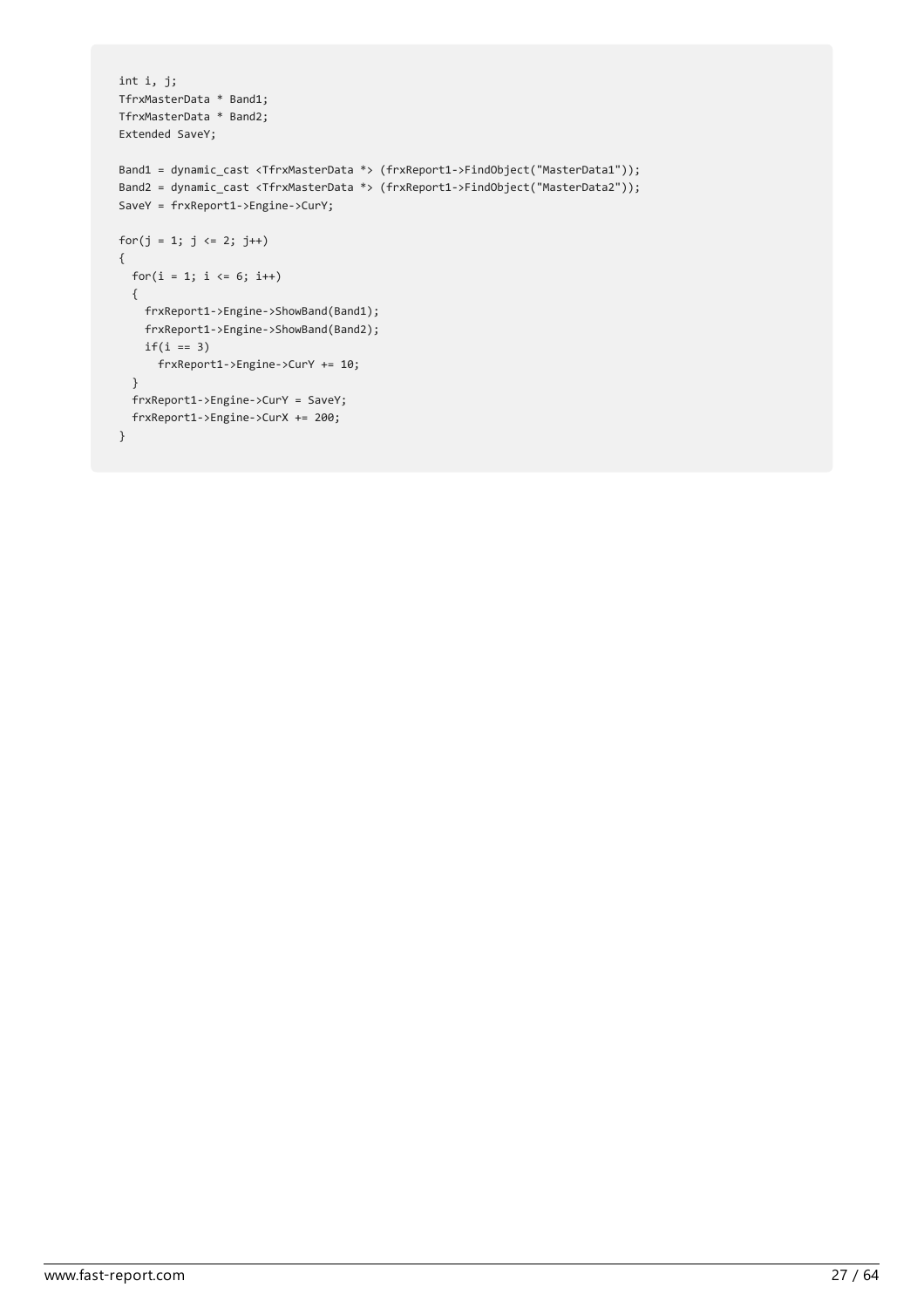# <span id="page-27-0"></span>Printing an array

The primary example's code is located in the «FastReport Demos\PrintArray» ("FastReport Demos\BCB Demos\PrintArray") directory.Let us explain several details.

To print an array, we use a report with one «Master Data» band, which will be presented as many times, as there are elements in the array. To do this, place a TfrxUserDataSet component on the form, and then set it's properties (it is possible to do it in a code, as shown in our example):

RangeEnd := reCount RangeEndCount := a number of elements in an array

After that, we connect the data-band to the TerxUserDataSet component. To represent the array element, place a text object with the [element] line inside the «Master Data» band. The «element» variable is filled using a TfrxReport.OnGetValue event.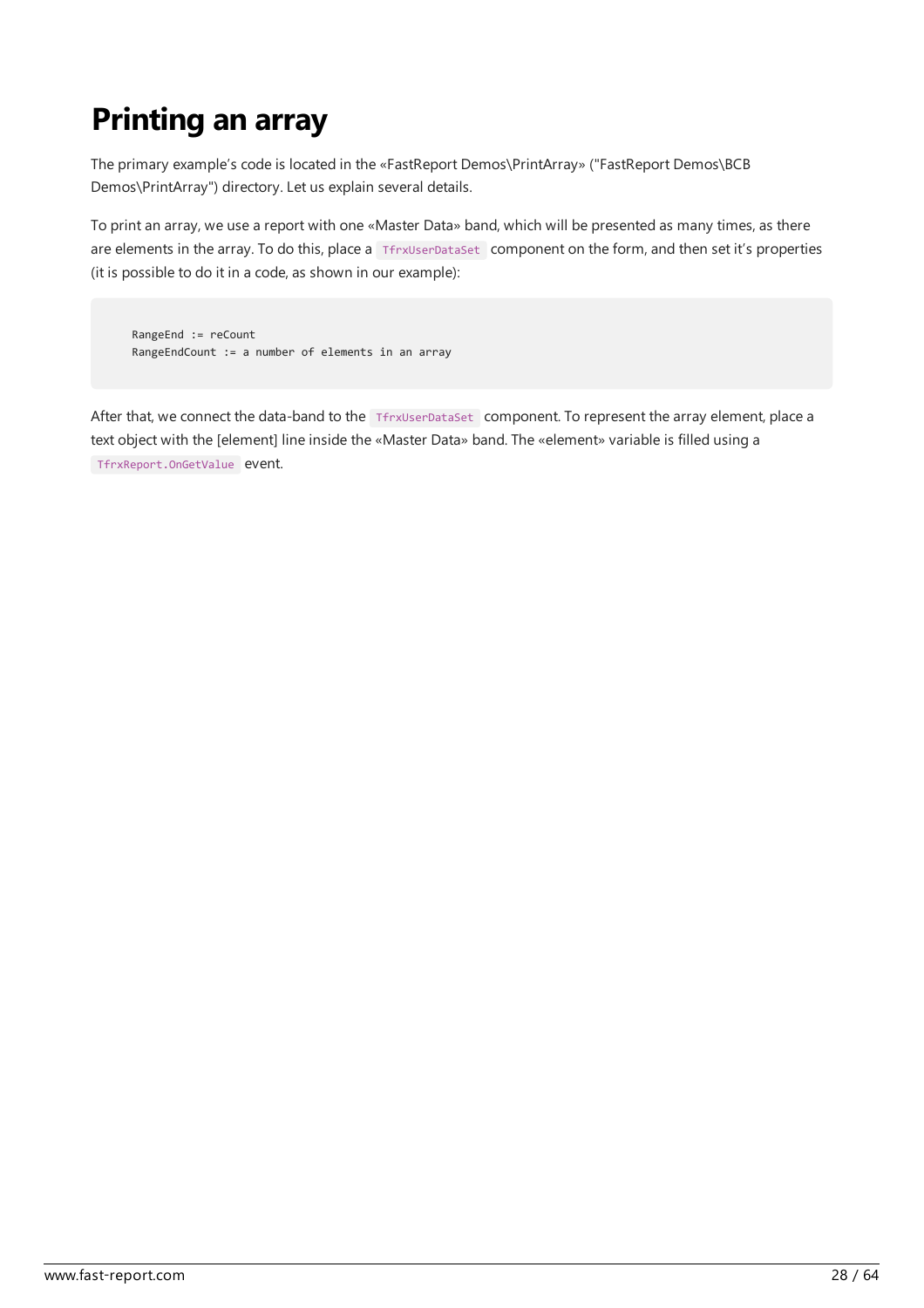# <span id="page-28-0"></span>Printing a TStringList

The primary example's code is located in the «FastReport Demos\PrintStringList» («FastReport Demos\BCB Demos\PrintStringList») directory. The method is the same, as in the example with an array.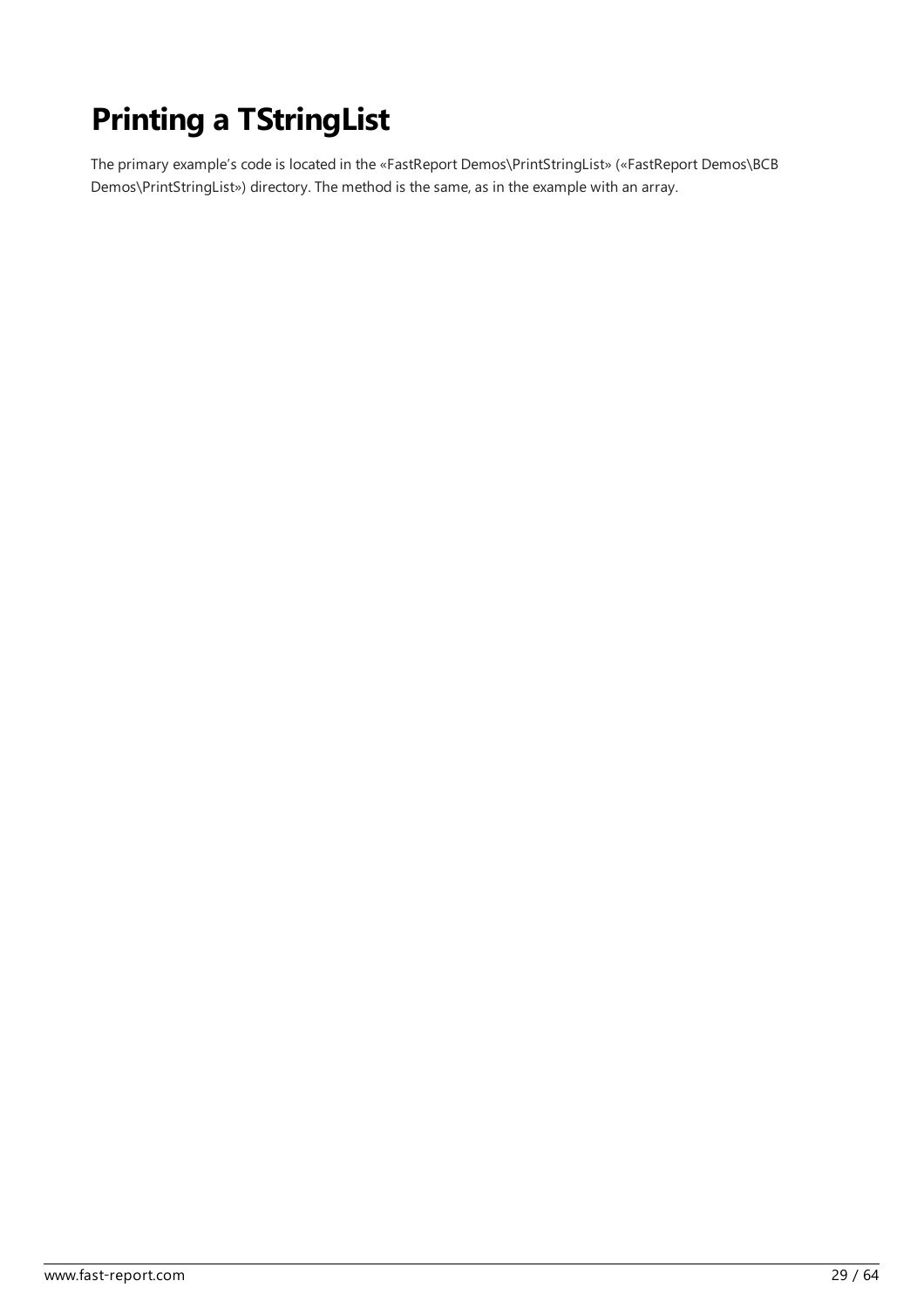# <span id="page-29-0"></span>Printing a file

The primary example's code is located in the «FastReport Demos\PrintFile» ( «FastReport Demos\BCB Demos\PrintFile») directory. Let us explain several details.

For printing,you should usea report with a «Master Data» band, which will be printed once(to perform this, it should be connected to a data source, which contains one record; select a source named "Single row" from the list). Stretching («Stretch») and splitting («Allow Split») are enabled in the band. This means, that the way the band is stretched allows finding room for all objects located in it. However, if a band does not find room in a page, it will be presented partially in separate pages.

File contents are presented via the «Text» object, which contains the [file] variable. This variable, as in the previous examples, is filled in the TfrxReport.OnGetValue event. Stretching is also enabled in the object (the «Stretch» item from the contextual menu or the  $\frac{1}{10}$  stretchMode property = smActualHeight).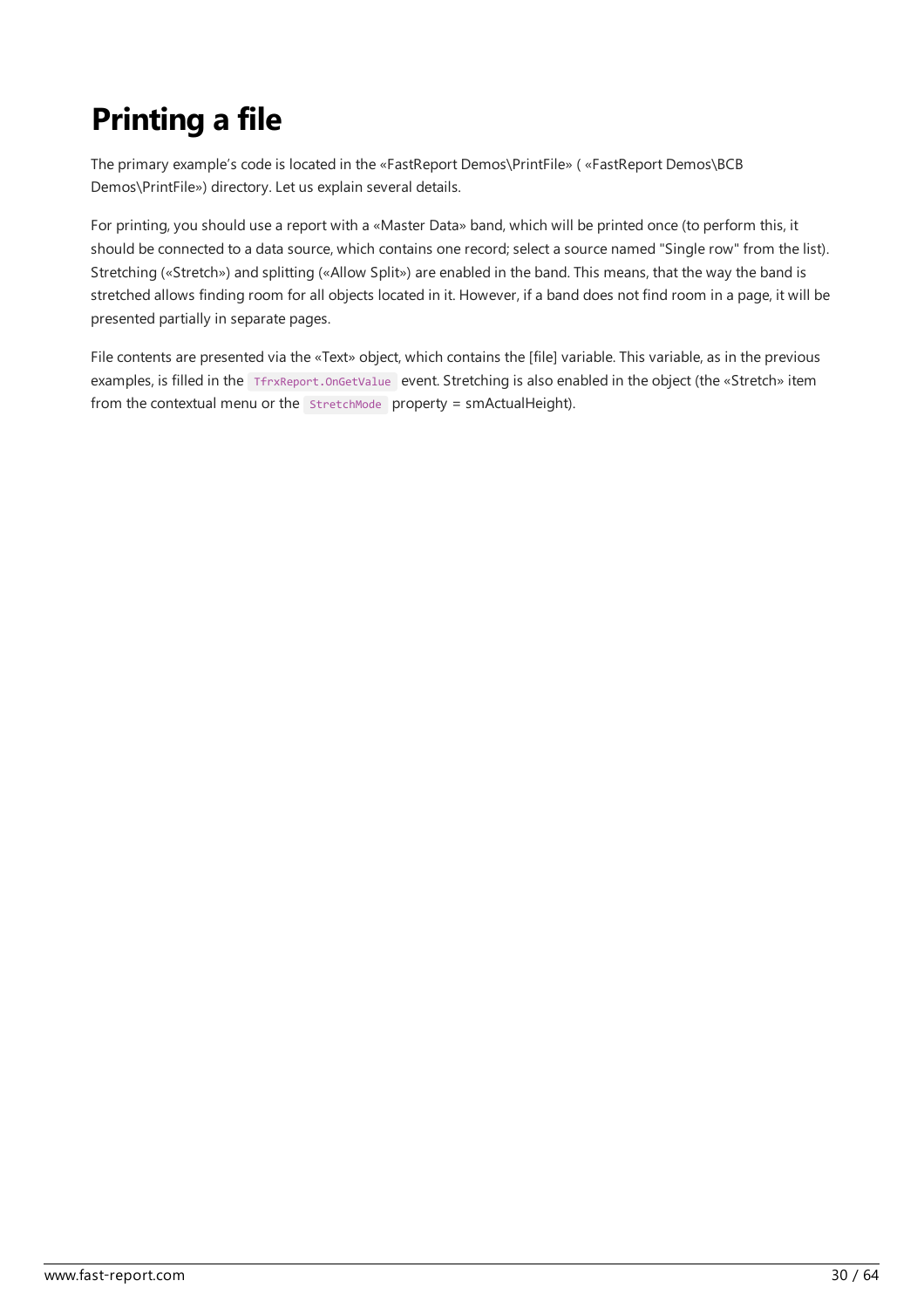# <span id="page-30-0"></span>Printing a TStringGrid

The initial example's code is located in the «FastReport Demos\PrintStringGrid» ( «FastReport Demos\BCB Demos\PrintStringGrid»") directory.Let us explain some details.

The TStringGrid component represents a table with several rows and columns. That means that a report stretches not only by height, but by width as well. To print such component, let us use the «Cross-tab» object (it becomes available when the TfrxCrossObject component is added to the project). This object is responsible only for printing table data with a number of rows and columns unknown beforehand. The object has two versions: TfrxCrossView for user's data printing, and TfrxDBCrossView for printing the specially prepared data from the DB table.

Let us use the TfrxCrossView. The object should be preliminarily set. To perform this, let us enter report's designer and call the object editor by double-clicking on it. We must set the number of the rows and columns' titles nesting, and the number of values in the table cells. In our case, all these values must be equal to «1». In our example, the rows and columns' titles and the total values of lines and columns are disabled as well.

It is necessary to fill the object with values from the StringGrid in the TfrxReport.OnBeforePrint event. A value is added via the TfrxCrossView.AddValue method. Its parameters are the following: composite index of a line, a column and the cell's value (which is composite as well, since an object can contain several values in a cell).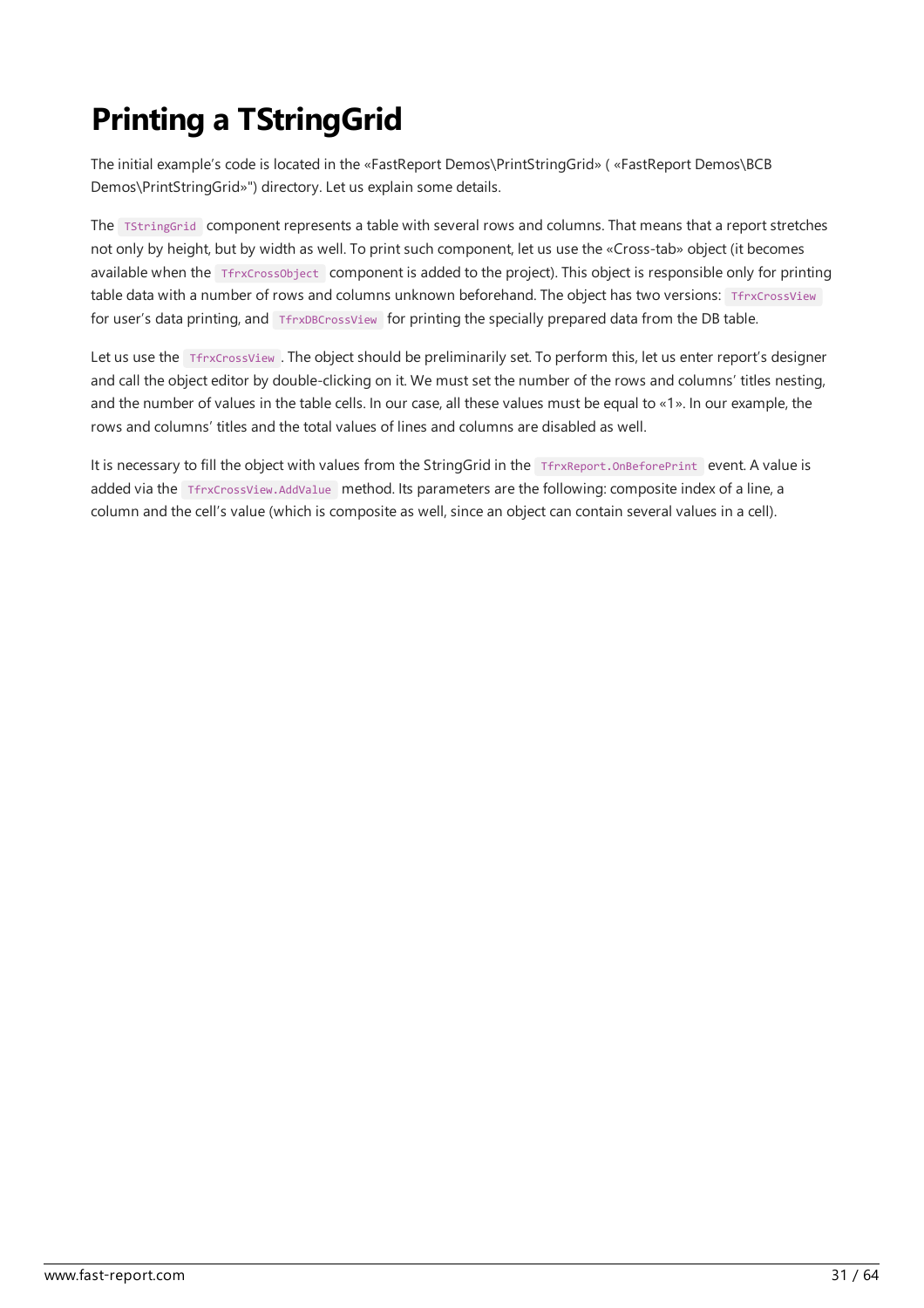# <span id="page-31-0"></span>Printing TTable and TQuery

The initial example's code is located in the «FastReport's Demos\PrintTable» ( «FastReport Demos\BCB Demos\PrintTable»") directory. The principle of work is the same, as in the example with the TStringGrid . In this case, the row's index is its sequence number, the column's index is the name of a table field, and the cell's value is the table field's value. It is important to notice that the functions for cell's elements must be disabled in the «Crosstab» object editor (since in a cell there are data of various kinds, this leads to the error in table creation) and the table title's sorting must be disabled too (otherwise columns will be sorted alphabetically).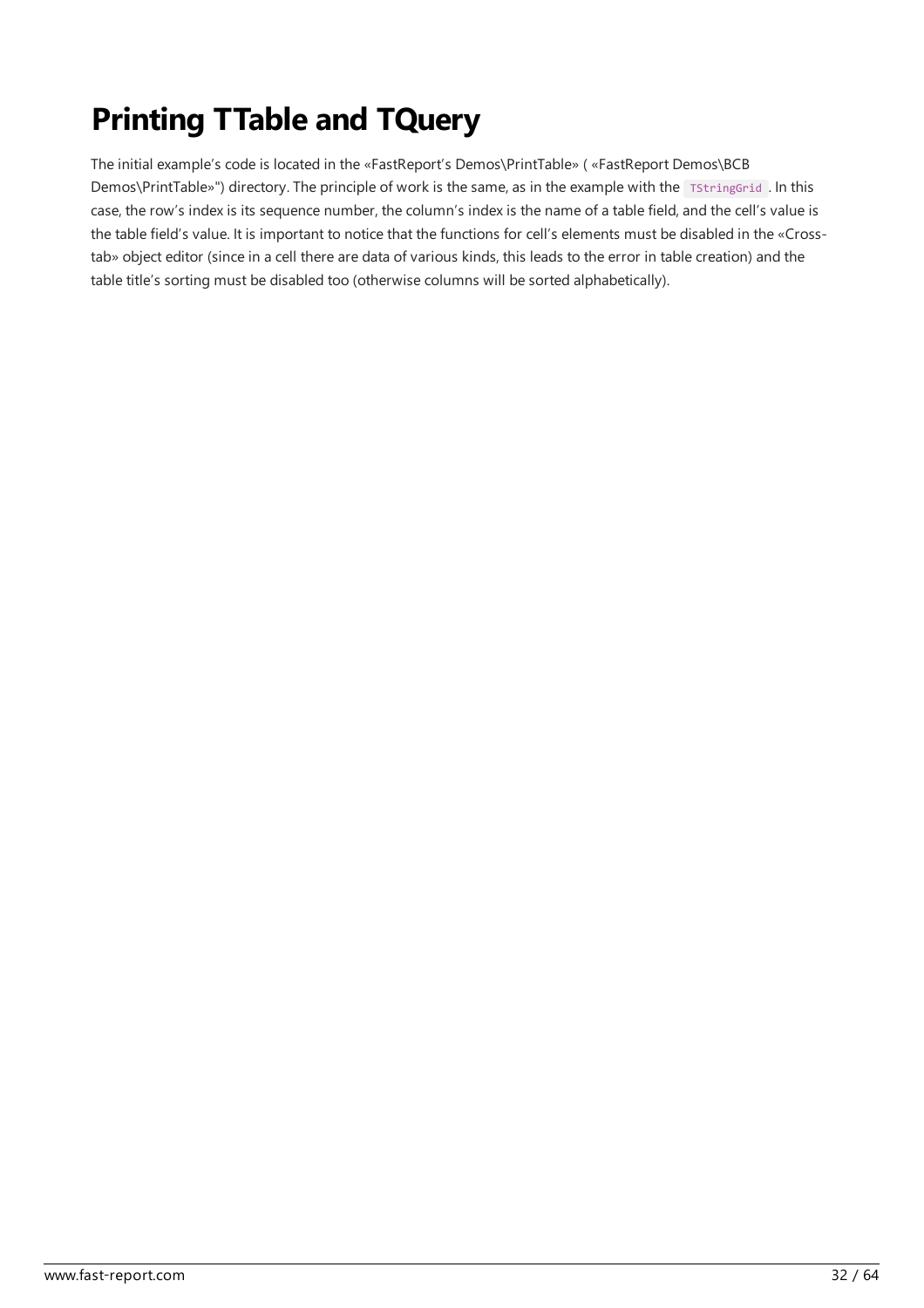# Report inheritance

The report inheritance was described in the User's manual. We will describe some key moments here.

If you store your reports in files, you need to set up the folder name which FastReport will use to search the base report. This folder's content will be displayed in the "File|New..." and "Report|Options..." dialogs:

| <b>New Item</b>           |         |         |        |  |
|---------------------------|---------|---------|--------|--|
| Templates<br>Items        |         |         |        |  |
| $1.$ fr $3$               | 10.FR3  | 100.fr3 |        |  |
| 101.fr3                   | 102.fr3 | 103.fr3 |        |  |
| 104.fr3                   | 105.fr3 | 11.FR3  |        |  |
| $\Box$ Inherit the report |         |         |        |  |
|                           |         | ОK      | Cancel |  |

The TfrxDesigner.TemplateDir property is used for this purpose. By defalt it is empty, FastReport will search for base reports in the folder with your project's executable file (.exe). You can place the absolute or relative path into this property.

If you store your reports in the database, you have to write a code to load the base report from a DB and to get a list of available base reports. Use TfrxReport. OnLoadTemplate event to load a base report:

```
property OnLoadTemplate: TfrxLoadTemplateEvent read FOnLoadTemplate write FOnLoadTemplate;
```
TfrxLoadTemplateEvent = procedure(Report: TfrxReport; const TemplateName: String) of object;

This event's handler must load a base report with given TemplateName into Report object. Here is an example of such handler: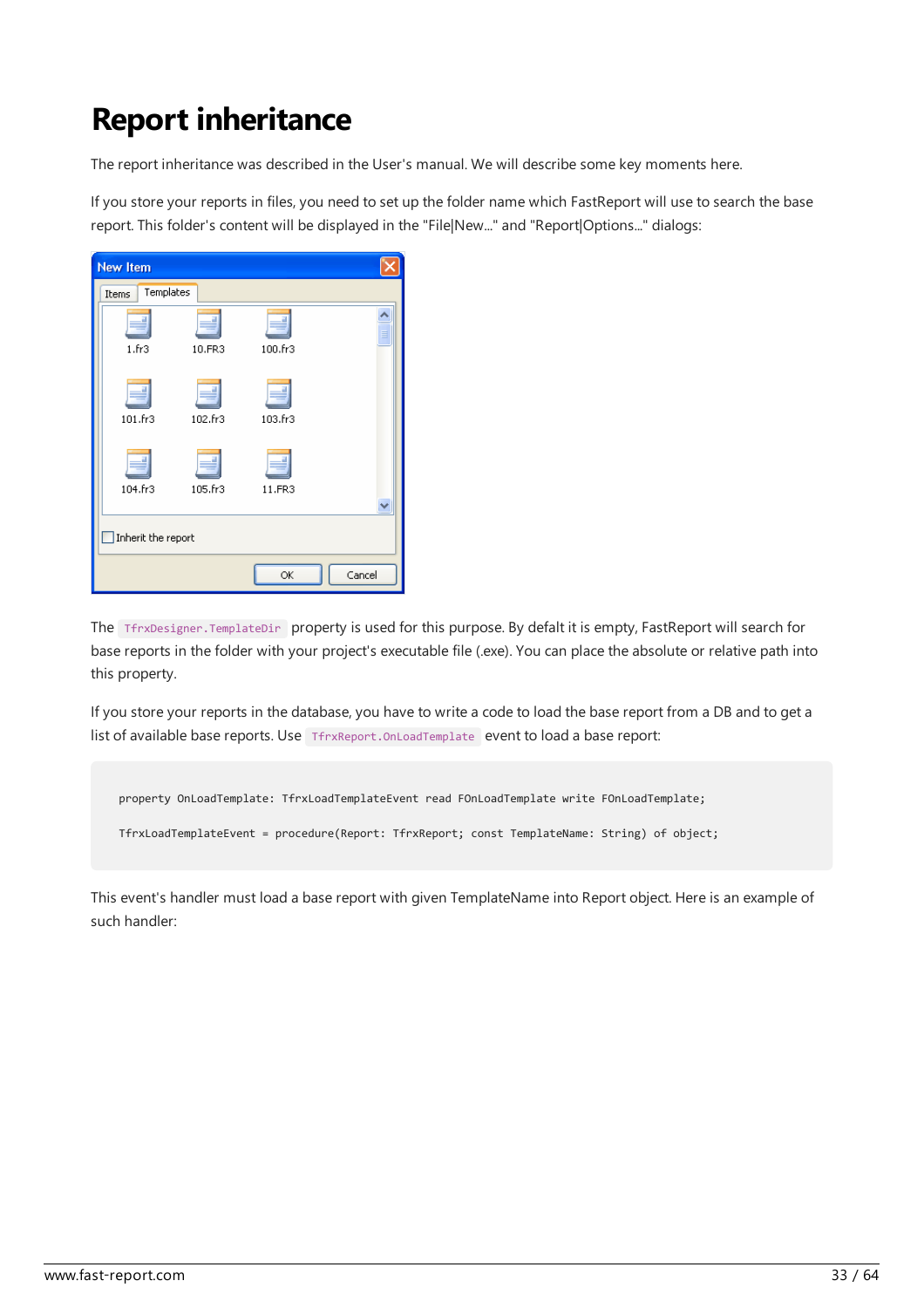```
procedure TForm1.LoadTemplate(Report: TfrxReport; const TemplateName: String);
var
 BlobStream: TStream;
begin
 ADOTable1.First;
 while not ADOTable1.Eof do
 begin
   if AnsiCompareText(ADOTable1.FieldByName('ReportName').AsString, TemplateName) = 0 then
   begin
     BlobStream := TMemoryStream.Create;
     TBlobField(ADOTable1.FieldByName('ReportBlob')).SaveToStream(BlobStream);
     BlobStream.Position := 0;
     Report.LoadFromStream(BlobStream);
     BlobStream.Free;
     break;
   end;
   ADOTable1.Next;
  end;
end;
```
To get a list of available templates, you should use the TfrxDesigner.OnGetTemplateList event:

```
property OnGetTemplateList: TfrxGetTemplateListEvent read FOnGetTemplateList write FOnGetTemplateList;
TfrxGetTemplateListEvent = procedure(List: TStrings) of object;
```
This event's handler must return a list of available templates into List parameter. Here is an example of such handler:

```
procedure TForm1.GetTemplates(List: TList);
begin
 List.Clear;
 ADOTable1.First;
 while not ADOTable1.Eof do
 begin
   List.Add(ADOTable1.FieldByName('ReportName').AsString);
   ADOTable1.Next;
 end;
end;
```
FastReport can inherit already created reports. For that you should use the following function:

TfrxReport.InheritFromTemplate(const templName: String; InheritMode: TfrxInheritMode = imDefault): Boolean

This function allows to inherit the current loaded report from the indicated report. The first parameter of the function is a file name of parent template, the second one allows to choose inherit mode:

- $\bullet$  imDefault derive the dialogue with offer to rename/delete the duplicates
- imDelete delete all backup objects
- imRename rename all backup objects

Attention! The search of parent template is done referring the current template, that is necessary to keep catalogues structure at report storage place. Fast Report uses relative paths that's why there is no need to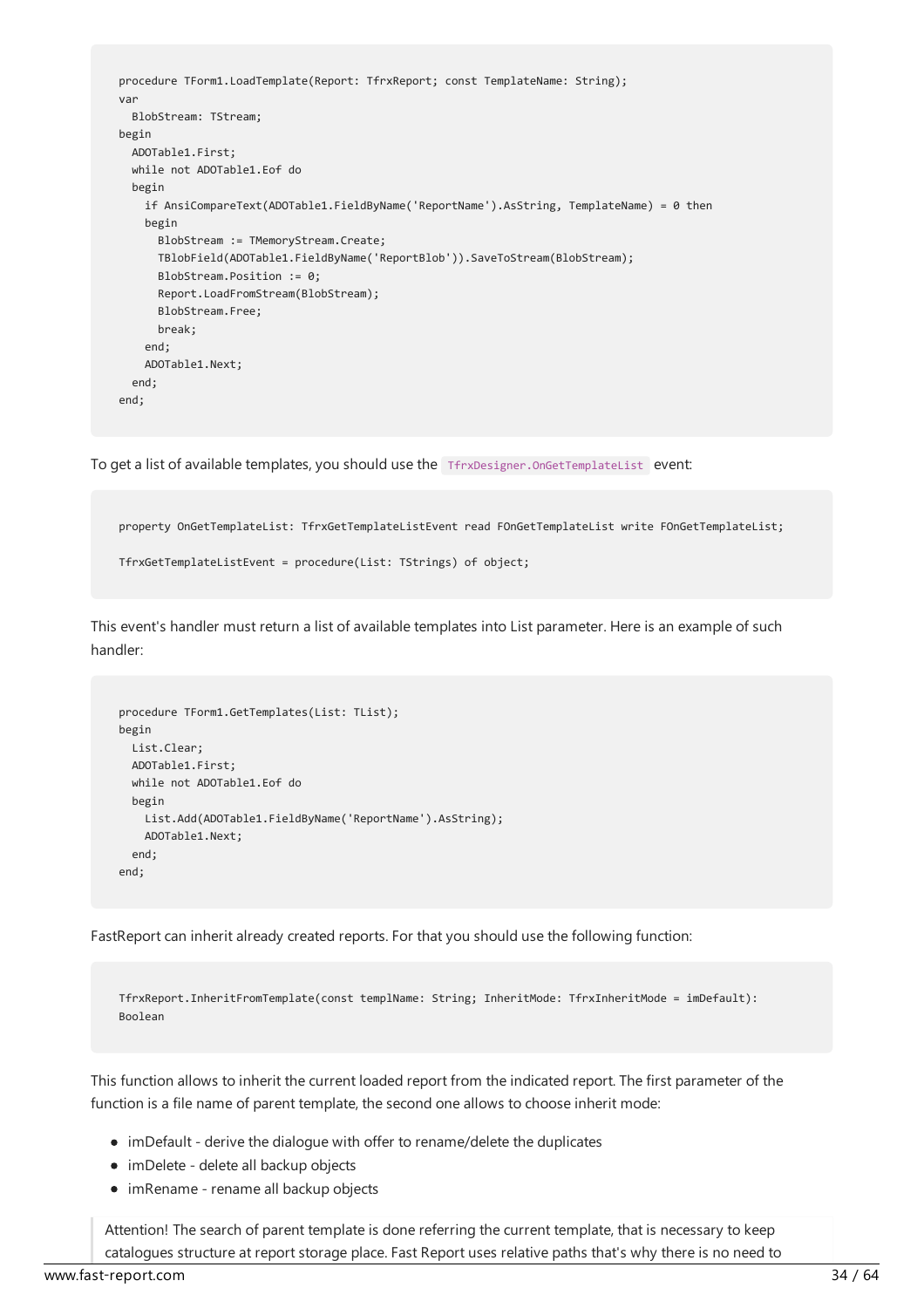worry about application transfer (the only exception is when the current pattern and parent template are placed on different carriers or net path is used).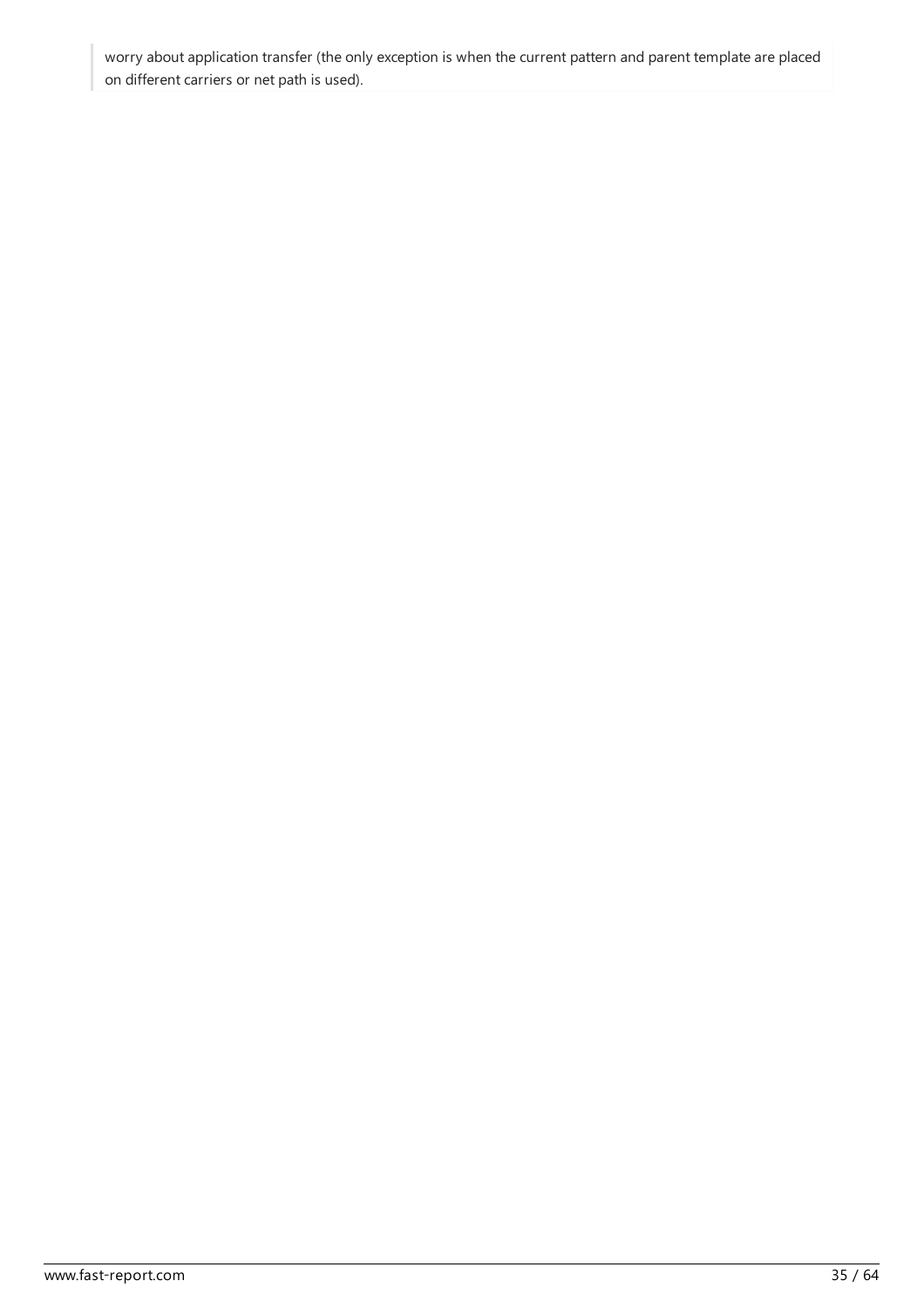# <span id="page-35-0"></span>**Multithreading**

FastReport can operate independently in different threads, but there are some features:

- You can not create TfrxDBDataSet even in different threads, because "global list" is used for search and access will always take place to the first created TfrxDBDataSet (you can switch off the use of global list, it is active by default);
- $\bullet$  If during report execution there are some changes in object characteristics (for example,Memo1.Left := Memo1.Left + 10 in script), than you need to remember that during the next operation if the property TfrxReport.EngineOptions.DestroyForms := Falsereport template will already be modified and it will need to be reloaded or to use TfrxReport.EngineOptions.DestroyForms := True. During renewal you can't use interactive reports from the thread, because script's objects are deleted after renewal, that's why in some cases it is efficiently to use TfrxReport.EngineOptions.DestroyForms := False and to renew the template on your own during the next building cycle.

If necessary the global list due to which you can search the needed copies of TfrxDBDataSet can be switched off.

```
{ DestroyForms can be switched off, if every time you renew a report from a file or from a current }
FReport.EngineOptions.DestroyForms := False;
FReport.EngineOptions.SilentMode := True;
{ This property switches off the search through global list }
FReport.EngineOptions.UseGlobalDataSetList := False;
{ EnabledDataSets plays local list role, you should install it before the template is loaded }
FReport.EnabledDataSets.Add(FfrxDataSet);
FReport.LoadFromFile(ReportName);
FReport.PrepareReport;
```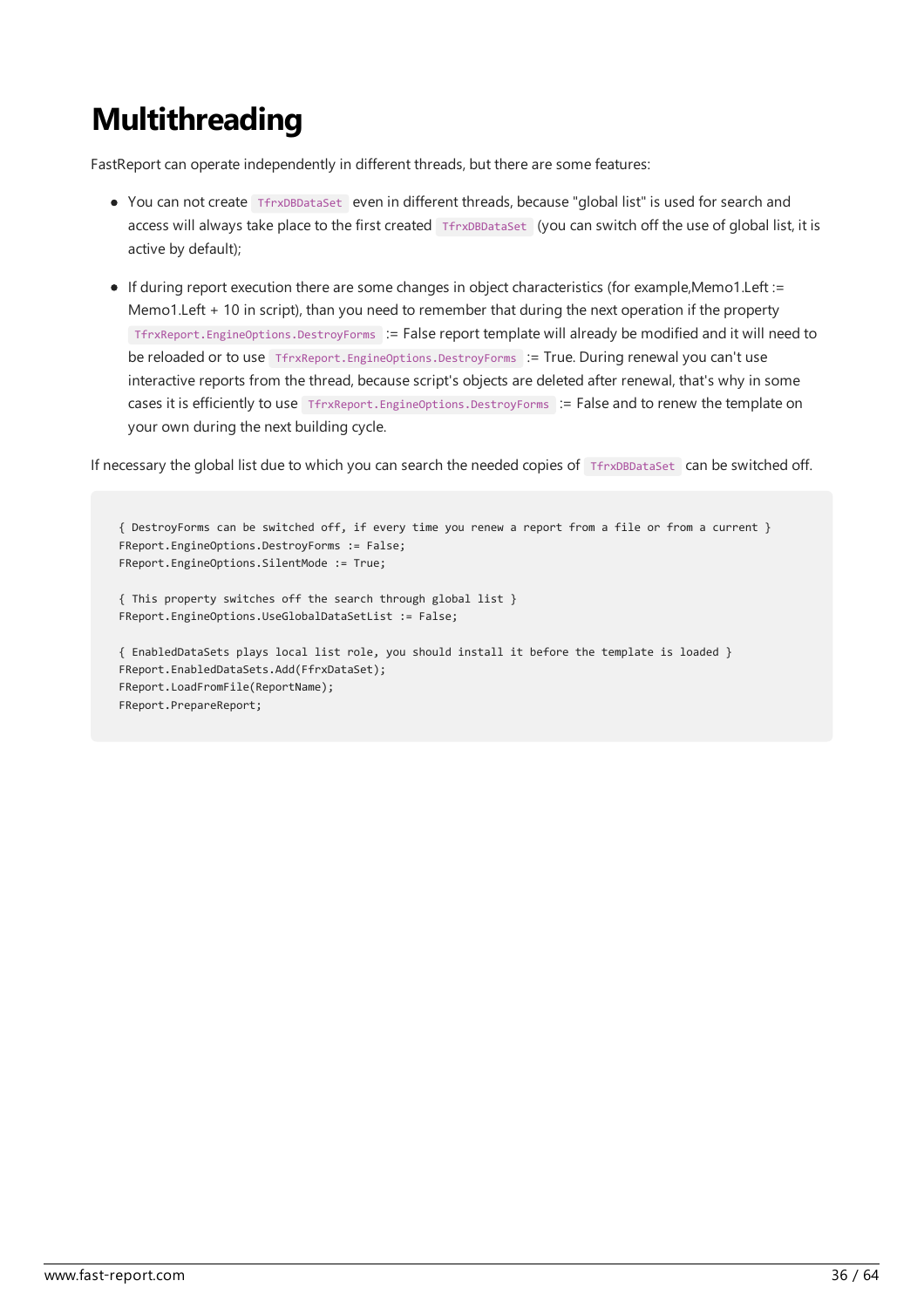### <span id="page-36-0"></span>Reports caching

The reports and it's data can be cached both in memory (for speed increasing) and in file on the disk (for saving RAM recourses). There are several types of caching in FastReport:

- TfrxReport.EngineOptions.UseFileCache if the property is installed in True, than the wholetextand objects of built report are saved in temporary file on disk, at that TfrxReport.EngineOptions.MaxMemoSize indicates how many MB are meant for the template in RAM.
- **•** TfrxReport.PreviewOptions.PagesInCache the number of pages which can be kept in cache memory greatly increases preview speed, but spends much memory (especially when there are pictures in a template).
- TfrxReport.PreviewOptions.PictureCacheInFile if the property is on, than all the pictures of built reportare saved in temporary file on a disk, that greatly reduces memory use in reports with a large amount of pictures, but it reduces the speed.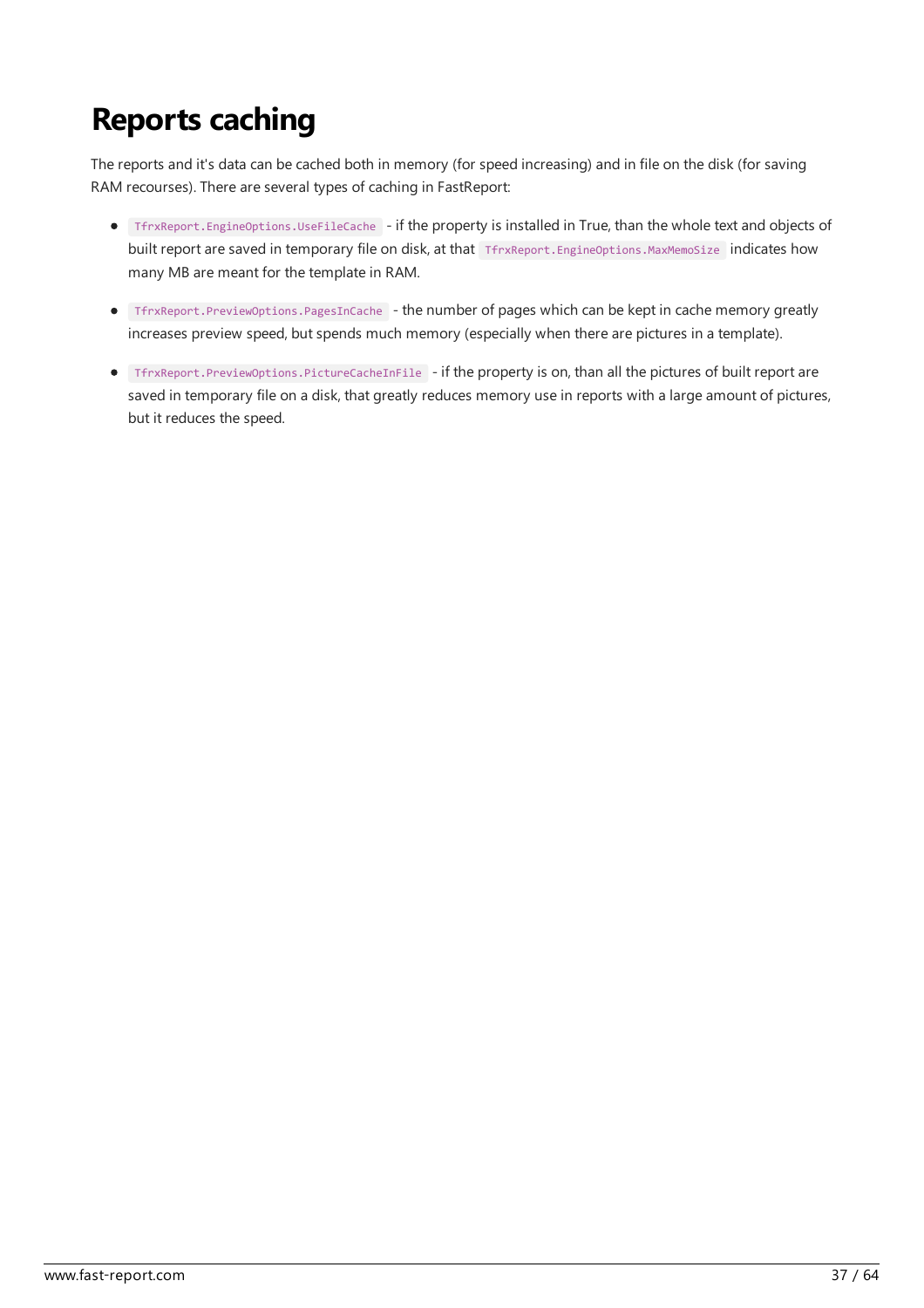# <span id="page-37-0"></span>MDI architecture

In FastReport there is a n opportunity of creating MDI applications both for preview and for designer. The source code of the example is in FastReport Demos\MDI Designer catalogue.

It is worthy to mention that its advisable to create your own TfrxReport for each preview window or designer, otherwise all windows will refer to the same report.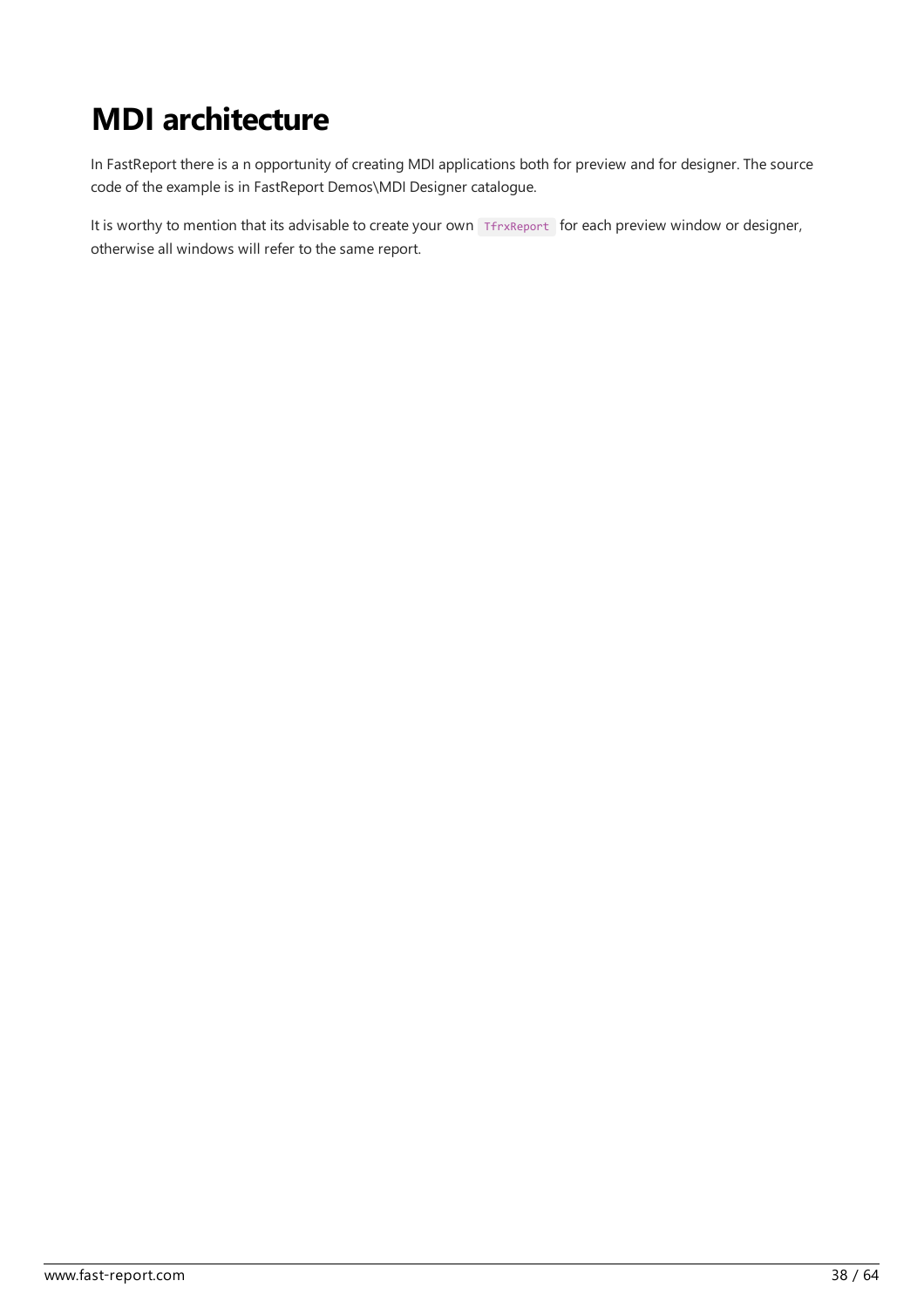#### Working with a list of variables

The notion of variables was minutely explained in the corresponding chapter. Let us briefly call to mind the main points.

A user can specify one or several variables in a report. A value or an expression, which will be automatically calculated when referring to a variable, can be assigned to every variable. Variables can be visually inserted into a report via the "Data tree" window. It is convenient to use variables for aliasing of compound expressions, which are often used in a report.

It is necessary to use the "frxVariables" unit when working with variables. Variables are represented by the TfrxVariable class.

```
TfrxVariable = class(TCollectionItem)
published
 property Name: String; // Name of a variable
 property Value: Variant; // Value of a variable
end;
```
The list of variables is represented by the TfrxVariables class. It contains all methods necessary for working with the list.

```
TfrxVariables = class(TCollection)
public
  // Adds a variable to the end of the list
 function Add: TfrxVariable;
  // Adds a variable to the given position of the list
  function Insert(Index: Integer): TfrxVariable;
  // Returns the index of a variable with the given name
 function IndexOf(const Name: String): Integer;
  // Adds a variable to the specified category
  procedure AddVariable(const ACategory, AName: String; const AValue: Variant);
  // Deletes a category and all its variables
  procedure DeleteCategory(const Name: String);
  // Deletes a variable
  procedure DeleteVariable(const Name: String);
  // Returns the list of categories
  procedure GetCategoriesList(List: TStrings; ClearList: Boolean = True);
  // Returns the list of variables in the specified category
 procedure GetVariablesList(const Category: String; List: TStrings);
  // The list of variables
  property Items[Index: Integer]: TfrxVariable readonly;
  // Values of variables
  property Variables[Index: String]: Variant; default;
end;
```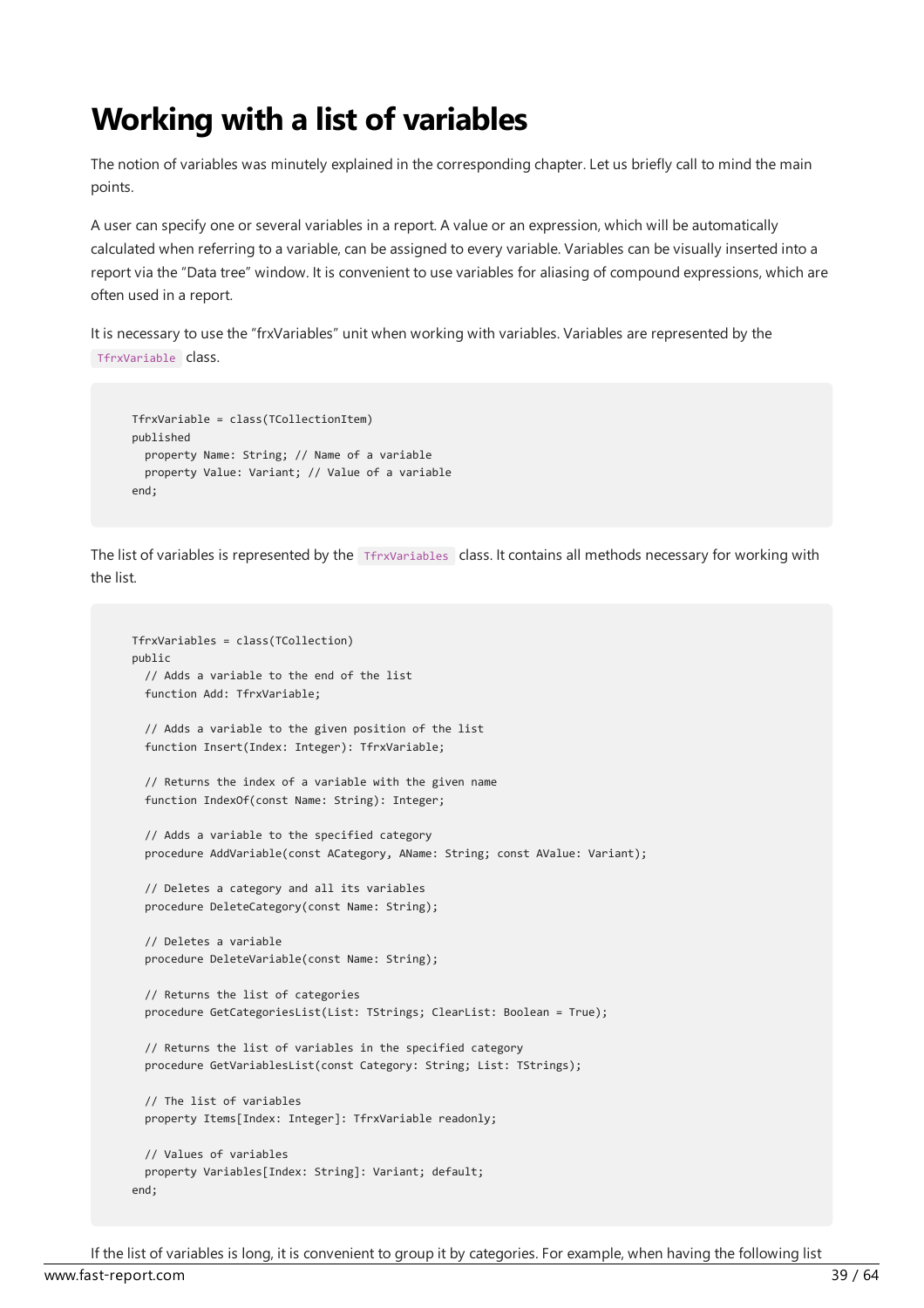of variables:

Customer name Account number In total Total vat

one can represent it in the following way:

| Properties     |  |  |  |  |
|----------------|--|--|--|--|
| Customer name  |  |  |  |  |
| Account number |  |  |  |  |
| Totals         |  |  |  |  |
| In total       |  |  |  |  |
| total vat      |  |  |  |  |

There are the following limitations:

- $\bullet$  at least one category must be created
- $\bullet\,$  categories form the first level of the data tree, variables form the second one
- categories cannot be nested
- variables' names must be unique within a wholelist, not within a category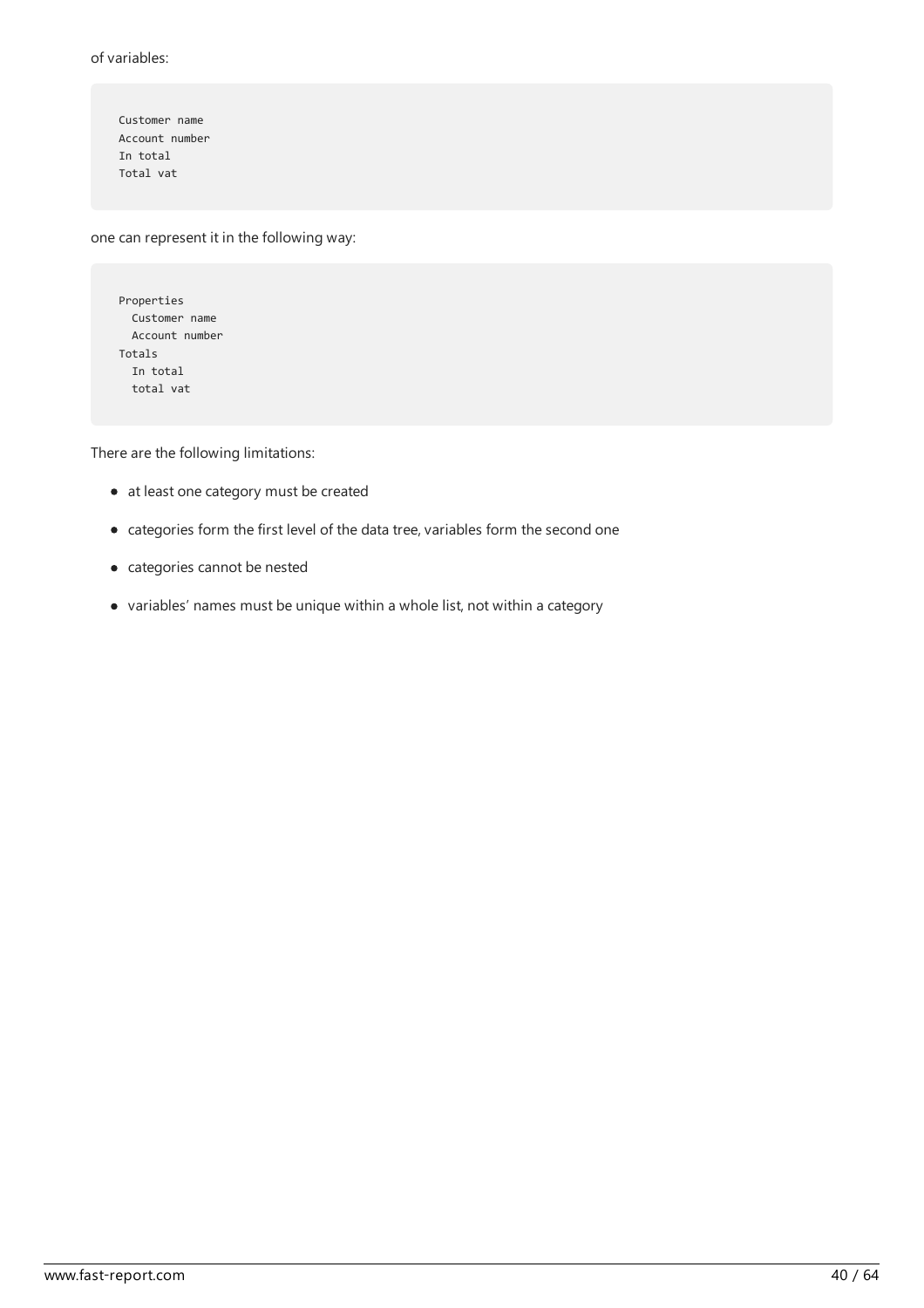# Creating a list of variables

A link to the report variables is stored in the TfrxReport.Variables property. To create a list manually, the following steps must be performed:

- $\bullet$  clear the list
- $\bullet$  create a category
- $\bullet$  create variables
- repeat the 2 and 3 steps to create another category.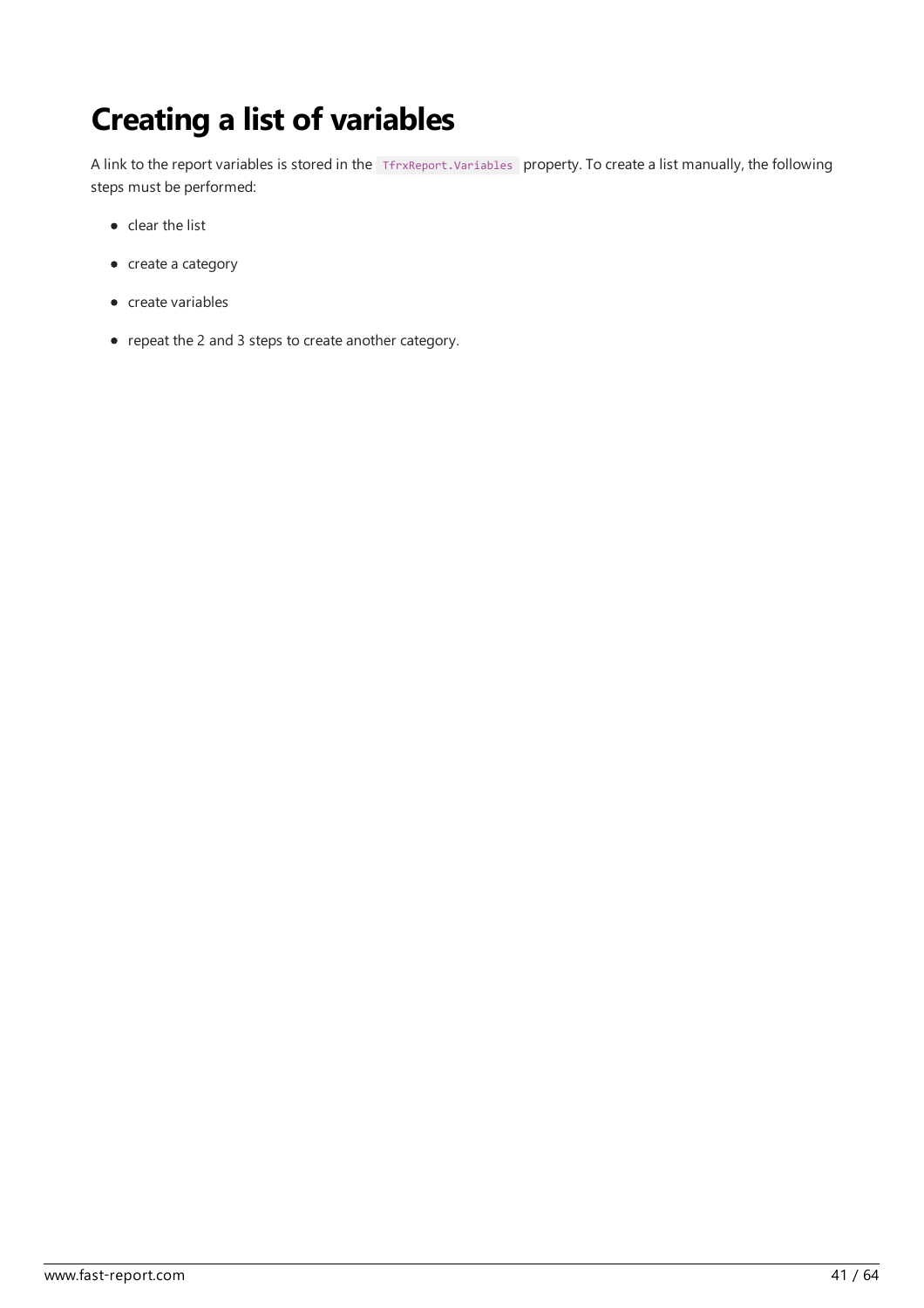# Clearing a list of variables

It is performed with the help of the TfrxVariables.Clear method:

Pascal:

frxReport1.Variables.Clear;

C++:

frxReport1->Variables->Clear();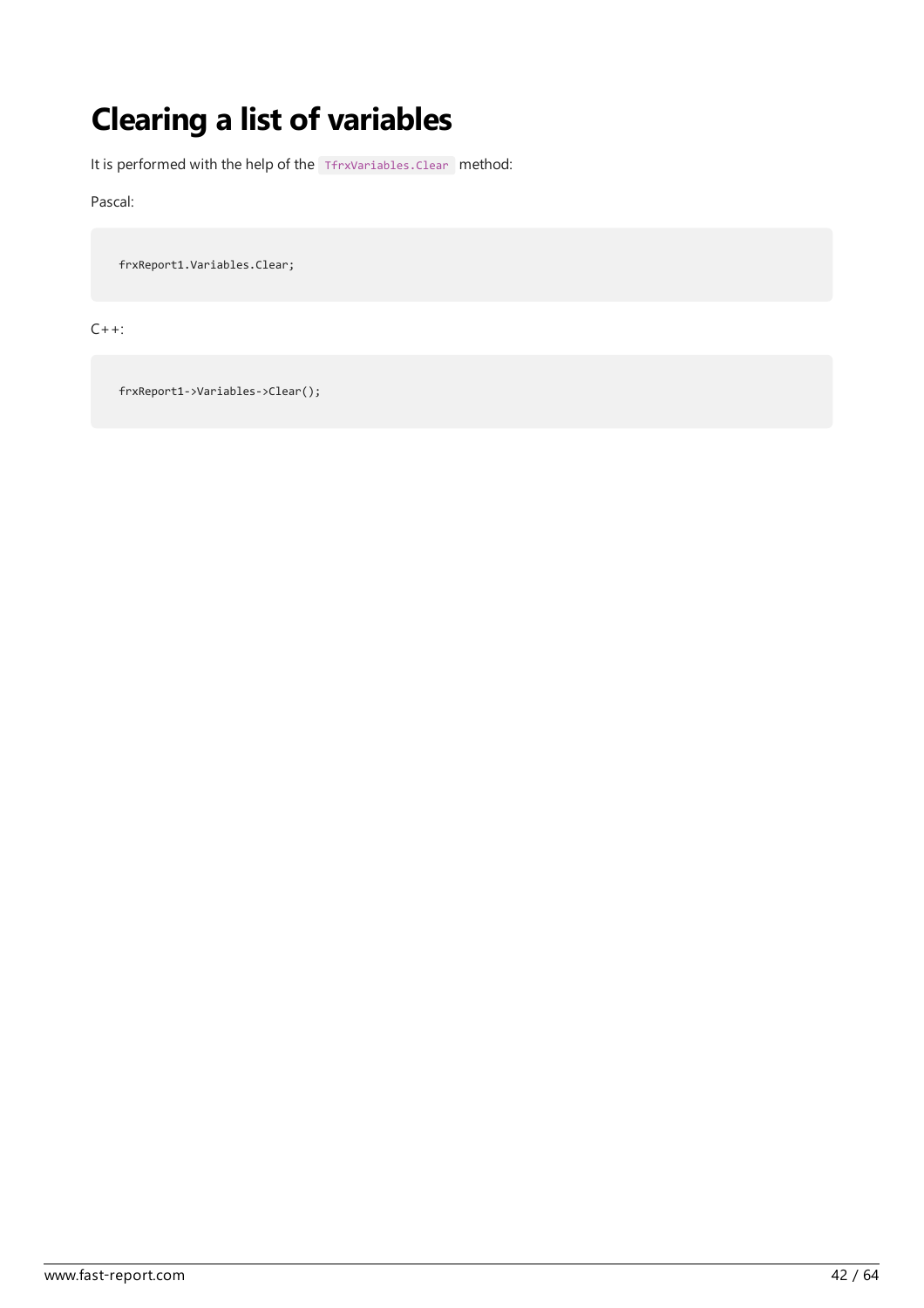# Adding a category

It is required to create at least one category. Categories and variables are stored in one list. The category differs from a variable by the "space," which is the first symbol of the name. All variables located in the list after the category, are considered belonging to this category.

Process of adding a category to the list can be performed in two ways:

Pascal:

frxReport1.Variables[' ' + 'My Category 1'] := Null;

 $C++:$ 

frxReport1->Variables->Variables[" My Category 1"] = NULL;

or

Pascal:

```
var
 Category: TfrxVariable;
Category := frxReport1.Variables.Add;
Category.Name := ' ' + 'My category 1';
```
 $C++:$ 

```
TfrxVariable * Category;
Category = frxReport1->Variables->Add();
Category->Name = " My category 1";
```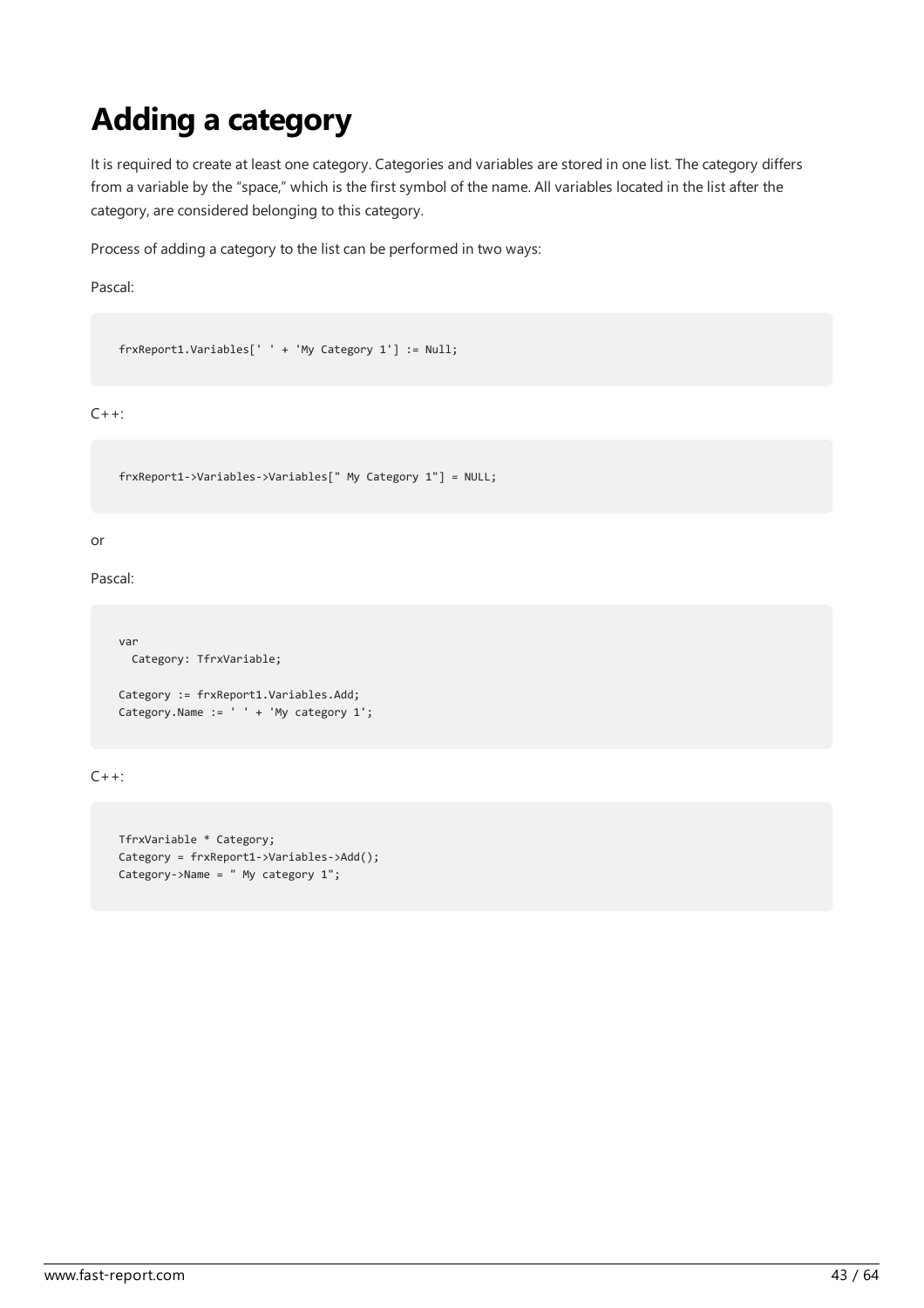# Adding a variable

Variables can be added only after a category is already added. All the variables located in the list after the category, are considered belonging to this category. Variables' names must be unique within the whole list, and not within a category

There are several ways to add a variable to the list:

Pascal:

```
frxReport1.Variables['My Variable 1'] := 10;
```
 $C++:$ 

frxReport1->Variables->Variables["My Variable 1"] = 10;

this way adds a variable (if it does not exist already) or modifies a value of the existing variable.

Pascal:

```
var
 Variable: TfrxVariable;
Variable := frxReport1.Variables.Add;
Variable.Name := 'My Variable 1';
Variable.Value := 10;
```
 $C_{++}$ :

```
TfrxVariable * Variable;
Variable = frxReport1->Variables->Add();
Variable->Name = "My Variable 1";
Variable->Value = 10;
```
Both of the ways add a variable to the end of the list, therefore, it would be added to the last category. If a variable is supposed to be added to a specified position of the list, use the "Insert" method:

Pascal:

```
var
 Variable: TfrxVariable;
Variable := frxReport1.Variables.Insert(1);
Variable.Name := 'My Variable 1';
Variable.Value := 10;
```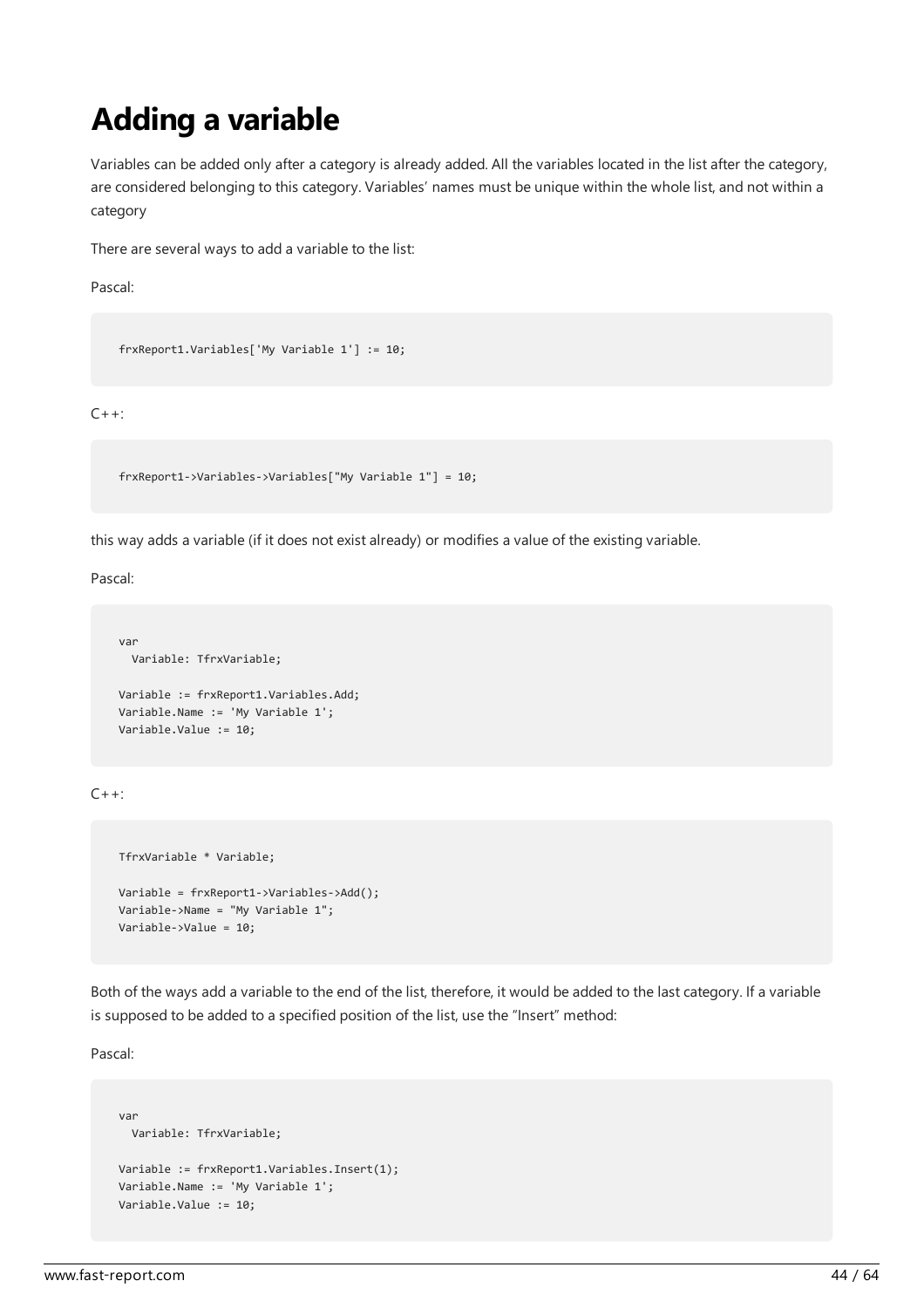$C++:$ 

```
TfrxVariable * Variable;
Variable = frxReport1->Variables->Insert(1);
Variable->Name = "My Variable 1";
Variable->Value = 10;
```
If a variable is to be added to the specified category, use the AddVariable method:

Pascal:

frxReport1.Variables.AddVariable('My Category 1', 'My Variable 2', 10);

#### $C++:$

frxReport1->Variables->AddVariable("My Category 1", "My Variable 2", 10);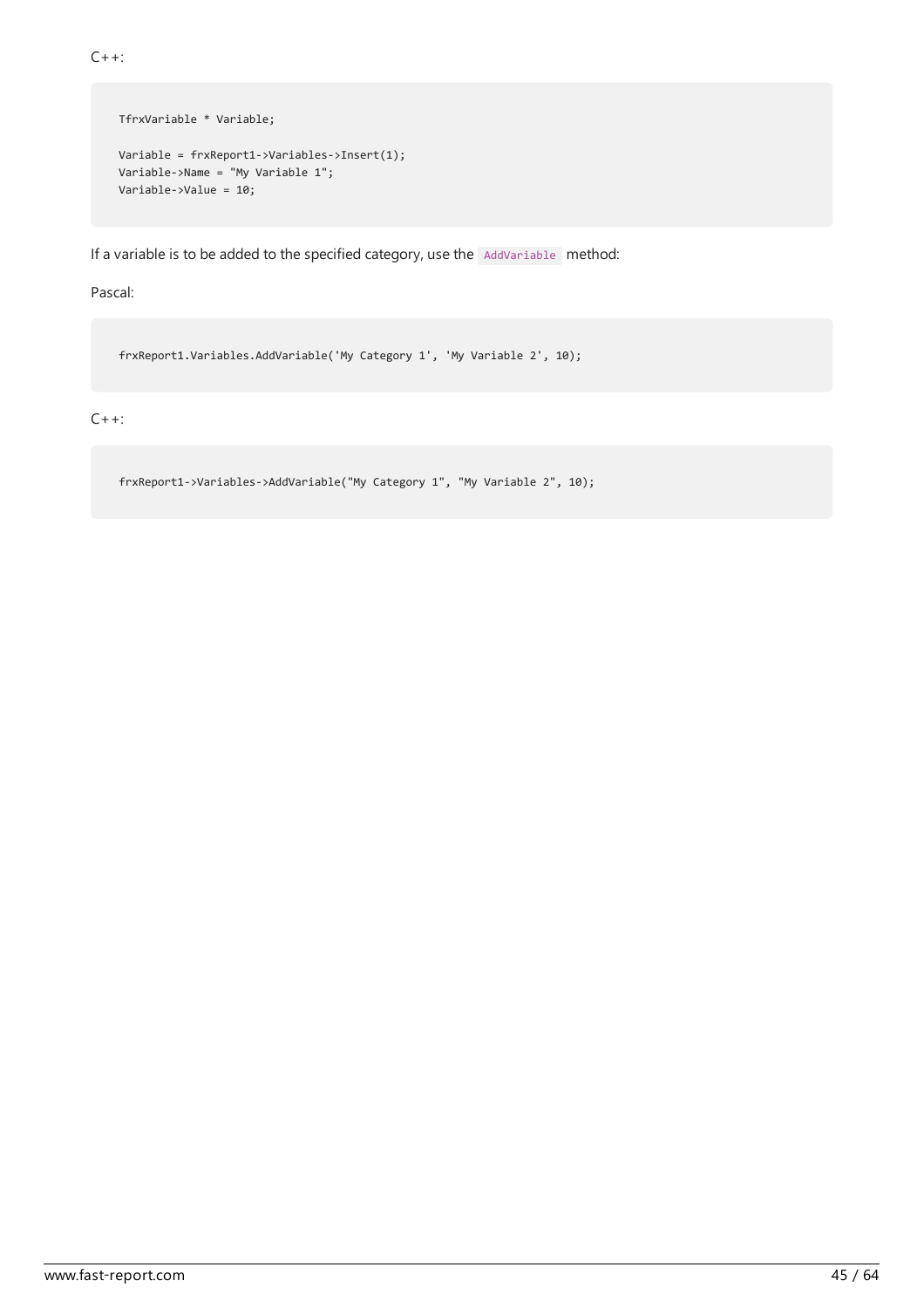# Deleting a variable

Pascal:

frxReport1.Variables.DeleteVariable('My Variable 2');

 $C++:$ 

frxReport1->Variables->DeleteVariable("My Variable 2");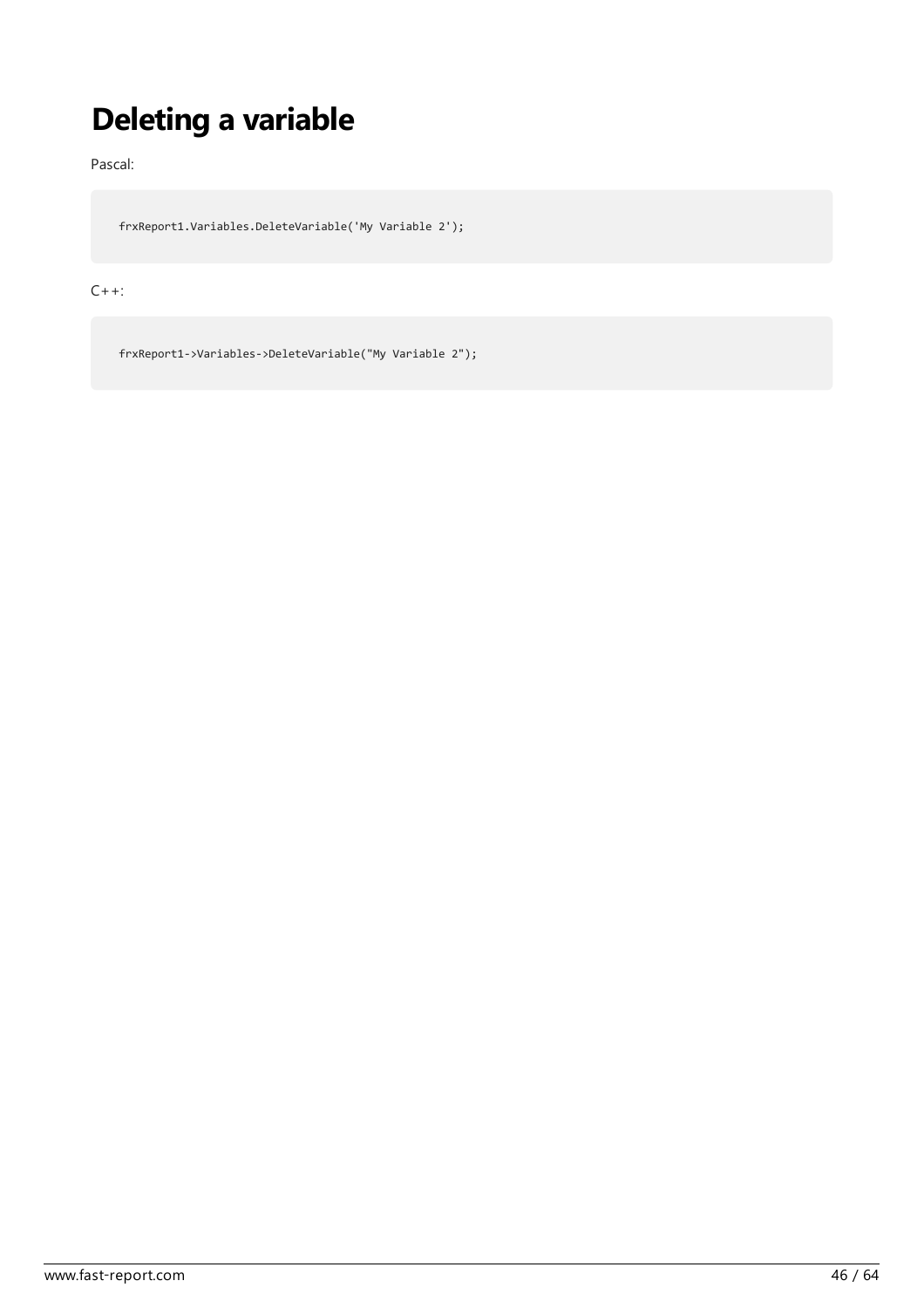# Deleting a category

To delete a category with all its variables, use the following code:

Pascal:

frxReport1.Variables.DeleteCategory('My Category 1');

C++:

frxReport1->Variables->DeleteCategory("My Category 1");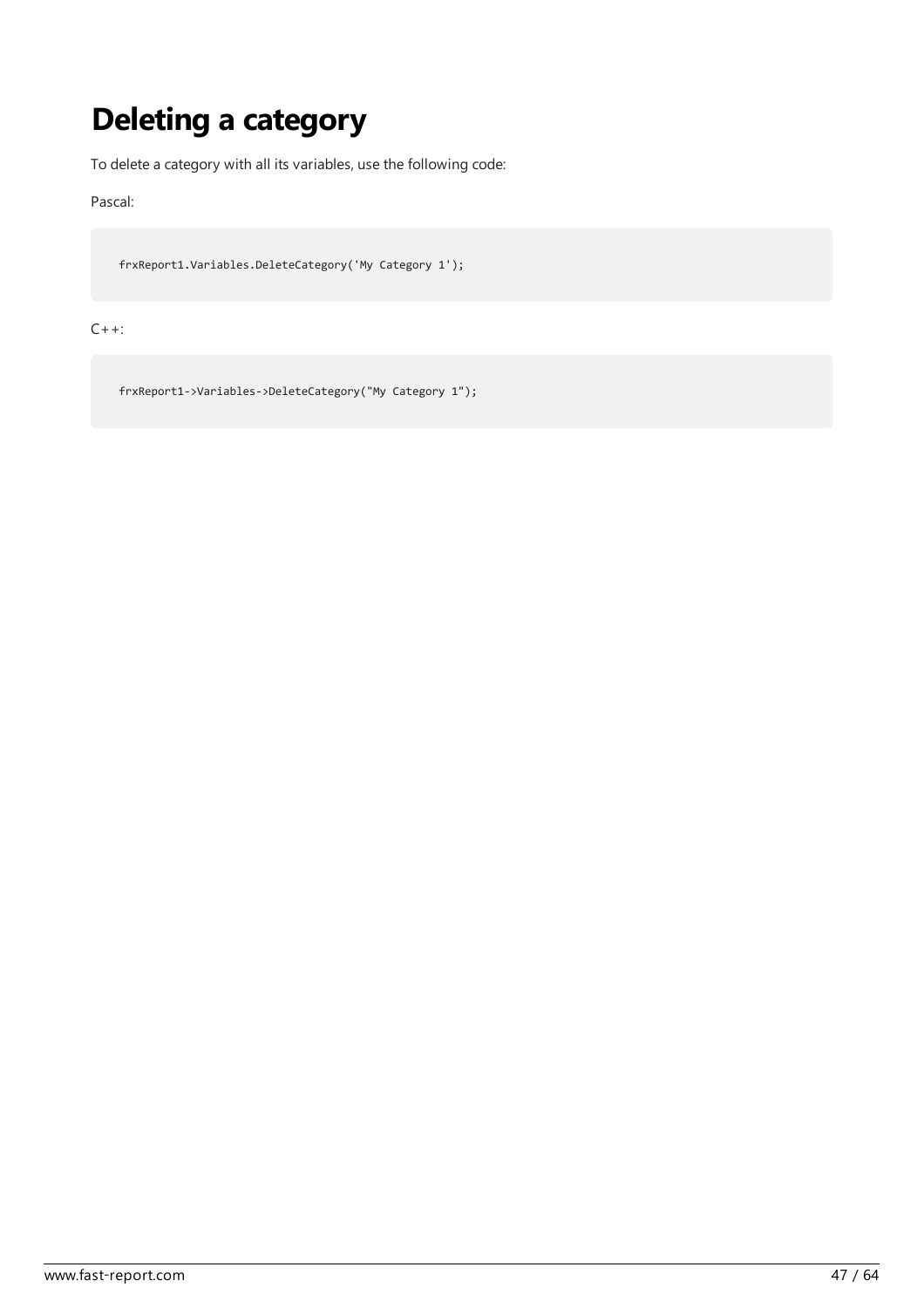### Modifying the variable's value

There are two ways to modify the value of a variable:

#### Pascal:

frxReport1.Variables['My Variable 2'] := 10;

#### $C++:$

frxReport1->Variables->Variables["My Variable 2"] = 10;

#### or

Pascal:

```
var
 Index: Integer;
 Variable: TfrxVariable;
{ search for the variable }
Index := frxReport1.Variables.IndexOf('My Variable 2');
{ if it is found, change a value }
if Index <> -1 then
begin
 Variable := frxReport1.Variables.Items[Index];
 Variable.Value := 10;
end;
```
 $C++:$ 

```
int Index;
TfrxVariable * Variable;
// search for the variable
Index = frxReport1->Variables->IndexOf("My Variable 2");
// if it is found, change a value
if(Index != -1){
 Variable = frxReport1->Variables->Items[Index];
  Variable->Value = 10;
}
```
It should be noted, that when accessing a report variable its value is calculated if it is of string type. That means the variable which value is 'Table1."Field1"' will return a value of a DB field, but not the 'Table1."Field1"' string. You should be careful when assigning a string-type values to report variables. For example, the next code will raise exception "unknown variable'test'" when running a report: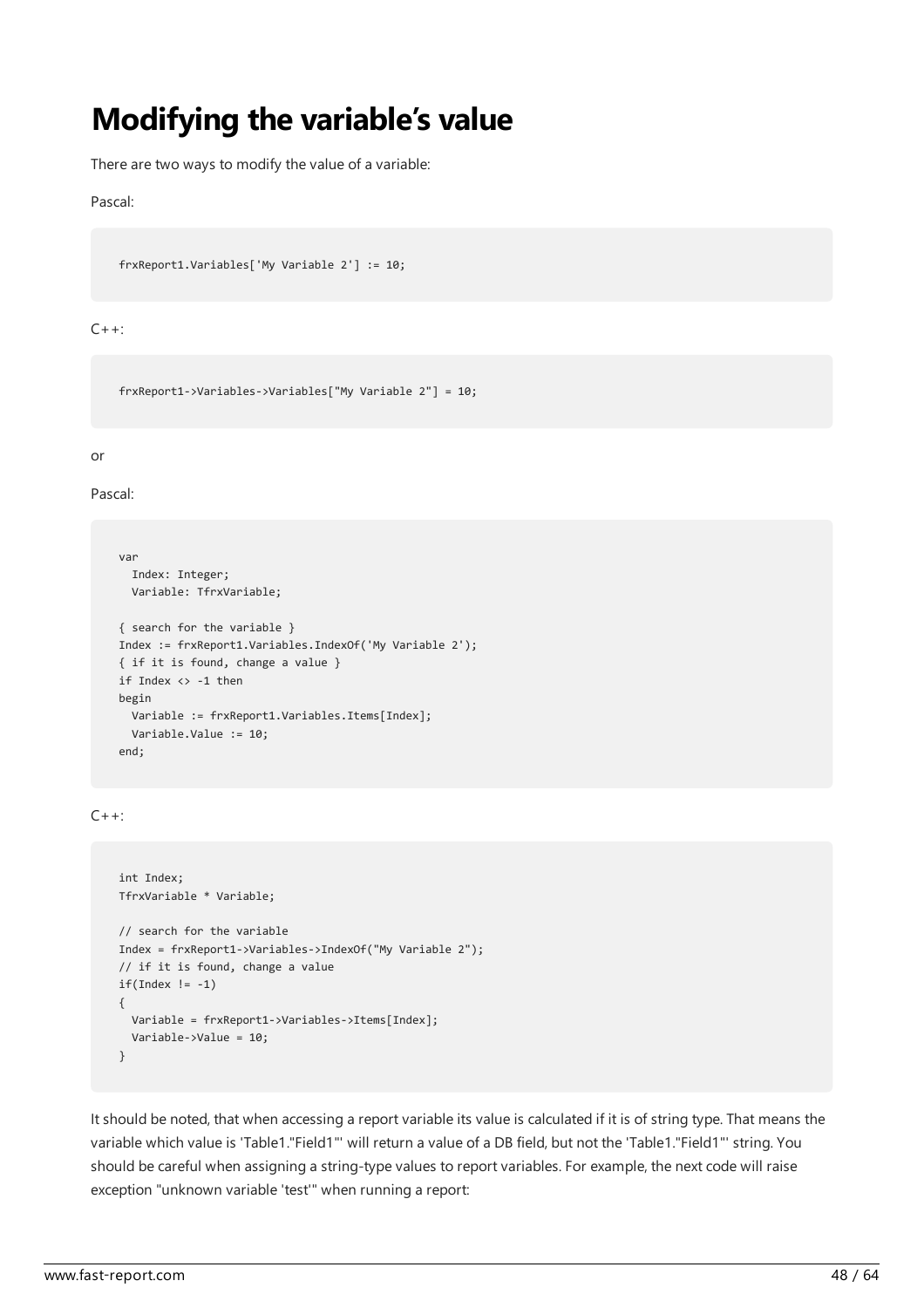frxReport1.Variables['My Variable'] := 'test';

because FastReport trying to calculate a value of such variable. The right way to pass a string values is:

frxReport1.Variables['My Variable'] := '''' + 'test' + '''';

In this case the variable value - string 'test' will be shown without errors. But keep in mind that:

- string should not contain single quotes. All single quotes must be doubled;
- $\bullet$  string should not contain  $#13#10$  symbols.

In some cases it is easier to pass variables using a script.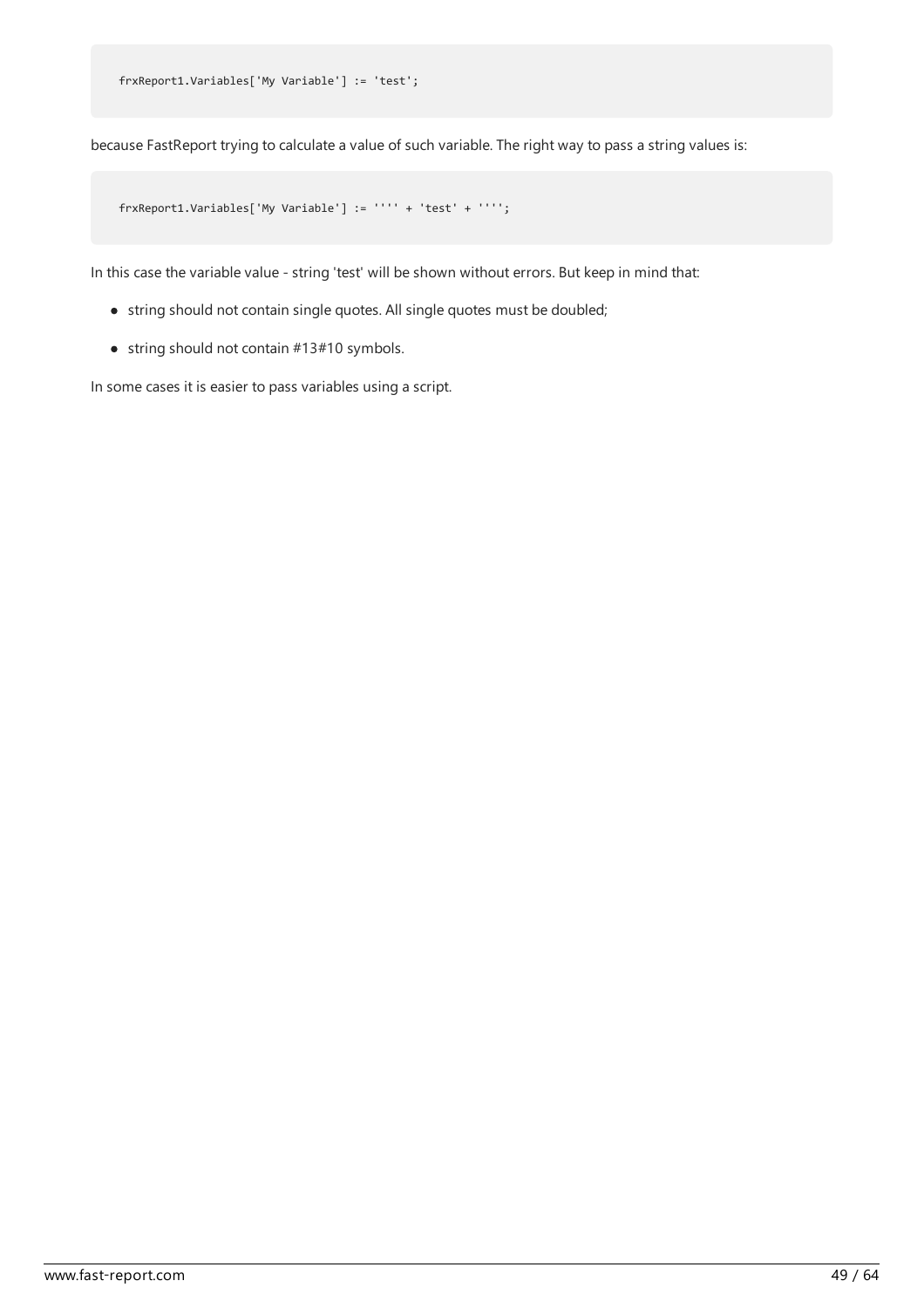# Script variables

Instead of report variables, script variables are in the TfrxReport.Script . You can define them using FastScript methods. Let's look at some differences between report and script variables::

|                         | <b>Report variables</b>                                                                                                          | <b>Script variables</b>                                                                                                                                       |
|-------------------------|----------------------------------------------------------------------------------------------------------------------------------|---------------------------------------------------------------------------------------------------------------------------------------------------------------|
| <b>Placement</b>        | In the report variables list,<br>TfrxReport.Variables.                                                                           | In the report script, TfrxReport.Script.Variables.                                                                                                            |
| <b>Variable</b><br>name | May contain any symbols.                                                                                                         | May contain any symbols. But if you want to use that<br>variable inside the report script, its name should conform<br>to Pascal identificator specifications. |
| Variable<br>value       | May be of any type. Variables of string type<br>are calculated each time you access them,<br>and are, in itself, an expressions. | May be of any type. No calculation is performed,<br>behavior is like standard language variable.                                                              |
| <b>Accessibility</b>    | Programmer can see the list of report<br>variables in the "Data tree" window.                                                    | The variable is not visible, programmer should know<br>about it.                                                                                              |

Working with script variables is easy. Just assign value to the variable this way:

Pascal:

frxReport1.Script.Variables['My Variable'] := 'test';

 $C++:$ 

frxReport1->Script->Variables->Variables["My Variable"] = "test";

In this case FastReport will create a variable if it is not exists, or assign a value to it. There is no need to use extra quotes when assigning a string to that variable.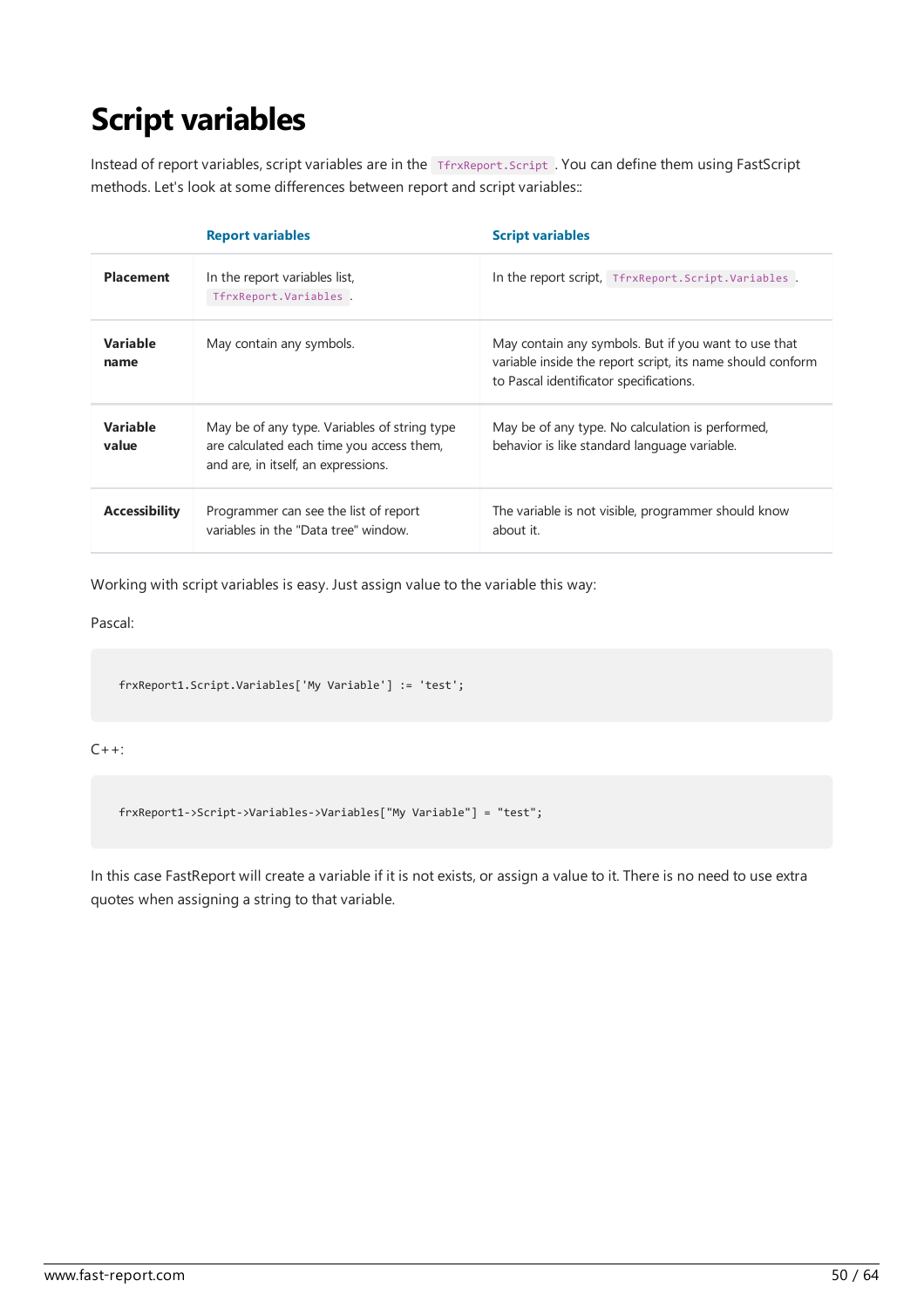# Passing a variable value in the TfrxReport.OnGetValue

The last way to pass a value to a report is to use TfrxReport.OnGetValue event handler. This way is convenient in case you need to pass a dynamic value (that may change from record to record). Two previous ways are useful to pass static values.

Let's look at example of using that way. Let's create the report and lay the "Text" object to it. Type the following text in this object:

[My Variable]

Now create the TfrxReport.OnGetValue event handler:

```
procedure TForm1.frxReport1GetValue(const VarName: String;
 var Value: Variant);
begin
 if CompareText(VarName, 'My Variable') = 0 then
   Value := 'test'
end;
```
Run the report and we will see that variable is shown correctly. The TfrxReport.OnGetValue event handler is called each time when FastReport finds unknown variable. The event handler should return a value of that variable.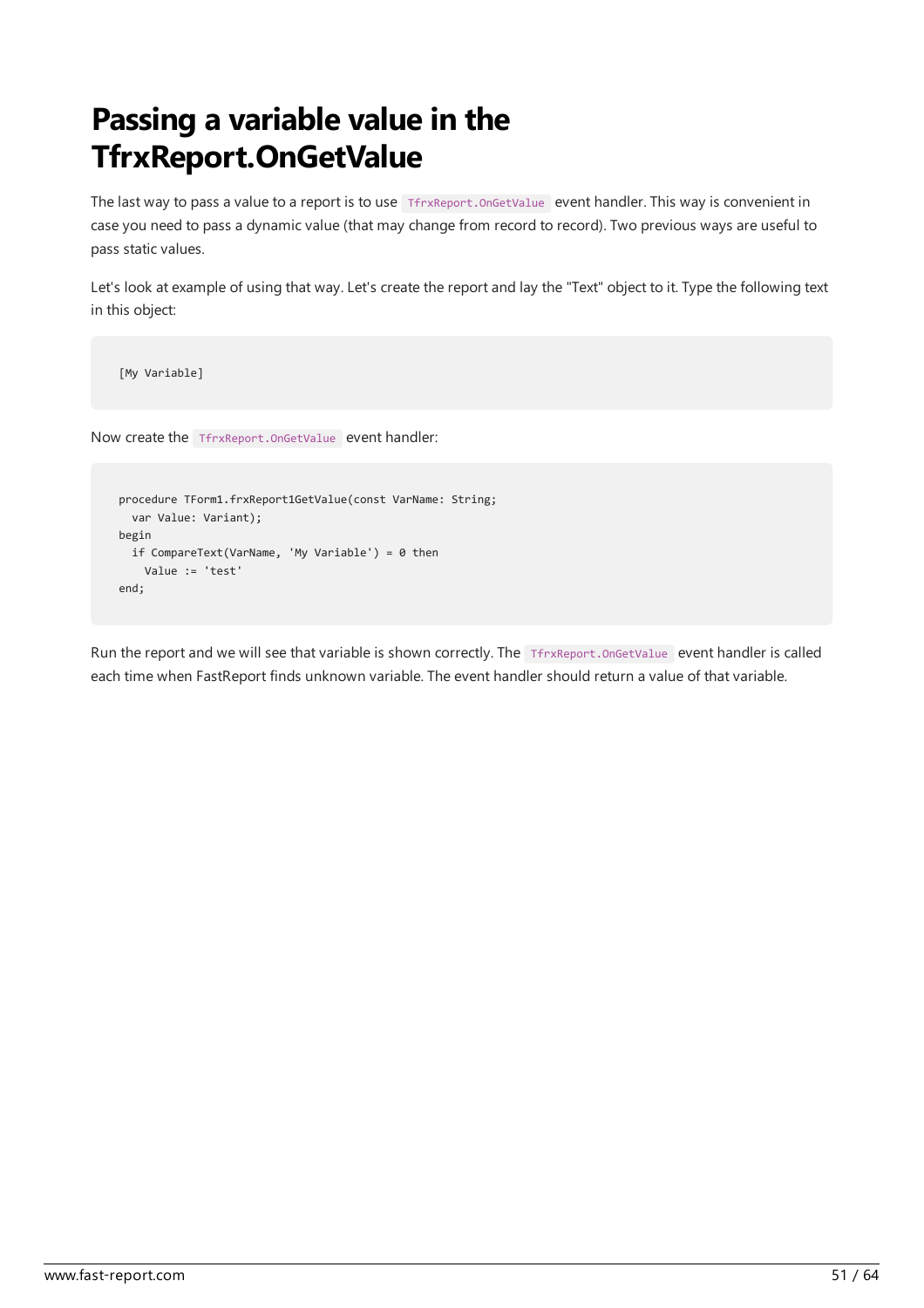# Working with styles

First of all, let us call to mind, what "style", "set of styles" and "library of styles" are.

Style is an element, which possesses a name and properties, and determines design attributes, i.e. color, font and frame. The style determines the way a report object should be designed. The objects such as TfrxMemoView have the Style property, which is a property intended to set thestyle name.When applying a valueto this property, the style design attributes are copied to the object.

A set of styles consists of several styles, which refer to a report. The TfrxReport component has the Styles property, which refers to the object of the TfrxStyles type. The set of styles also possesses a name. The set of styles determines design of a whole report.

A styles library includes several sets of styles. It is convenient to perform a selection of a concreteset for report design with the help of the library.

The **TfrxStyleItem** represents a style.

```
TfrxStyleItem = class(TCollectionItem)
public
 // Style name.
 property Name: String;
 // Background color.
 property Color: TColor;
 // Font.
 property Font: TFont;
 // Frame.
  property Frame: TfrxFrame;
end;
```
The set of styles is represented by the TfrxStyles class. It comprises methods for performing such set operations as reading, saving, adding, deleting, as well as searching for a style. The set of styles file has FS3 extension by default.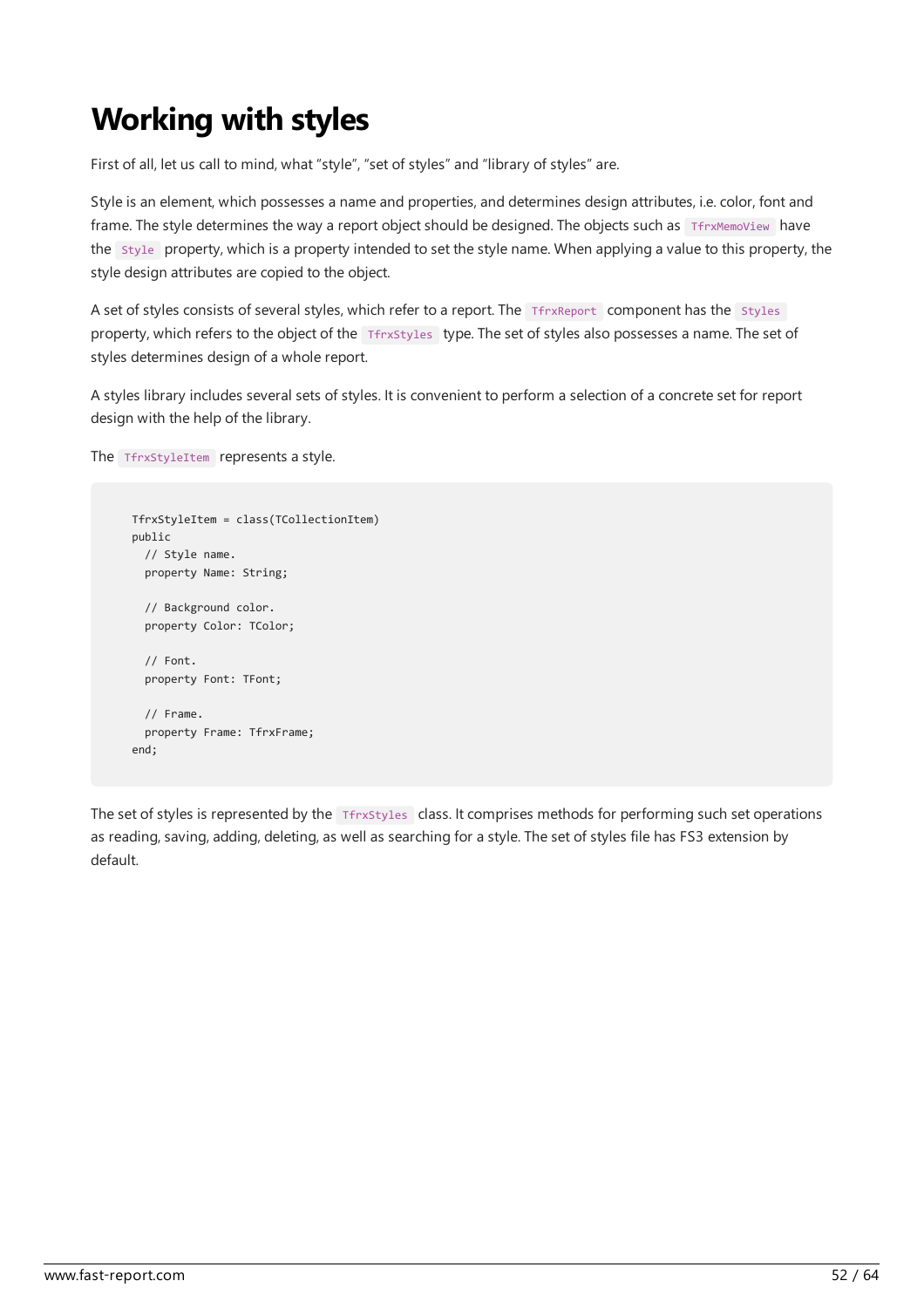```
TfrxStyles = class(TCollection)
 public
    // Creates the styles set. One can specify "nil" instead of "AReport," however in this case a user
would be unable to use the "Apply" method.
   constructor Create(AReport: TfrxReport);
    // Adds a new style.
   function Add: TfrxStyleItem;
    // Returns the style with the given name.
   function Find(const Name: String): TfrxStyleItem;
    // Applies a set to a report.
   procedure Apply;
   // Returns the list of the styles names.
    procedure GetList(List: TStrings);
    // Reads a set.
    procedure LoadFromFile(const FileName: String);
    procedure LoadFromStream(Stream: TStream);
    // Saves a set.
    procedure SaveToFile(const FileName: String);
   procedure SaveToStream(Stream: TStream);
   // The list of styles.
   property Items[Index: Integer]: TfrxStyleItem; default;
   // A set's name.
   property Name: String;
  end;
```
In conclusion, the last TfrxStyleSheet class represents a styles' library. It has methods for the library reading/saving, as well as adding, deleting, and style sets' searching.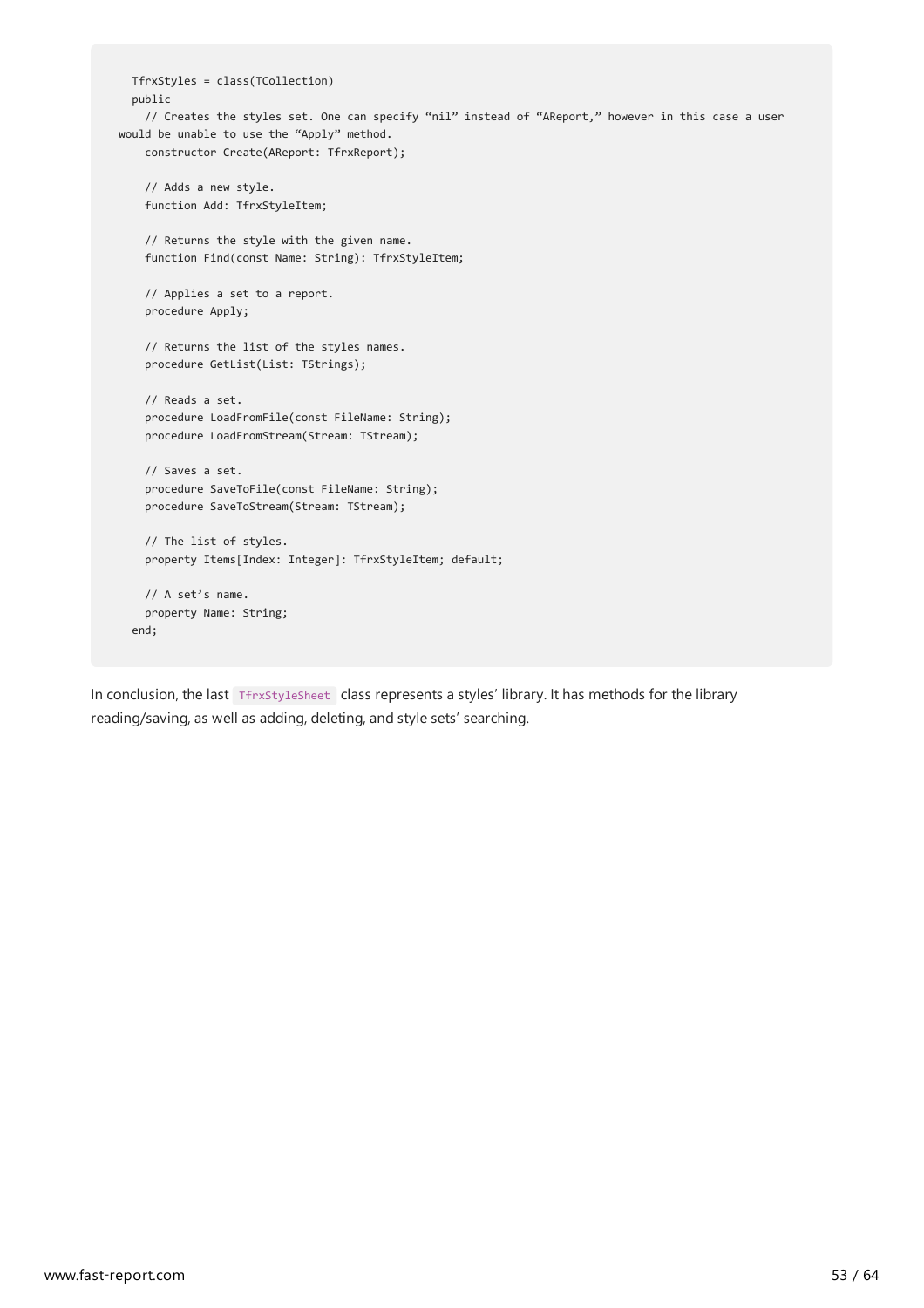```
TfrxStyleSheet = class(TObject)
public
// Constructs a library.
 constructor Create;
// Clears a library.
 procedure Clear;
// Deletes a set with certain number.
 procedure Delete(Index: Integer);
// Returns the list of the names of styles' sets.
 procedure GetList(List: TStrings);
// Loads a library.
 procedure LoadFromFile(const FileName: String);
 procedure LoadFromStream(Stream: TStream);
 // Saves a library.
  procedure SaveToFile(const FileName: String);
 procedure SaveToStream(Stream: TStream);
 // Adds a new set of styles to the library.
 function Add: TfrxStyles;
 // Returns a number of styles' sets in the library.
 function Count: Integer;
 // Returns a set with the given name.
 function Find(const Name: String): TfrxStyles;
// Returns a set number with the given name.
 function IndexOf(const Name: String): Integer;
```

```
// The list of styles' sets.
 property Items[Index: Integer]: TfrxStyles; default;
end;
```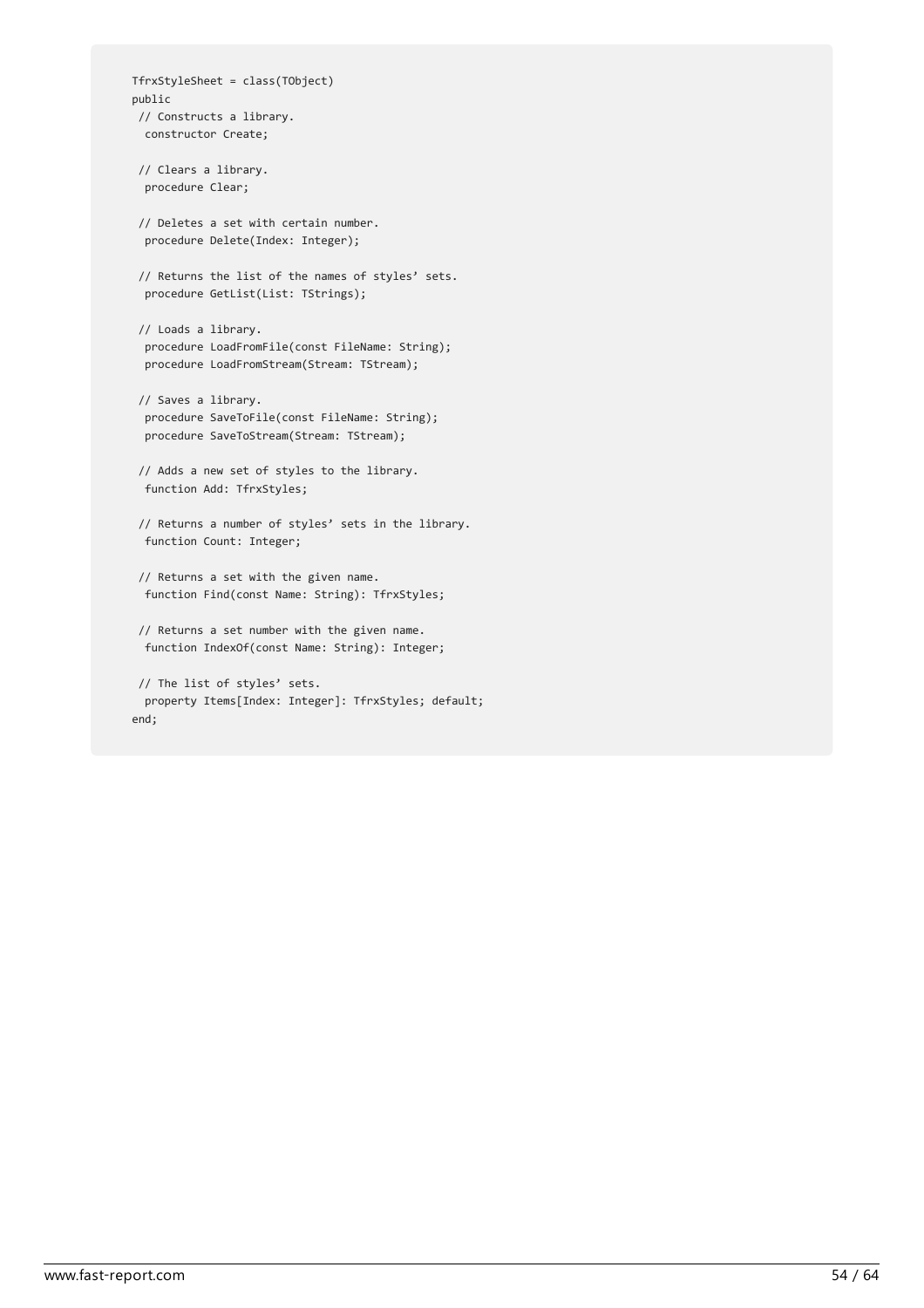### Creation of style sets

The following code demonstrates processes of creation of styles set, and addition of two styles to a set. After these operations are completed, the styles are applied to the report.

Pascal:

```
var
 Style: TfrxStyleItem;
 Styles: TfrxStyles;
Styles := TfrxStyles.Create(nil);
{ the first style }
Style := Styles.Add;
Style.Name := 'Style1';
Style.Font.Name := 'Courier New';
{ the second style }
Style := Styles.Add;
Style.Name := 'Style2';
Style.Font.Name := 'Times New Roman';
Style.Frame.Typ := [ftLeft, ftRight];
```

```
{ apply a set to the report }
frxReport1.Styles := Styles;
```
#### $C++:$

```
TfrxStyleItem * Style;
TfrxStyles * Styles;
Styles = new TfrxStyles(NULL);
// the first style
Style = Styles->Add();
Style->Name = "Style1";
Style->Font->Name = "Courier New";
// the second style
Style = Styles->Add();
Style->Name = "Style2";
Style->Font->Name = "Times New Roman";
Style->Frame->Typ << ftLeft << ftRight;
// apply a set to the report
frxReport1->Styles = Styles;
```
You can create and use a set in a different way:

Pascal: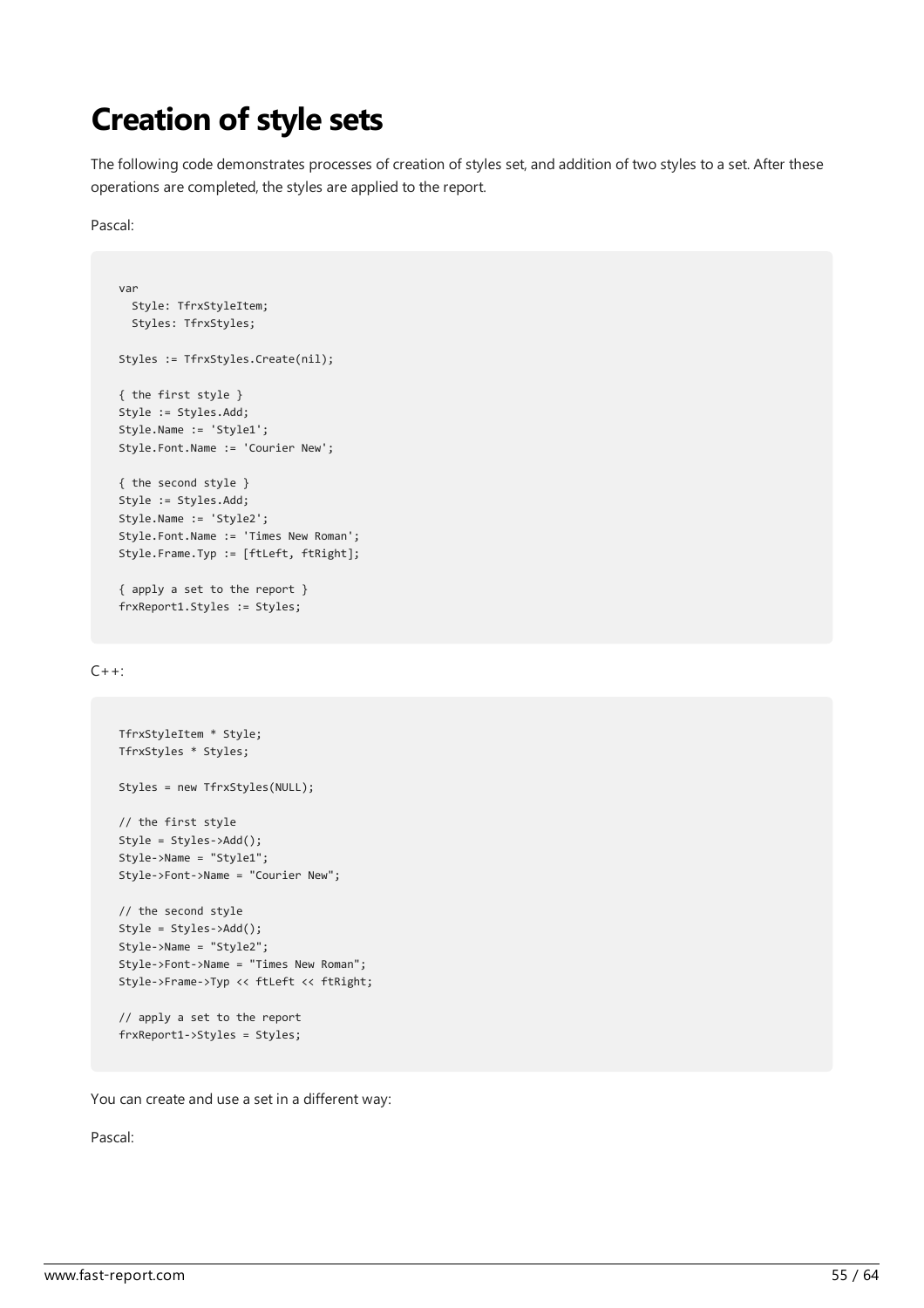```
var
 Style: TfrxStyleItem;
 Styles: TfrxStyles;
```
Styles := frxReport1.Styles; Styles.Clear;

```
{ the first style }
Style := Styles.Add;
Style.Name := 'Style1';
Style.Font.Name := 'Courier New';
```

```
{ the second style }
Style := Styles.Add;
Style.Name := 'Style2';
Style.Font.Name := 'Times New Roman';
Style.Frame.Typ := [ftLeft, ftRight];
```

```
{ apply a set to the report }
frxReport1.Styles.Apply;
```
#### $C++:$

```
TfrxStyleItem * Style;
TfrxStyles * Styles;
Styles = frxReport1->Styles;
Styles->Clear();
// the first style
Style = Styles->Add();
Style->Name = "Style1";
Style->Font->Name = "Courier New";
// the second style
Style = Styles->Add();
Style->Name = "Style2";
Style->Font->Name = "Times New Roman";
Style->Frame->Typ << ftLeft << ftRight;
```

```
// apply a set to the report
frxReport1->Styles->Apply();
```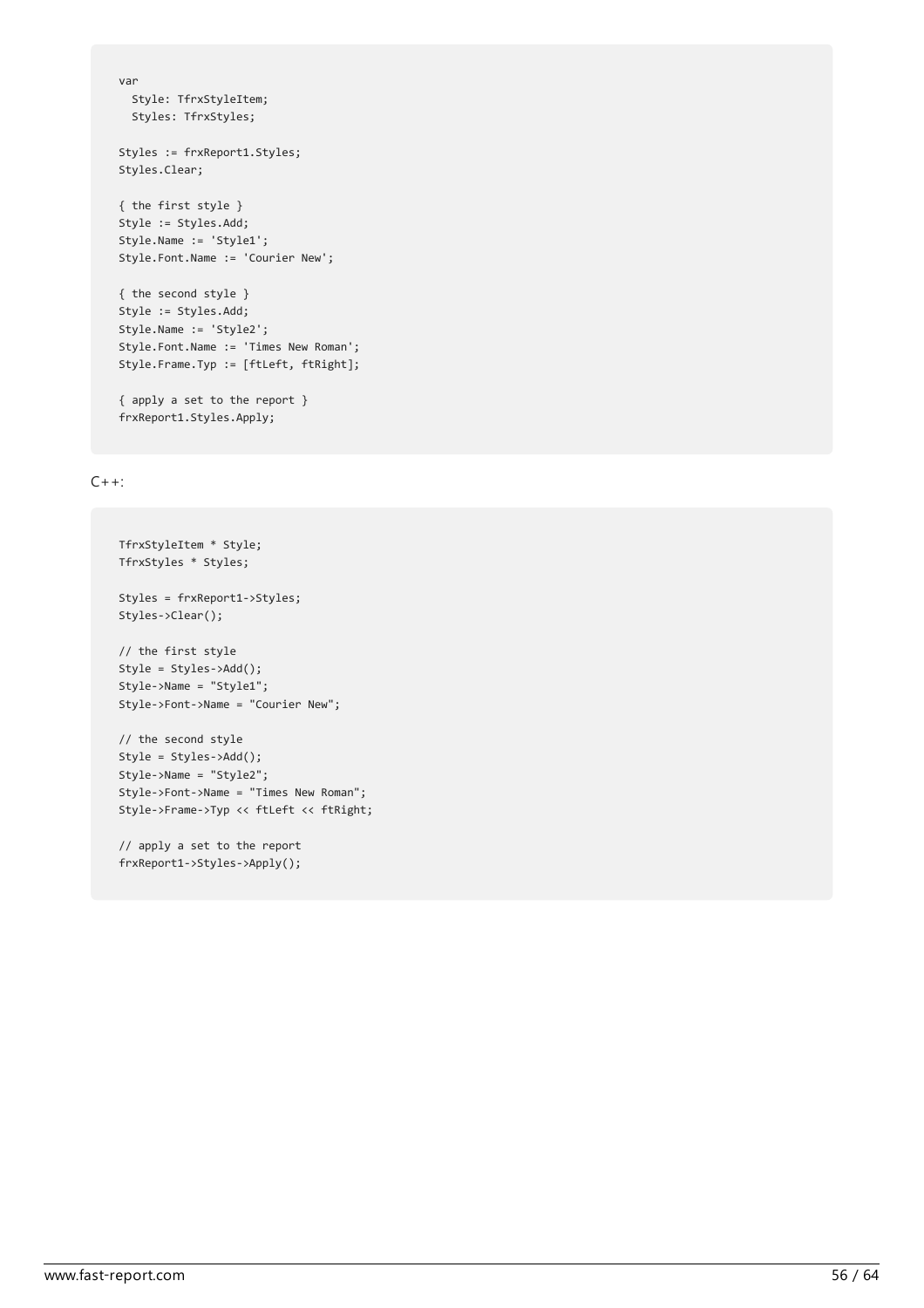### Modifying/adding/deleting a style

Modifying a style with the given name:

Pascal:

```
var
 Style: TfrxStyleItem;
 Styles: TfrxStyles;
Styles := frxReport1.Styles;
{ search for a style}
Style := Styles.Find('Style1');
{ modify the font size }
Style.Font.Size := 12;
```
 $C++:$ 

```
TfrxStyleItem * Style;
TfrxStyles * Styles;
Styles = frxReport1->Styles;
// search for a style
Style = Styles->Find("Style1");
// modify the font size
Style->Font->Size = 12;
```
Adding a style to the report styles set:

Pascal:

```
var
 Style: TfrxStyleItem;
 Styles: TfrxStyles;
Styles := frxReport1.Styles;
{ add }
Style := Styles.Add;
Style.Name := 'Style3';
```
 $C++:$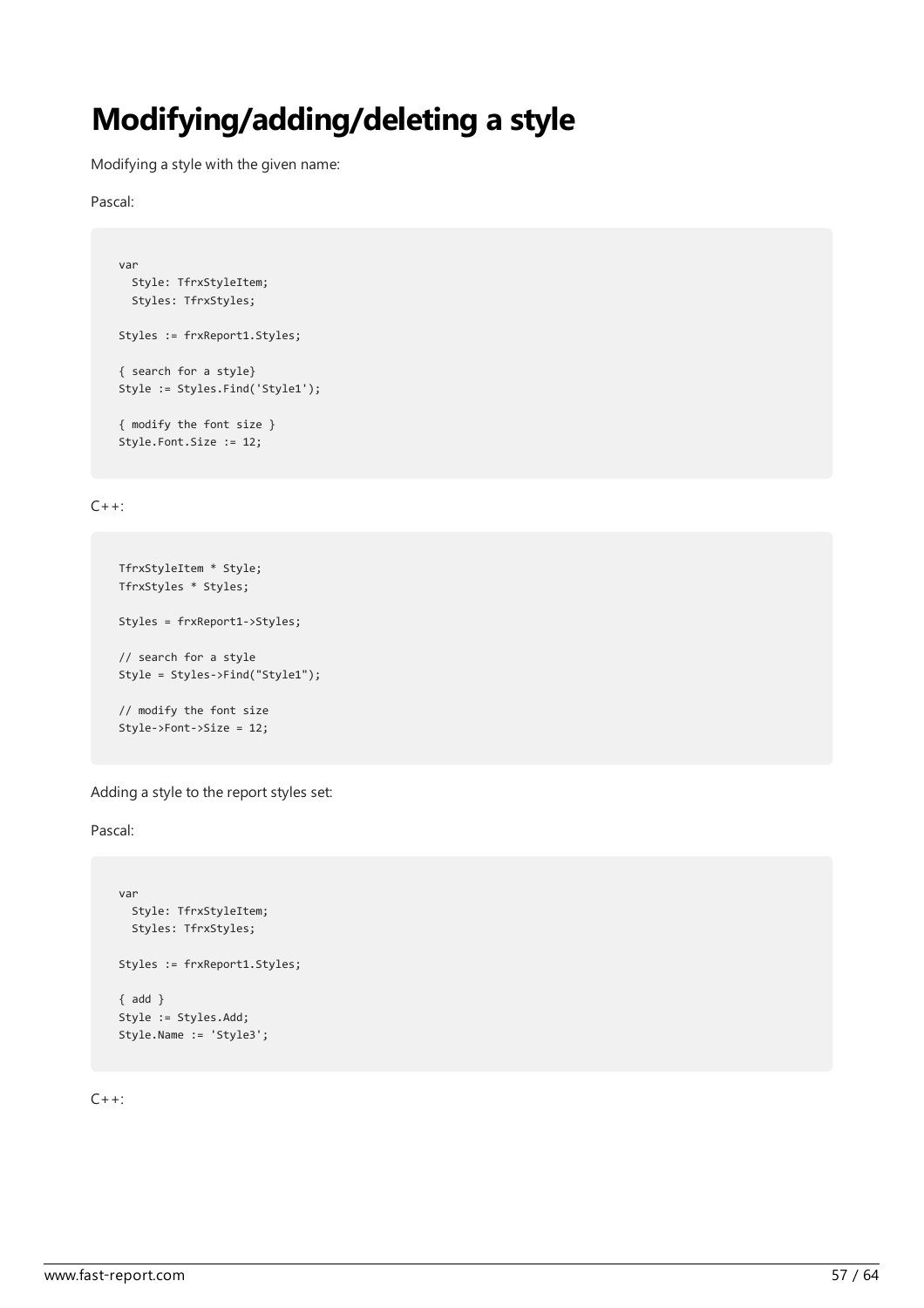```
TfrxStyleItem * Style;
TfrxStyles * Styles;
Styles = frxReport1->Styles;
// add
Style = Styles->Add();
Style->Name = "Style3";
```
Deleting a style with a given name:

Pascal:

```
var
  Style: TfrxStyleItem;
  Styles: TfrxStyles;
Styles := frxReport1.Styles;
{ delete }
Style := Styles.Find('Style3');
 Style.Free;
```
 $C++:$ 

```
TfrxStyleItem * Style;
TfrxStyles * Styles;
Styles = frxReport1->Styles;
// delete
Style = Styles->Find("Style3");
delete Style;
```
After modifications are accomplished, you should call the Apply method:

{ use modifications } frxReport1.Styles.Apply;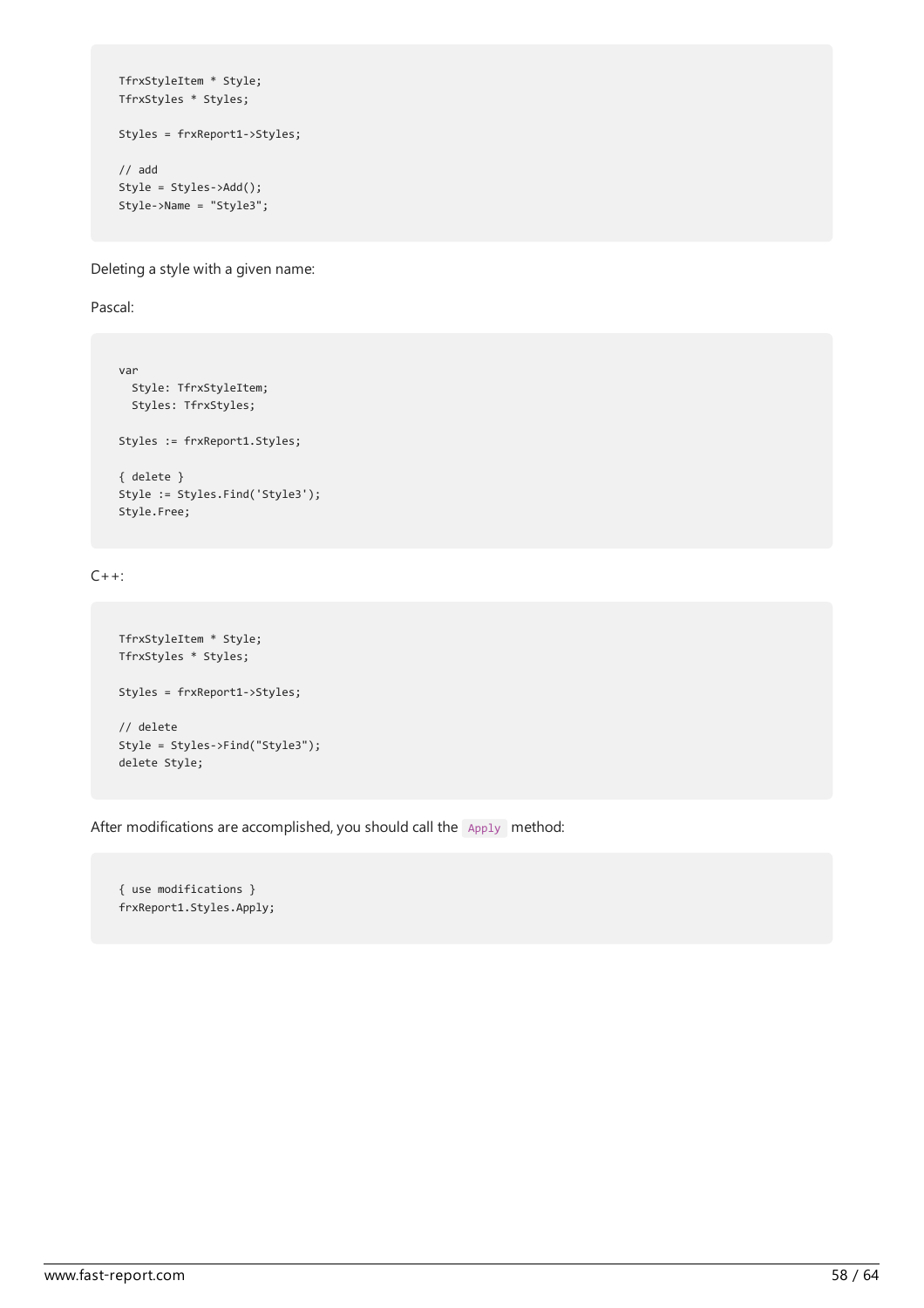### Saving/restoring a set

Pascal:

frxReport1.Styles.SaveToFile('c:\1.fs3'); frxReport1.Styles.LoadFromFile('c:\1.fs3');

 $C++:$ 

```
frxReport1->Styles->SaveToFile("c:\\1.fs3");
frxReport1->Styles->LoadFromFile("c:\\1.fs3");
```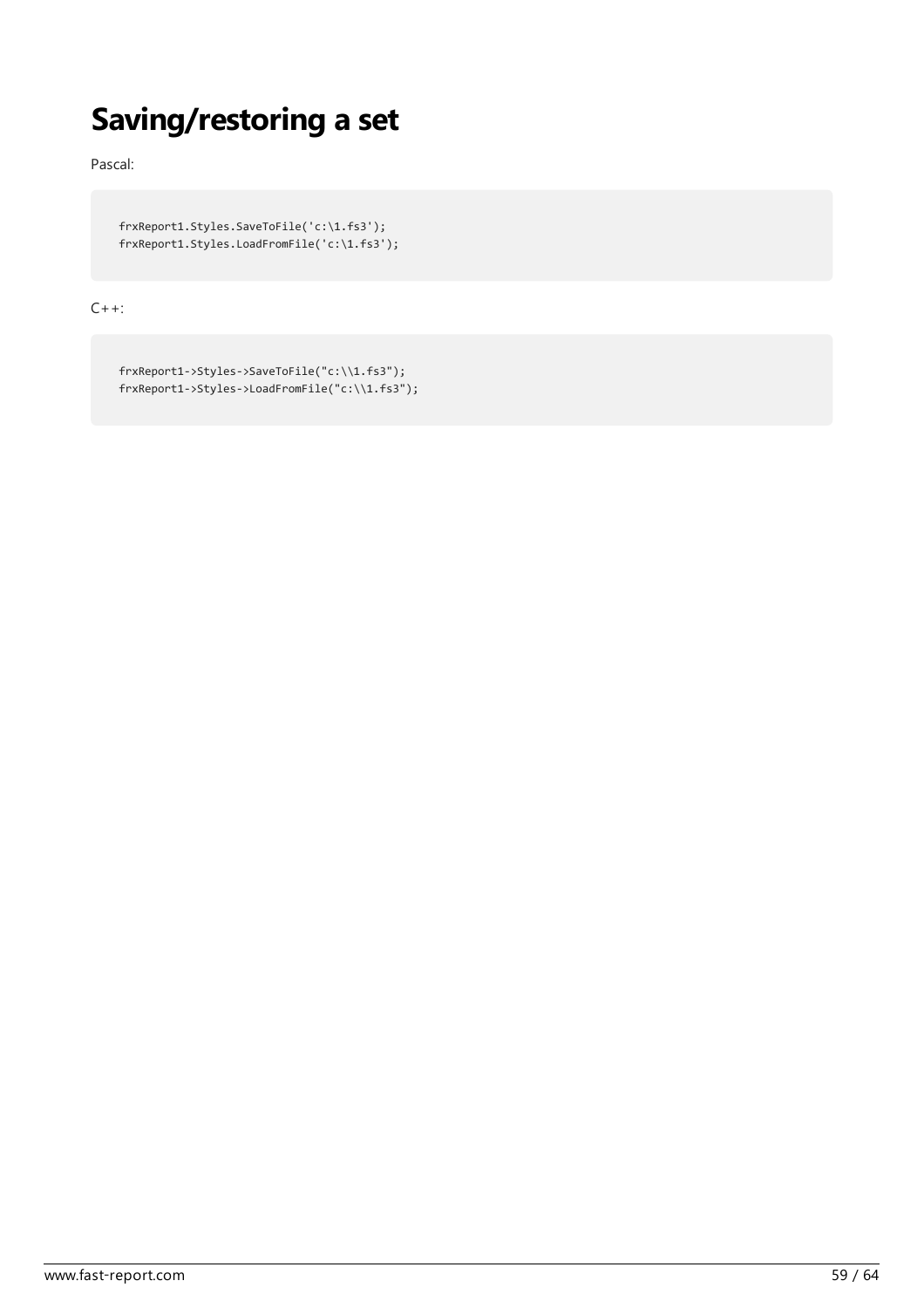# Clear report styles

It can be performed in two ways:

frxReport1.Styles.Clear;

or

frxReport1.Styles := nil;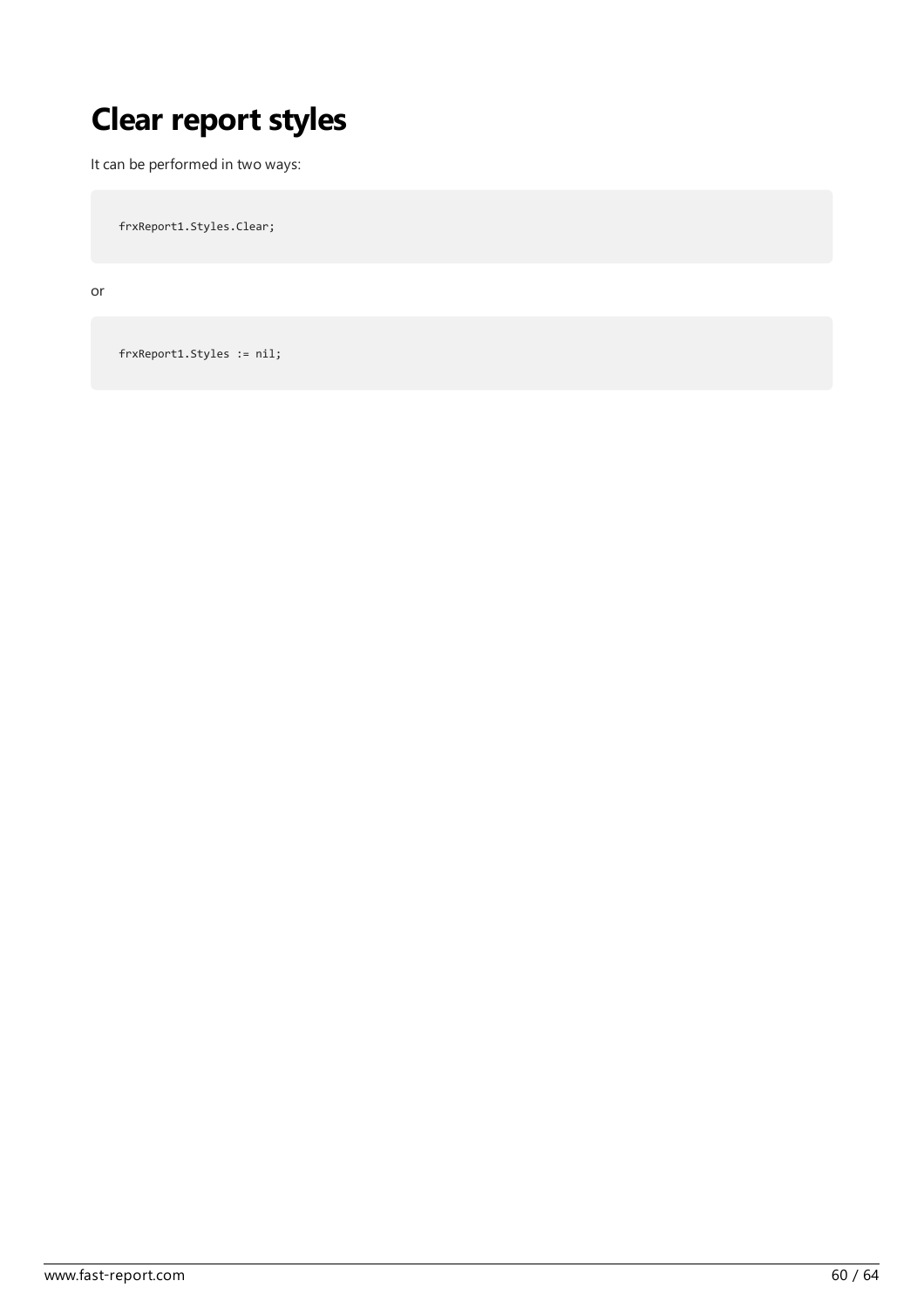#### Styles library creation

The following example illustrates how to create a library and add two sets of styles to it.

Pascal:

```
var
 Styles: TfrxStyles;
 StyleSheet: TfrxStyleSheet;
StyleSheet := TfrxStyleSheet.Create;
{ the first set }
Styles := StyleSheet.Add;
Styles.Name := 'Styles1';
{ here one can add styles to the Styles set}
{ the second set }
Styles := StyleSheet.Add;
Styles.Name := 'Styles2';
{ here one can add styles to the Styles set}
```
 $C++:$ 

```
TfrxStyles * Styles;
TfrxStyleSheet * StyleSheet;
StyleSheet = new TfrxStyleSheet;
// the first set
Styles = StyleSheet->Add();
Styles->Name = "Styles1";
// here one can add styles to the Styles set
// the second set
Styles = StyleSheet->Add();
Styles->Name = "Styles2";
// here one can add styles to the Styles set
```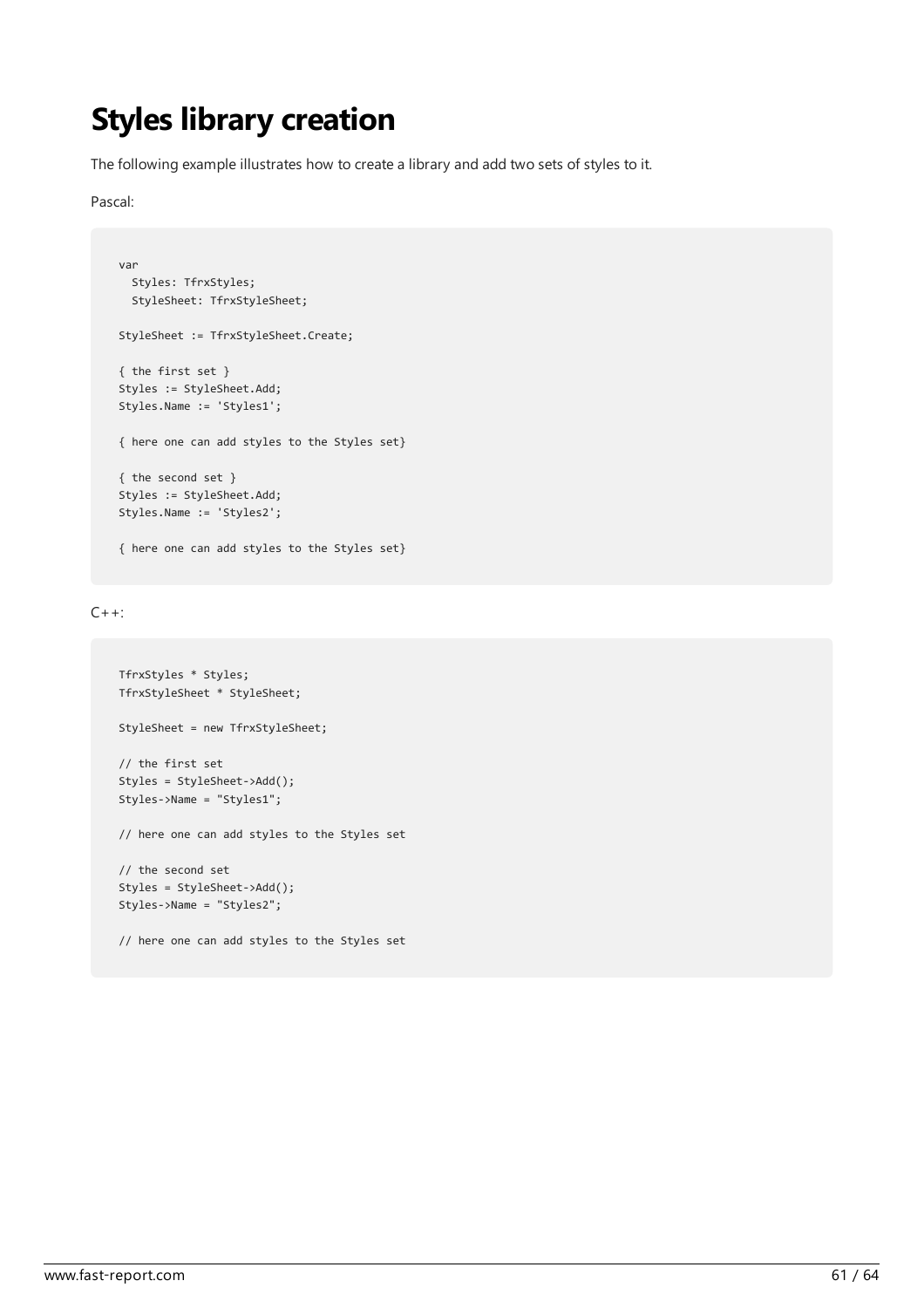# Displaying a list of style sets, and application of a selected style

Style libraries are frequently used for displaying accessible style sets in such controls as "ComboBox" or "ListBox." After that, the set, selected by a user, is applied to a report.

Displaying the list:

StyleSheet.GetList(ComboBox1.Items);

Usage of the selected set to a report:

frxReport1.Styles := StyleSheet.Items[ComboBox1.ItemIndex];

or

frxReport1.Styles := StyleSheet.Find[ComboBox1.Text];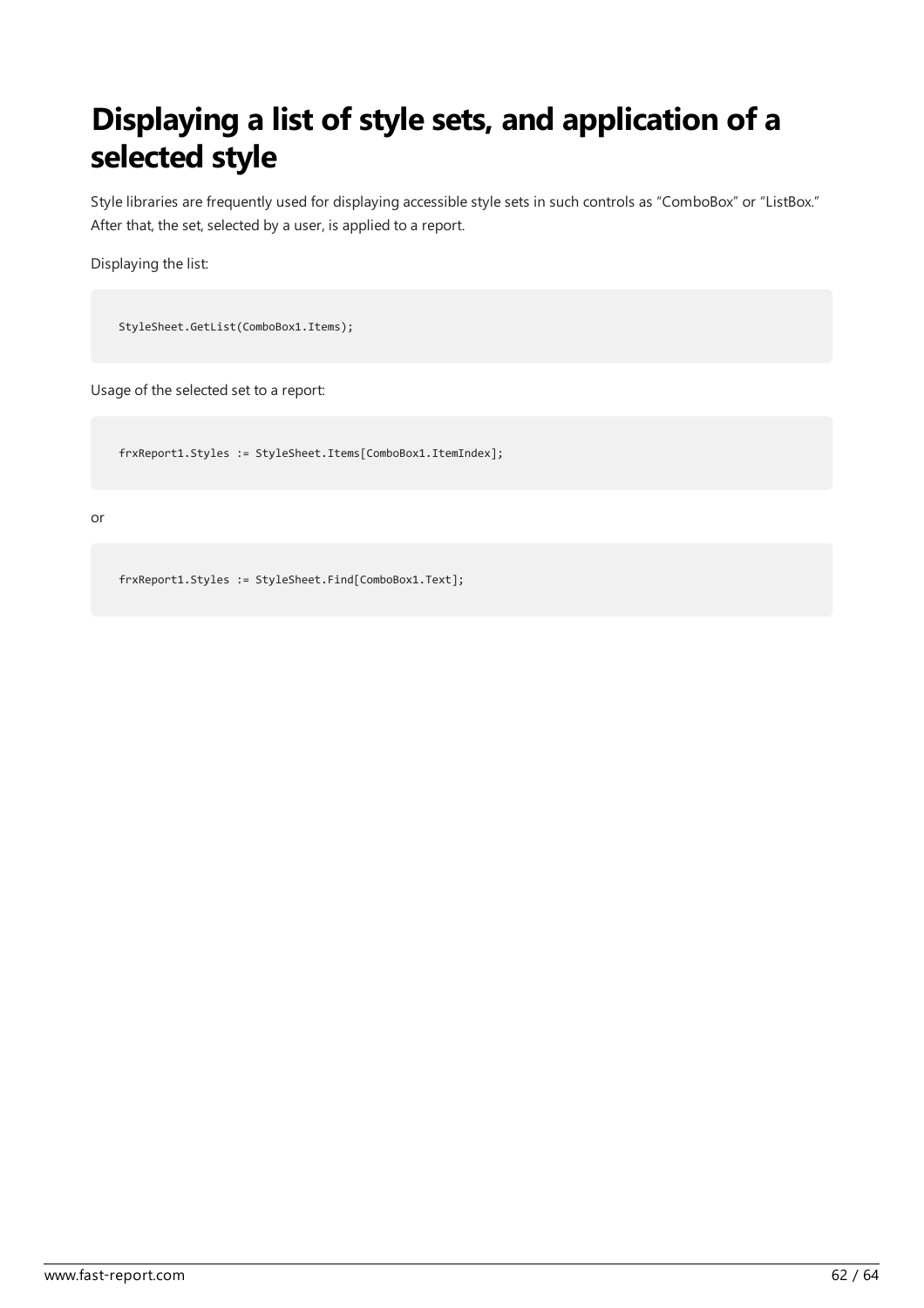### Modification/adding/deleting of a styles set

Modification of a set with the specified name:

```
var
 Styles: TfrxStyles;
 StyleSheet: TfrxStyleSheet;
{ search for the required set }
Styles := StyleSheet.Find('Styles2');
{ modify a style with the Style1 name from the found set }
with Styles.Find('Style1') do
```
Adding a set to a library:

```
var
 Styles: TfrxStyles;
 StyleSheet: TfrxStyleSheet;
{ the third set }
Styles := StyleSheet.Add;
Styles.Name := 'Styles3';
```
Font.Name := 'Arial Black';

Deleting a set from a library:

```
var
 i: Integer;
 StyleSheet: TfrxStyleSheet;
{ search for the third set }
i := StyleSheet.IndexOf('Styles3');
{ if find, delete }
if i \leftrightarrow -1 then
  StyleSheet.Delete(i);
```